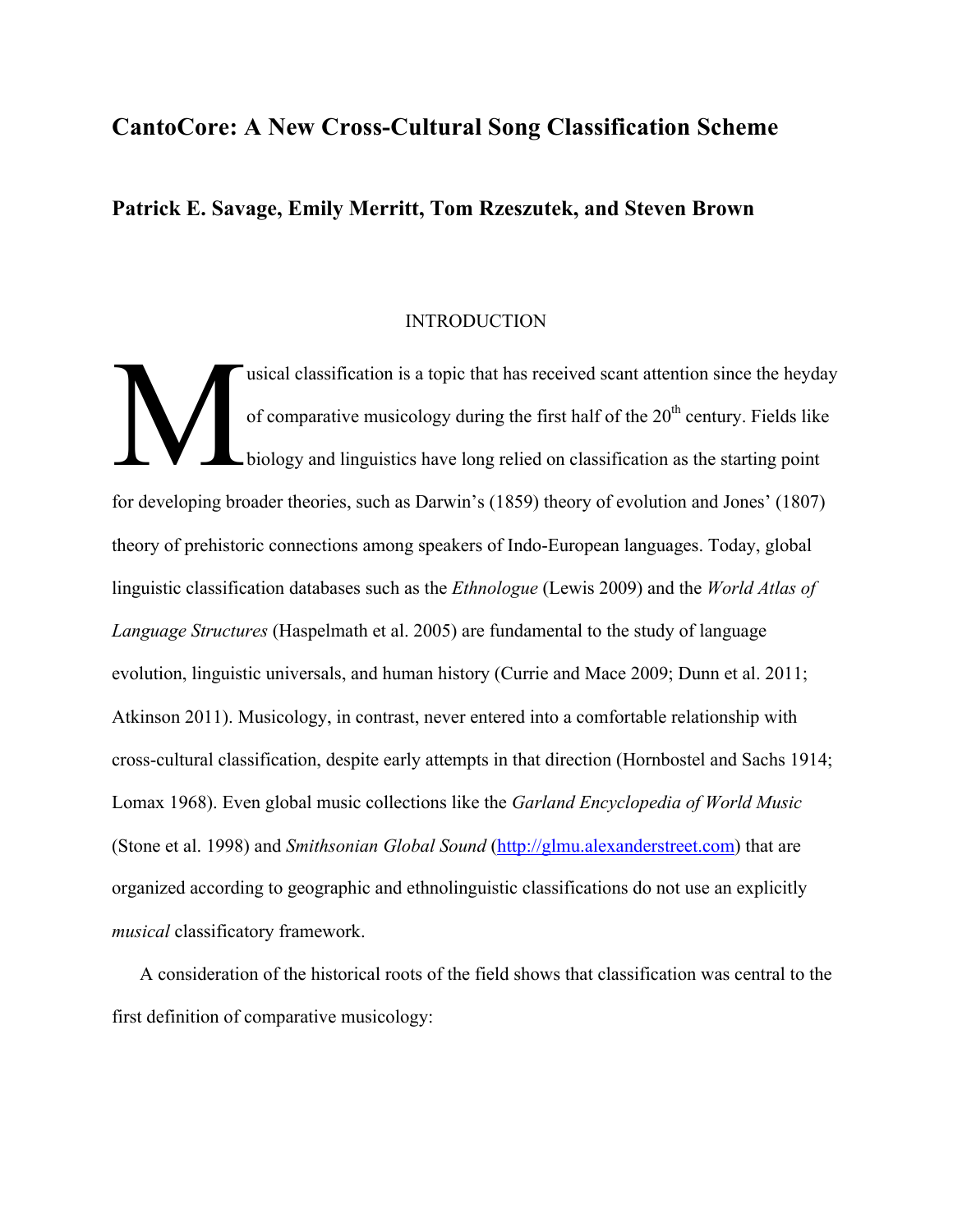[C]omparative musicology has as its task the comparison of the musical works especially the folksongs—of the various peoples of the earth for ethnographical purposes, and the classification of them according to their various forms (Adler 1885, 14).

Although classification, comparison, and ethnography were all equal parts of this original definition, the field later changed its name to "ethnomusicology" and developed a methodological emphasis on single-culture ethnography over cross-cultural classification and comparison. This was part of a broader trend in anthropology in the wake of World War II toward cultural relativism and away from universalism (Geertz 1973). One outcome of this shift was the recognition of a theoretical distinction between "etic" (objective, outsider) and "emic" (subjective, insider) theories of classification (Harris 1976). This dichotomy nicely characterizes the paradigmatic difference between early comparative musicology and contemporary ethnomusicology. Ethnomusicologists have largely rejected etic and/or acoustic classification schemes, despite pleas for pluralism in approaches to world musics (Merriam 1982; Nettl 2005; Agawu 2010). Although the goal of classifying musics acoustically presents many challenges for example, the need that classification schemes be universally applicable—these challenges do not *a priori* invalidate cross-cultural classification (but see Hood 1971; Blacking 1973; McLeod 1974).

Along these lines, there are two major methodological challenges to classifying music crossculturally. One challenge is specific to instrumental music: how do we ensure that we are comparing like with like when different cultures use different instruments with differing acoustic features, production mechanisms, and tuning systems (Ellis 1885)? The second is specific to vocal music: how can we design a classification system that is broad enough to accommodate all musical cultures while maintaining a distinction between "song" and "speech"? While the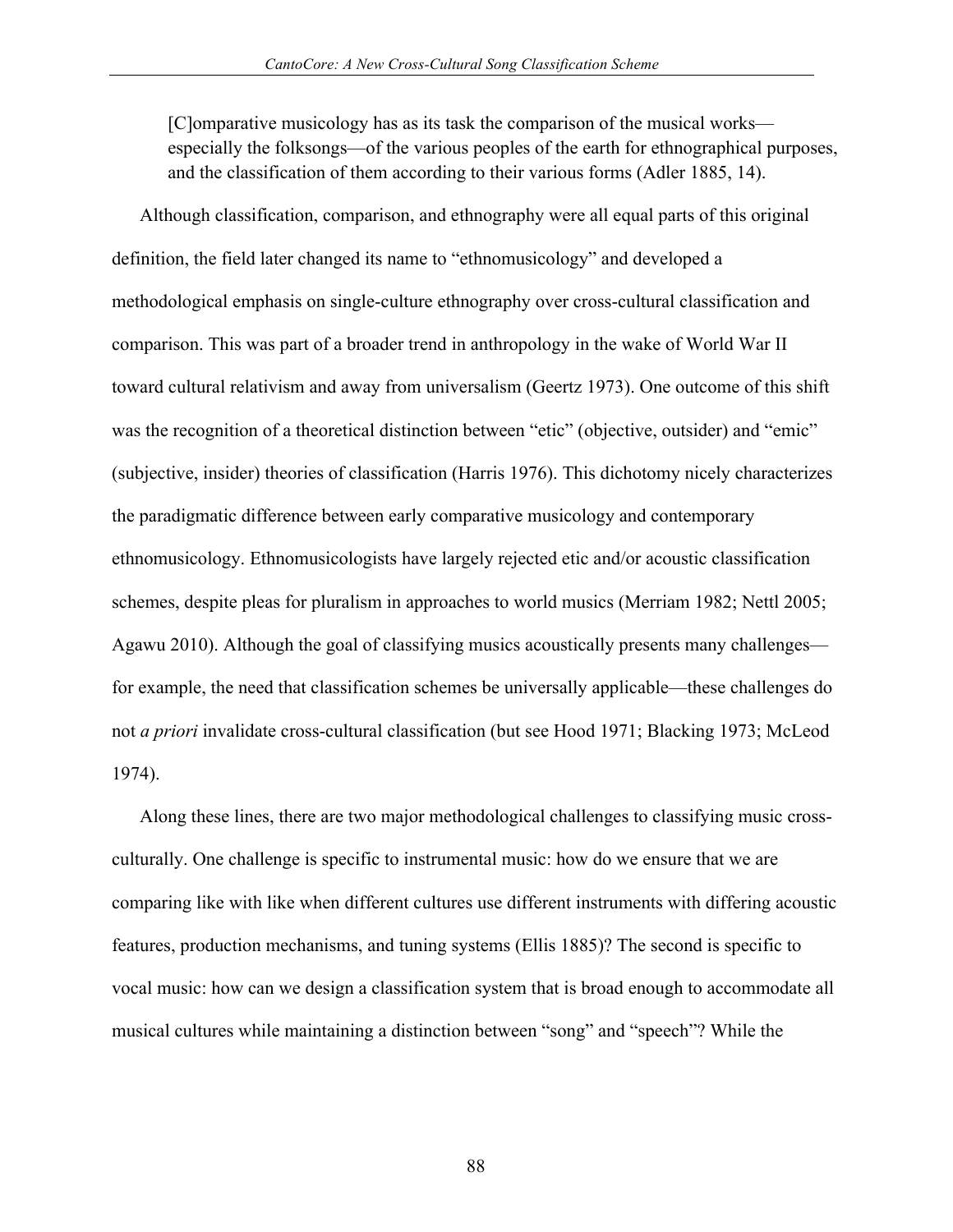instrumental classification scheme of Hornbostel and Sachs (1914) is still widely used today, there remains no widely accepted song-classification scheme.

One solution to the problem of song classification is to see the relationship between music and language as a continuum—a "musilinguistic" spectrum (Brown 2000)—rather than as a contrast between two discrete domains. A truly universal approach cannot exclude "nonmusical" vocalizations but must accommodate any type of vocalization sitting along the musilinguistic spectrum of communicative forms from speech, to songs, to everything in between. While Sachs (1943) proposed such a spectrum in his distinction between "logogenic" (word-born) and "melogenic" (melody-born) songs, there is a need for a classification scheme that can accommodate the diversity of ways in which song-features can independently vary across *multiple* musilinguistic spectra. For example, some songs can have irregular "speech-like" (parlando) rhythms but use discrete "music-like" pitches, while others can have metric "musiclike" rhythms but use indeterminate "speech-like" pitches. A classificatory approach based on multidimensional, musilinguistic spectra could be helpful in fields as diverse as ethnomusicology, neuroscience, and evolutionary biology for understanding connections between music and language (Darwin 1871; Feld and Fox 1994; Wallin, Merker, and Brown 2000; Patel 2008).

Multi-dimensional, musilinguistic spectra are in fact a major design feature of the bestestablished song-classification scheme to date, "Cantometrics" (Lomax and Grauer 1968; Lomax 1976). Cantometrics classifies songs according to 37 acoustic characters related to their structure, performance style, and instrumental accompaniment. Each character contains between 3 and 13 character-states, which are ordered along a social continuum from "individualized" to "groupy."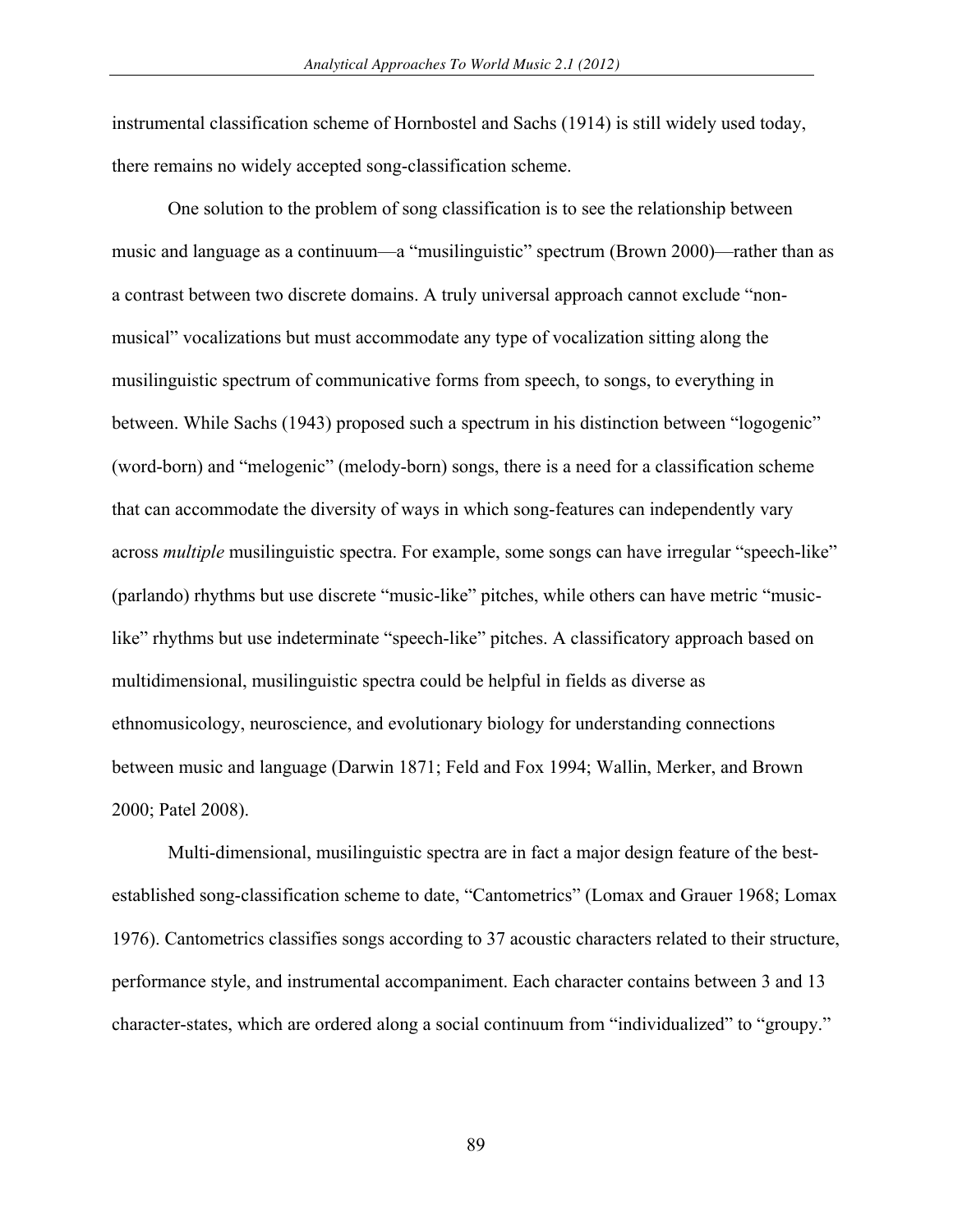This continuum can be thought of equally well as a musilinguistic continuum, since speech tends to be more individual-oriented and song more group-oriented.

Applying this scheme to a global sample of thousands of songs from hundreds of cultures, Lomax found that global song diversity was organized into 10 major stylistic families that also correlated with extra-musical features of social structure and historical contact. Critics generally applauded this ground-breaking attempt to quantitatively address the relationship between music and culture and supported its broad findings, despite some concerns over methodological issues regarding sampling, treatment of intra-cultural diversity, and the interpretation of correlations between music and social structure (Naroll 1969; Driver 1970; Downey 1970; Nettl 1970; Maranda 1970; Henry 1976; Erickson 1976; Dowling and Harwood 1986; Grauer 2005; Leroi and Swire 2006). However, many critics were divided over Lomax's emphasis on performance style over song structure. Lomax's agenda in creating Cantometrics was to replace Western musicology's traditional emphasis on musical structure and notation which he and many others saw as being Eurocentric and elitist (Lomax 1959; Feld and Fox 1994)—with a more performance-oriented system. While some critics supported the development of measurements of performance characters such as "nasality" and "rasp," others were concerned that such characters were overly subjective and thus unreliable (Downey 1970; Maranda 1970).

The principal objective of the current study is to present a detailed analysis of a new universal song-classification scheme. We call it "CantoCore" because of its emphasis on the "core" structural characters of song. The scheme takes its lead from the updated 1976 version of Cantometrics but focuses only on characters of song-structure rather than performance-style or instrumentation (see Figure 1), because of our prediction that structural characters should be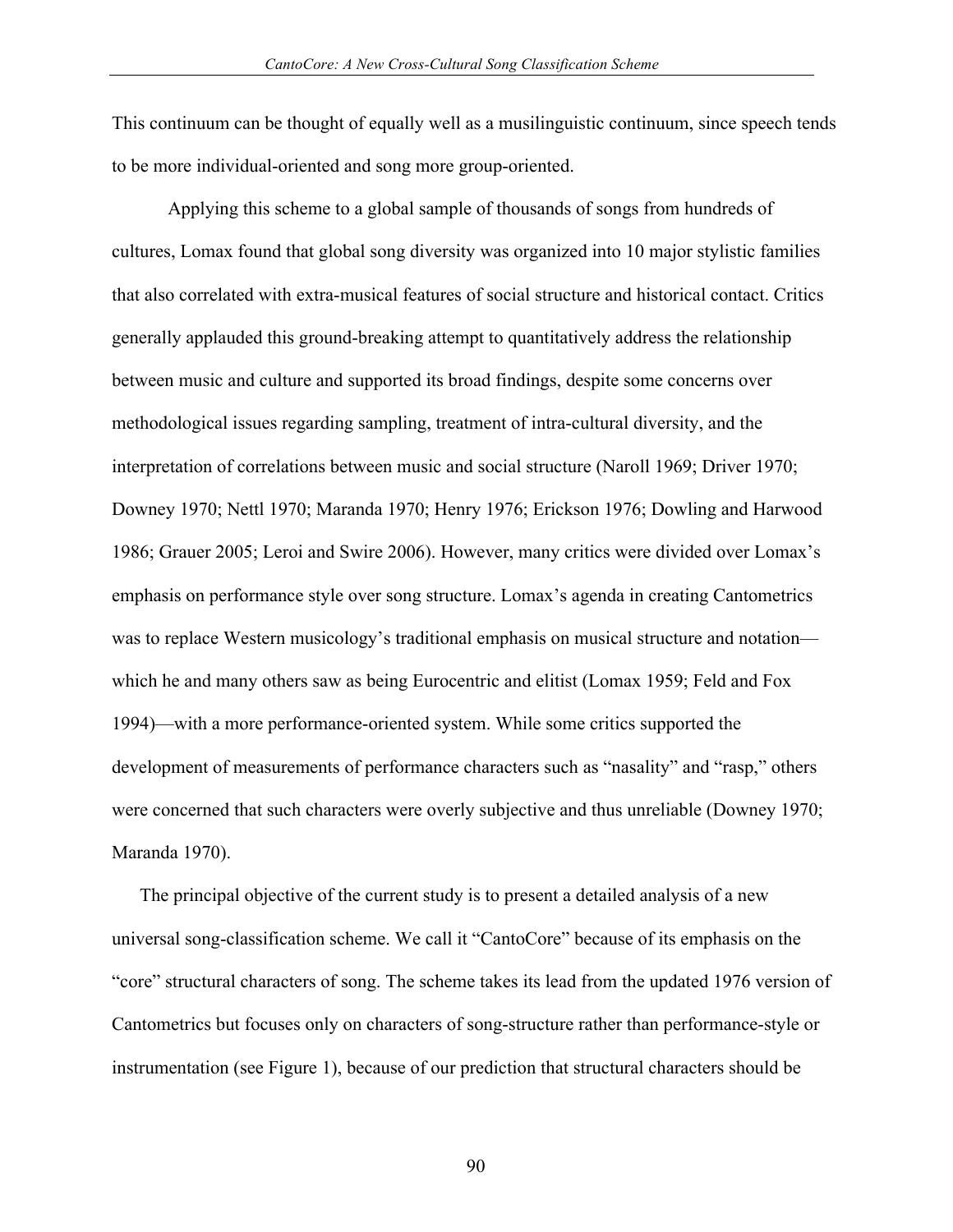more reliable. We have reorganized, supplemented, and attempted to more objectively operationalize these characters, building on the work of others whenever possible (Kolinski 1961, 1962, 1973; Plomp and Levelt 1965; Patel and Daniele 2003; Leroi and Swire 2006; Busby 2006). In addition, the scheme introduces several structural characters not present in Cantometrics, most notably those related to scales and rhythms. Finally, the scheme is designed to accommodate musical forms at all points along the musilinguistic spectrum, from a simple sentence to the most complexly-textured responsorial polyphony. The current study also includes a test of the inter-rater reliability of song codings, comparing 1) CantoCore vs. Cantometrics, and 2) the structural characters of Cantometrics vs. its performance and instrumental characters. To

**[Figure 1.](http://www.aawmjournal.com/examples/2012a/Savage_AAWM_Fig_1.pdf)** A comparison of the types of musical characters classified by CantoCore vs. Cantometrics. Both classification schemes rely exclusively on acoustic information rather than on non-acoustic characters. Whereas Cantometrics (green box) focuses on both the performance and structural characters of songs as well as their instrumental accompaniment, CantoCore (red box) focuses exclusively on the structural characters of the vocal part, excluding both performance and instrumental characters.

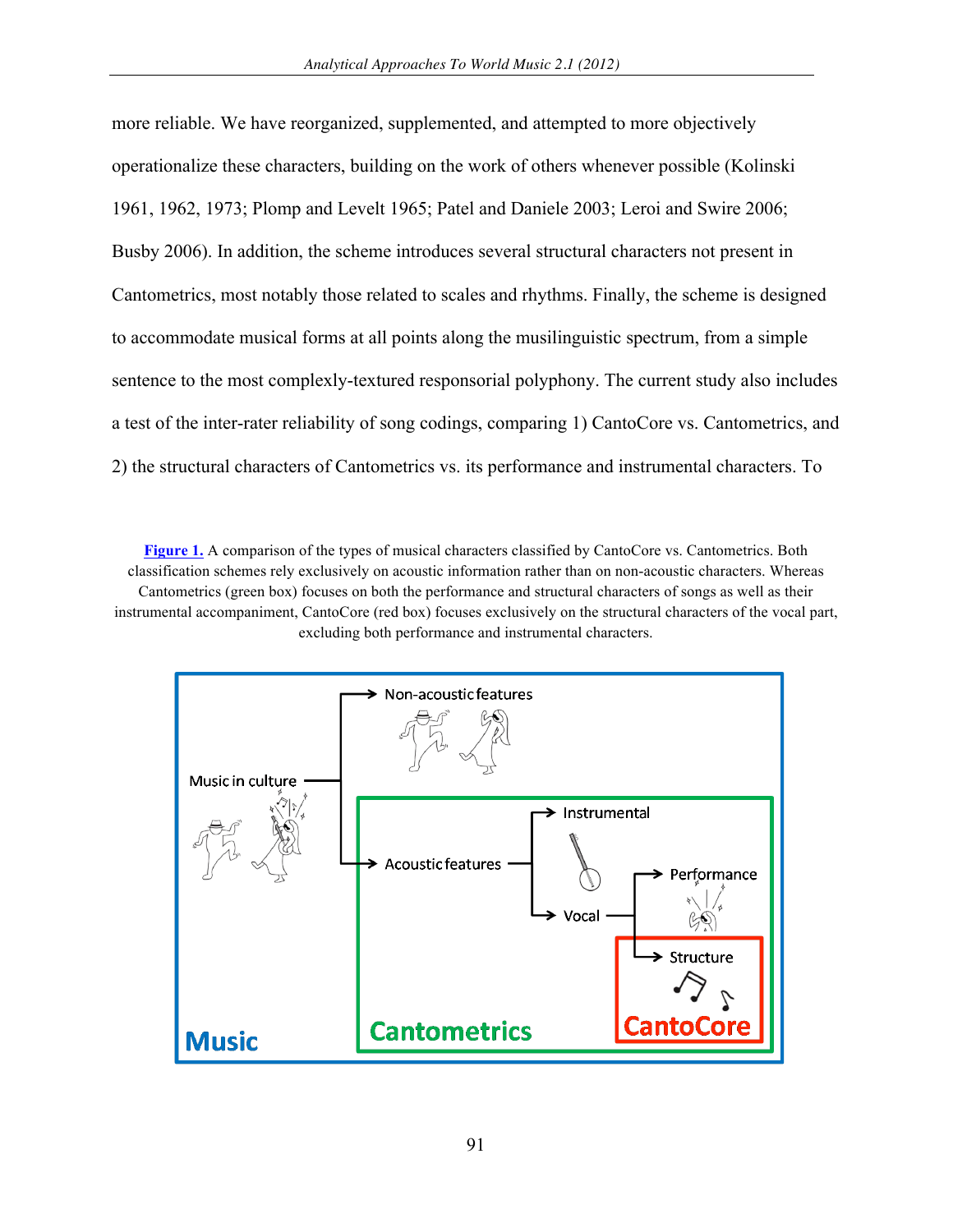accomplish this, we use the global set of 30 songs contained in the Cantometrics Consensus Tape (Lomax 1976) that Lomax selected to demonstrate the cross-cultural validity of the Cantometrics scheme.

#### CLASSIFICATION SCHEME

### *Theoretical Framework*

*The musical hierarchy.* Music is a hierarchical system made up of several levels of organization (Schenker 1979; Lerdahl and Jackendoff 1983; Krumhansl 1990; Anku 2000; Tenzer 2006). Figure 2a presents a schematization of the musical hierarchy that we employ in organizing the characters of the CantoCore classification scheme; the characters themselves are listed in Figure 2b. A useful analogy for conceptualizing our classification scheme is to think of a song as a biological organism. In essence, songs are simply complex combinations of notes, just as organisms are complex combinations of cells. However, as with the cells in an organism, the notes in a song interact with each other and with their extra-musical environment at many different levels and in many different ways. These complex interactions can never be fully quantified but can still be usefully modeled.

The most basic distinction is that between the *note* level—where the note is regarded as the basic building block of music—and the *supra-note* level. The note level consists of three characters: 1) *rhythm* (colored red in Figure 2a), reflecting the relative duration of a note; 2) *pitch* (blue), reflecting the acoustic frequency of a note; and 3) *syllable* (green), reflecting the articulatory configuration of a sung note (exemplified by "la" in the figure). The supra-note domain consists of interactions between notes, as organized into three broad hierarchical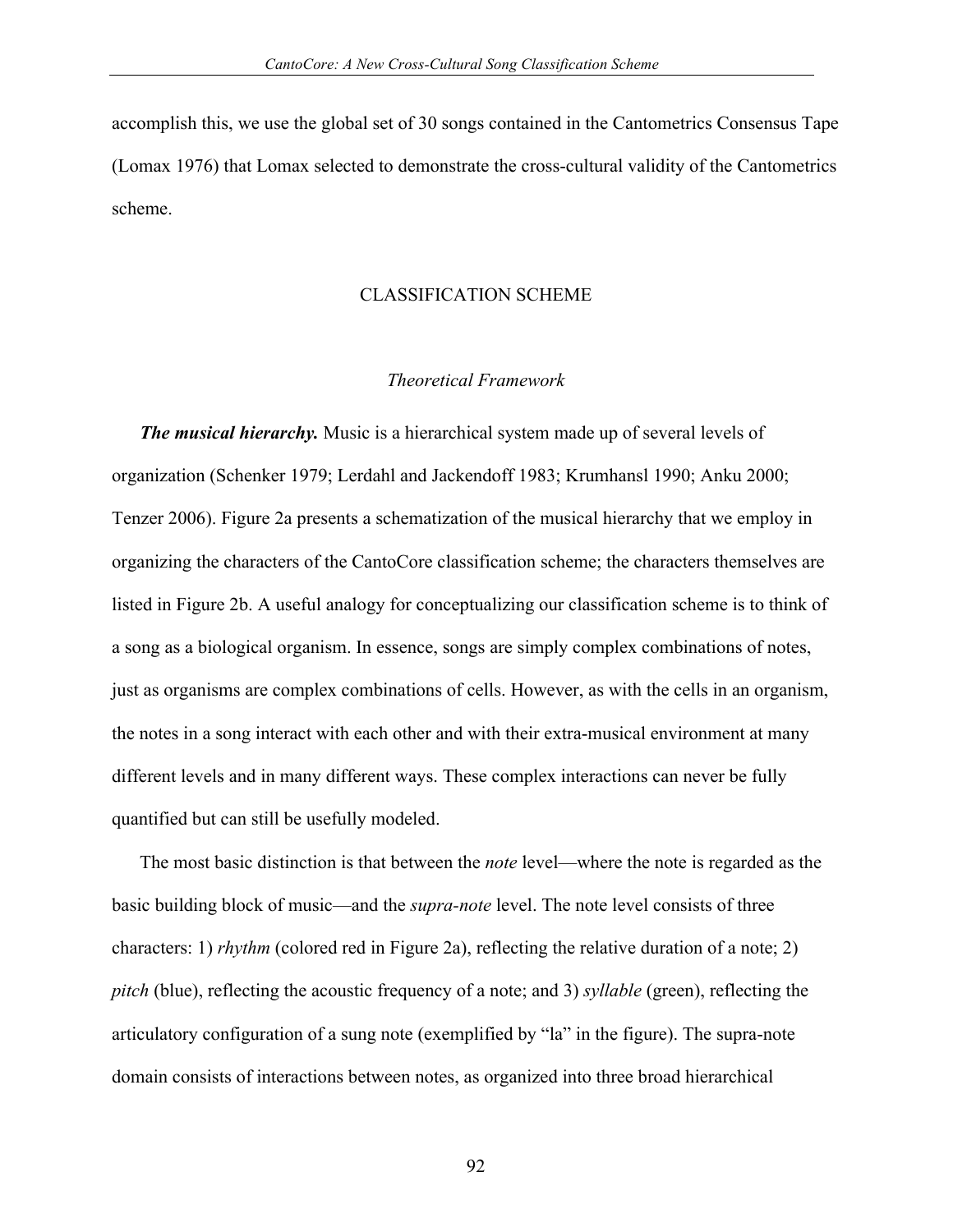**[Figure 2.](http://www.aawmjournal.com/examples/2012a/Savage_AAWM_Fig_2.pdf)** a) The musical hierarchy is comprised of "note" and "supra-note" domains. The three main note domains are rhythm (red), pitch (blue), and syllable (green), as represented by the sung note "la." Interactions between notes give rise to the supra-note domains of "phrase" (the between-note level), "texture" (the between-part level) and "form" (the between-phrase level). b) The 26 structural characters that comprise the CantoCore classification scheme are organized according to these note and supra-note domains.

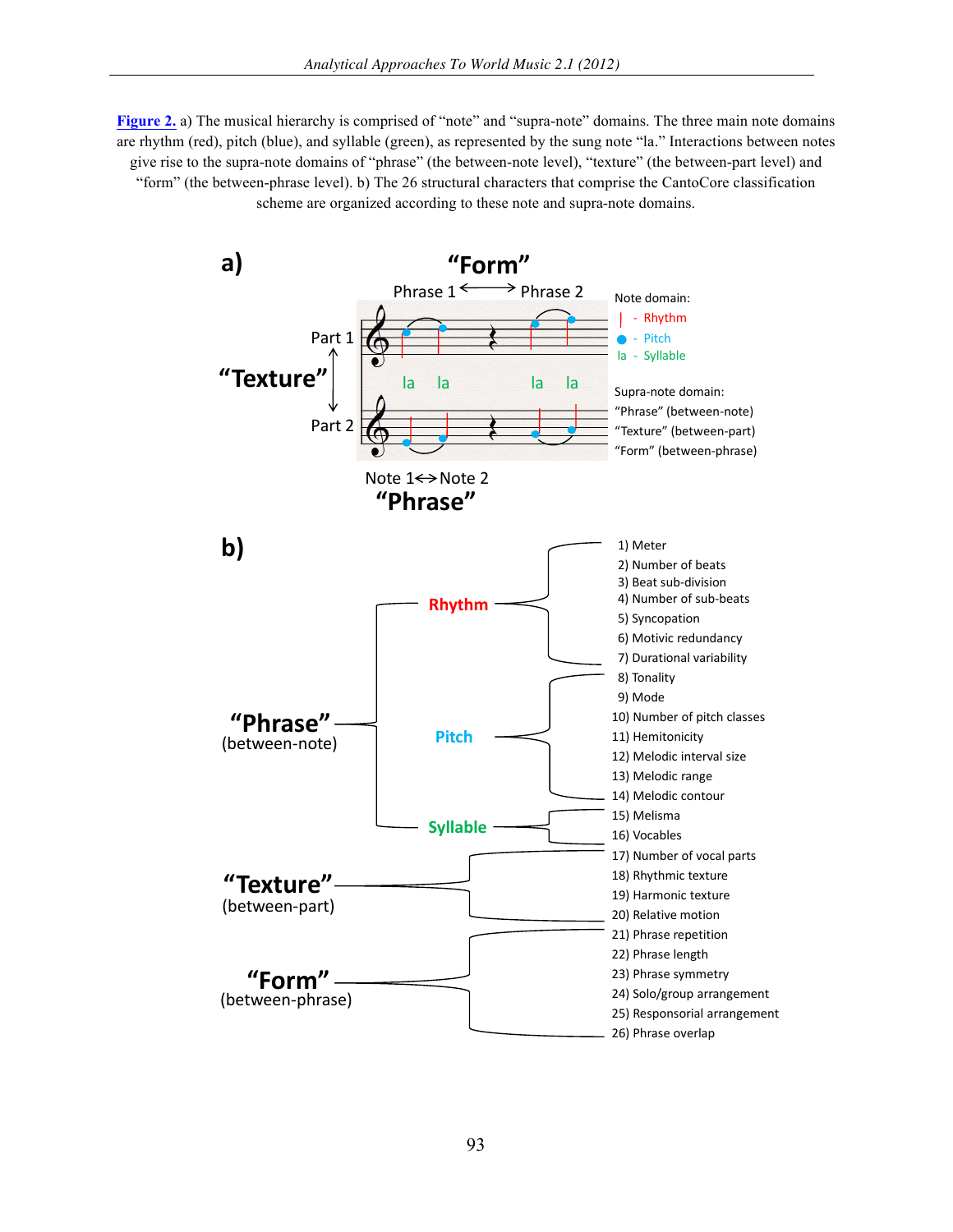domains: 1) *phrase*, representing the between-note level within individual vocal parts, 2) *texture*, representing the between-part level, in which simultaneous phrases in different vocal parts overlap in time, and 3) *form*, representing the between-phrase level, where successive phrases combine to form larger melodic units. Figure 2b lists the classification characters associated with each of these three supra-note domains. It also shows that the domain of "phrase" contains the three note-level characters of rhythm, pitch, and syllable (color coded the same as in Figure 2a). CantoCore classifies 26 structural characters of songs (Figure 2b), organized into categories associated with the note and supra-note domains listed above. Fifteen of these characters are refined versions of structural characters already contained in Cantometrics, while 11 characters—mostly those related to rhythm and scale—are new, as indicated by asterisks in the detailed scheme below.

*Quantitative vs. qualitative characters.* A fundamental distinction in classification theory is that between *quantitative* (or continuous) characters and *qualitative* (or discrete) characters (Sneath and Sokal 1973). Quantitative traits can be classified with regard to their size. For example, melodic intervals (character **12** in the CantoCore scheme) vary in a continuous manner from very small intervals to very large, and everything in between. Another way to code characters quantitatively is with regard to their frequency of occurrence in a song. In CantoCore, vocables (character **16**) are coded with regard to their frequency of occurrence, ranging from being completely absent (low frequency) to being ubiquitous (high frequency). Qualitative traits, by contrast, cannot be placed onto a numerical spectrum of size or frequency, and are instead organized as a series of discrete states. For example, melodic contours (character **14**) come in a variety of discrete types, such as descending contours, ascending contours, arched contours, and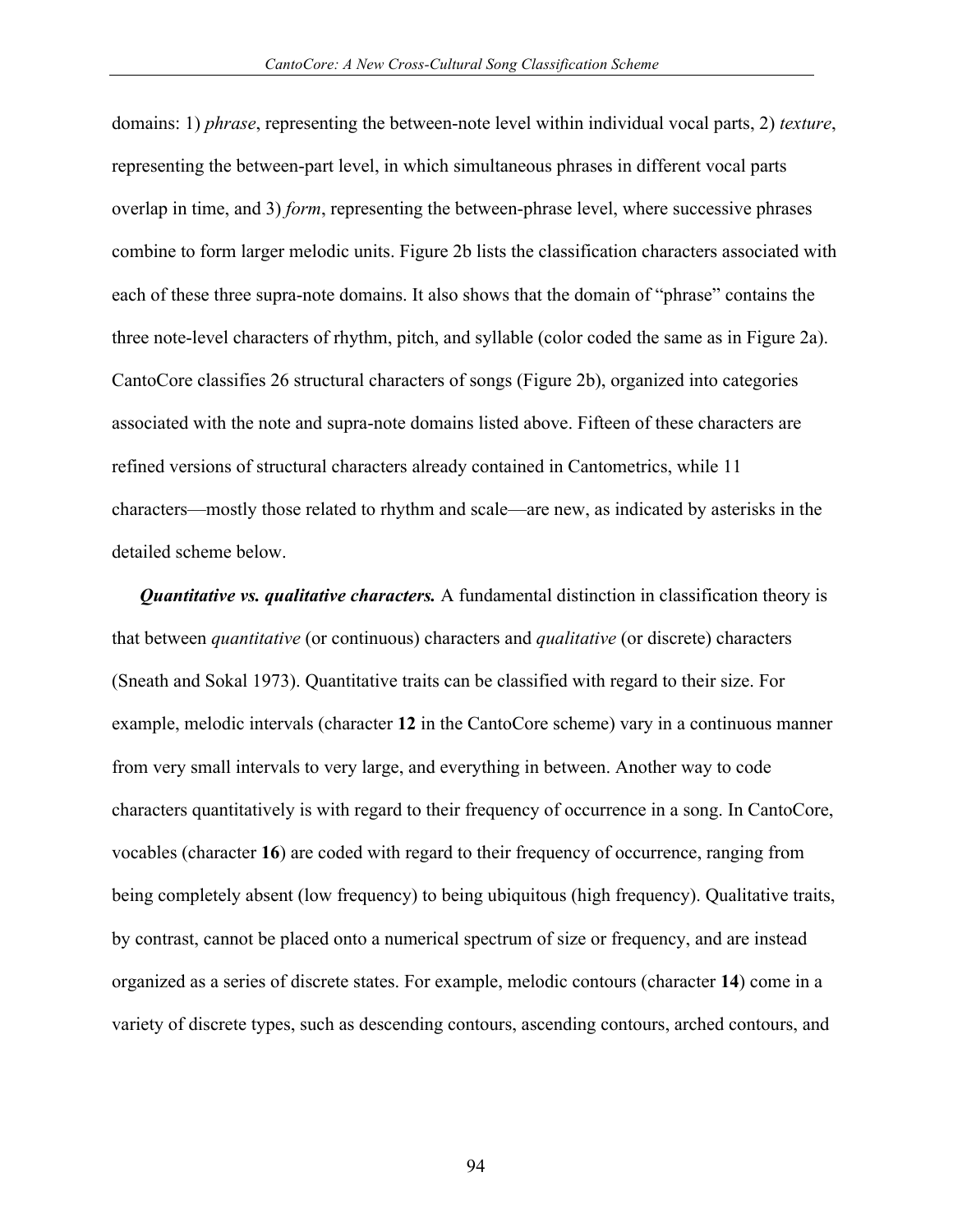the like. Of the 26 CantoCore characters, 15 are quantitative traits and 11 are qualitative traits by the standards of classification theory.

*Ordering of character-states***.** Most of CantoCore's 26 characters are divided into 3–4 character-states, resulting in a total of 96 character-states across the scheme. Of these, 53 are new to the scheme, as indicated by asterisks in the detailed description below. Figure 3 represents our rationale for ordering the character-states within each character. Character-states are ordered in a consistent manner, spanning a musilinguistic spectrum from language-like (left side) to musiclike (right side). However, the method for achieving this differs for quantitative and qualitative characters, as shown in Figure 3 above and below the horizontal arrow.

For quantitative characters, character-states are listed in order of increasing size or frequency using lower-case roman numerals (i, ii, iii, etc). This allows for precise placement of states along a continuum spanning from small (speech-like) to large (song-like). For qualitative characters,

**Figure 3.** The character-states within each character are organized according to a "musilinguistic" spectrum spanning from language-like to music-like (no value judgment is implied). Quantitative characters (top part of the fi[gure\) are o](http://www.aawmjournal.com/examples/2012a/Savage_AAWM_Fig_3.pdf)rdered in terms of increasing size from small to large using lower-case roman numerals. Qualitative characters (bottom part of the figure) are ordered in terms of increasing "regularity" using lower-case letters from irregular ("A-") to regular ("Iso-"), with semi-regular states between them having either multiple successive forms ("Hetero-") or multiple simultaneous forms ("Poly-"). The geometric shapes are used for heuristic purposes only to demonstrate the various facets of regularity.

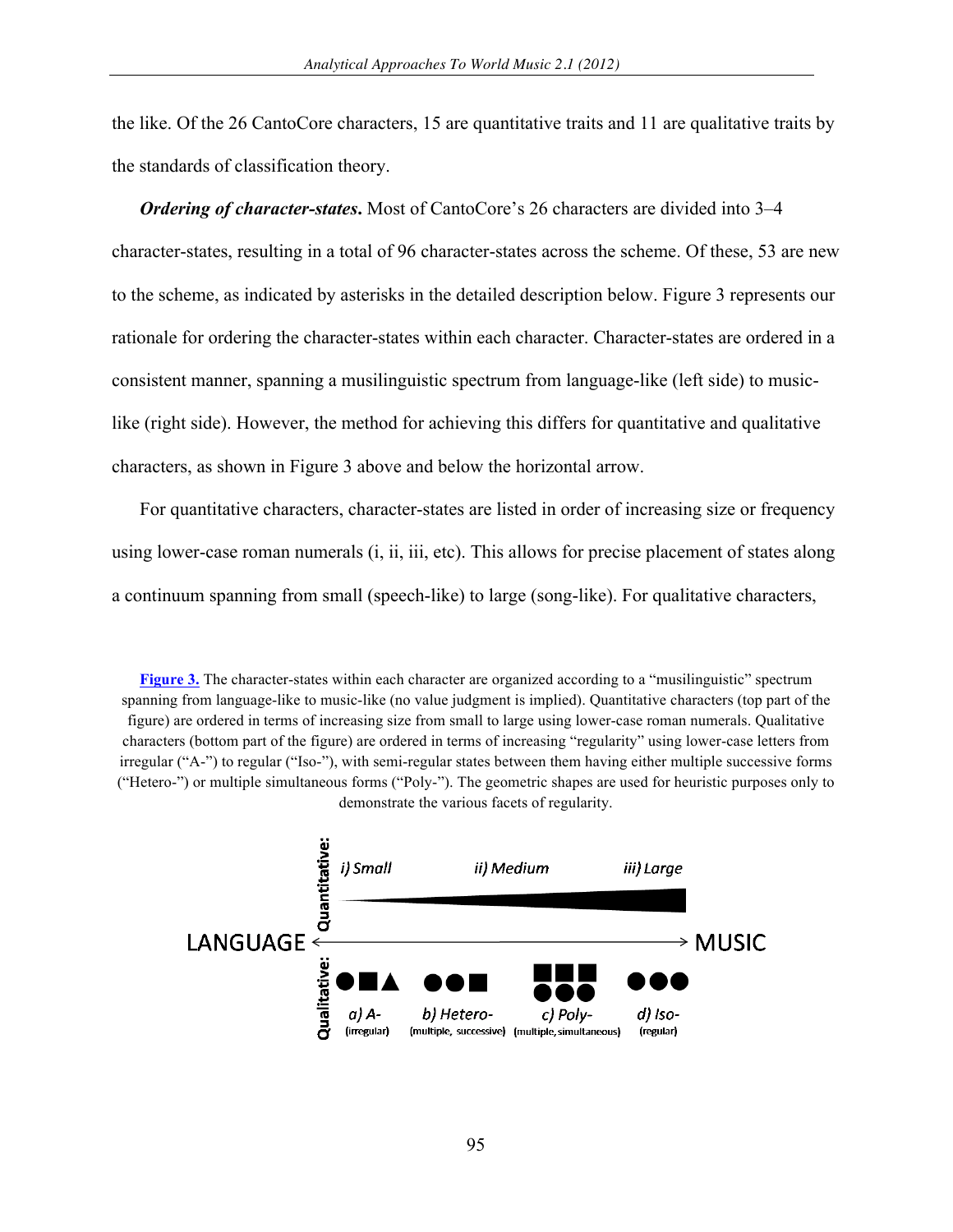character-states are listed in order of increasing "regularity" using lower-case letters (a, b, c, etc.), spanning from irregular (speech-like) to regular (song-like). By regularity, we refer to the degree of repetitiveness of a character throughout a song, where redundancy is far more associated with music than speech (Lomax 1968). Because qualitative characters could not always be divided up consistently, we employed a series of prefixes to convey a spectrum of qualitative states (see the geometric shapes at the bottom half of Figure 3 as a guide): a) "A-" implies that a feature is absent from a song; b) "Hetero-" implies that multiple but successive features occur; c) "Poly-" implies that multiple simultaneous features occur; and d) "Iso-" implies that a single feature occurs consistently throughout a song. Applying these concepts to meter, for example, we can see that irregular "a-metric" songs have no discernable meter; semiregular "hetero-metric" or "poly-metric" songs have multiple meters that are present successively or simultaneously, respectively; and regular "iso-metric" songs have a single, constant meter throughout.

#### *Classification Logistics*

*Classification by ear.* The goal of our classification system is to provide a tool to describe and compare songs from many cultures in terms of multiple musical features. Ideally, one would want to use an automatic acoustic-based classification system or a database of musical transcriptions/notations to allow one to quickly and objectively classify songs with a high degree of accuracy. Unfortunately, the automatic classification systems and databases that currently exist are heavily biased towards Western songs and Western theory (e.g. Schaffrath 1995; Bertin-Mahieux, Ellis, Whitman and Lamere 2011). Thus, as with the creators of Cantometrics, we have been forced to develop a relatively blunt method that can allow a coder to classify an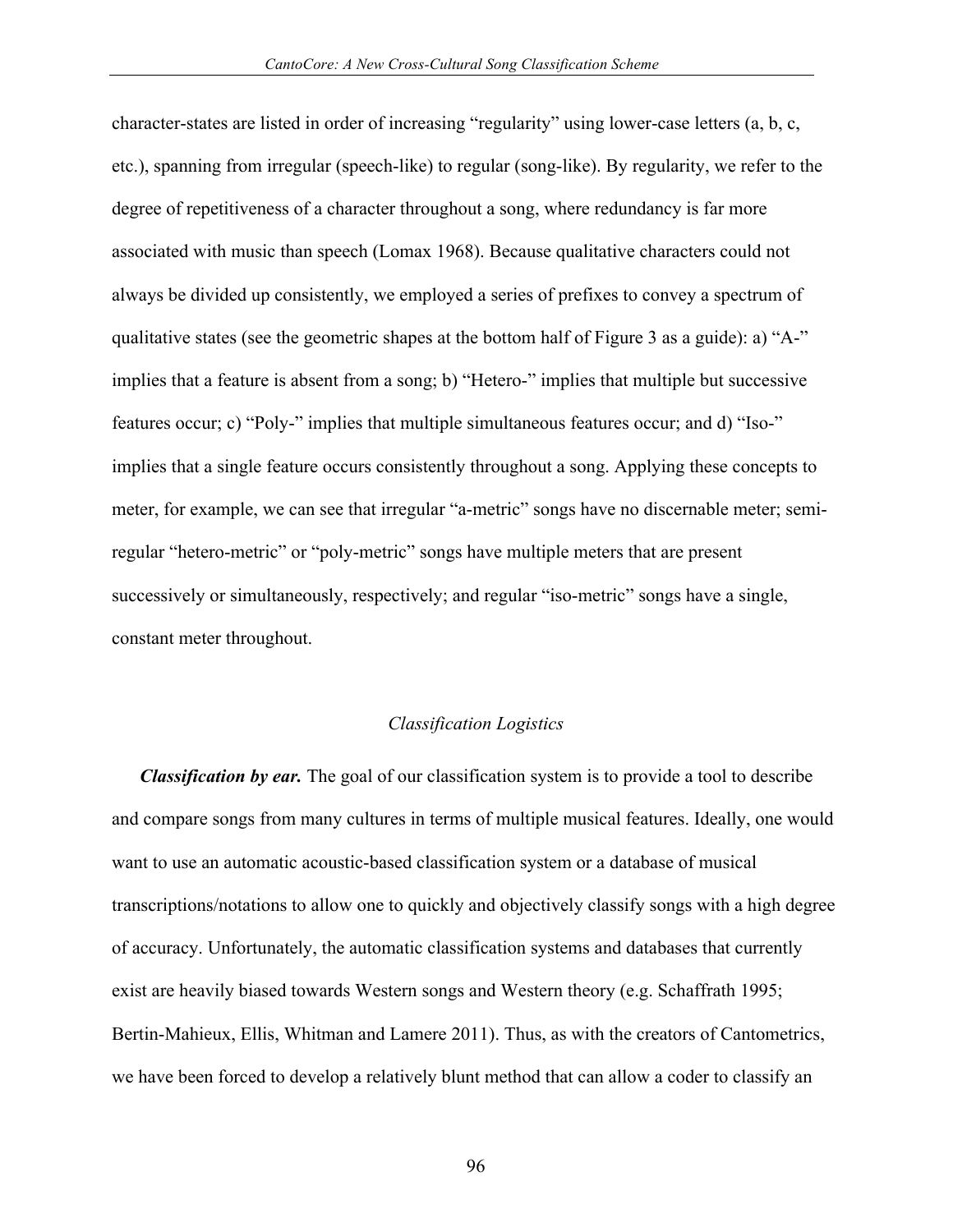individual song by ear across several dozen features in a short amount of time. Although we have tried to provide specific definitions and precise threshold values for all our character states, these ultimately function as rough guidelines to help the coder reach a more holistic, subjective decision regarding the appropriate classification.

The reliability of such classifications by ear is limited both by lower-level perceptual constraints and by higher-level cognitive constraints. For example, in an experiment testing interval perception among Western and Javanese musicians, Perlman and Krumhansl (1996) found great variability within both groups of musicians. Even their most accurate subjects were limited by basic perceptual constraints in their ability to reliably distinguish intervals differing by only 20 cents. On the other hand, one Javanese musician displayed "regions of confusion" as large as 180 cents in which they perceived intervals from 120–300 cents as being equivalent, presumably because they were using the *slendro* scale (which contains only one scale degree in this range) as an internal interval standard.

The greater the effects of each type of constraint, the lower the accuracy of classification by ear will be. Nevertheless, by dividing quantitative characters into only three character-states, rather than the five character-states preferred in Cantometrics, we have tried to minimize the number of grey areas where such classificatory ambiguities could occur while at the same time maintaining the sense of a continuum of musical features, rather than a "presence/absence" dichotomy.

The choice of precise threshold values is necessarily arbitrary, especially since there are no comprehensive datasets other than Cantometrics regarding the worldwide distribution of these features. Therefore, we have tried to specify values that will best capture the range of variation found throughout the world, relying mainly on Cantometrics and on our own subjective listening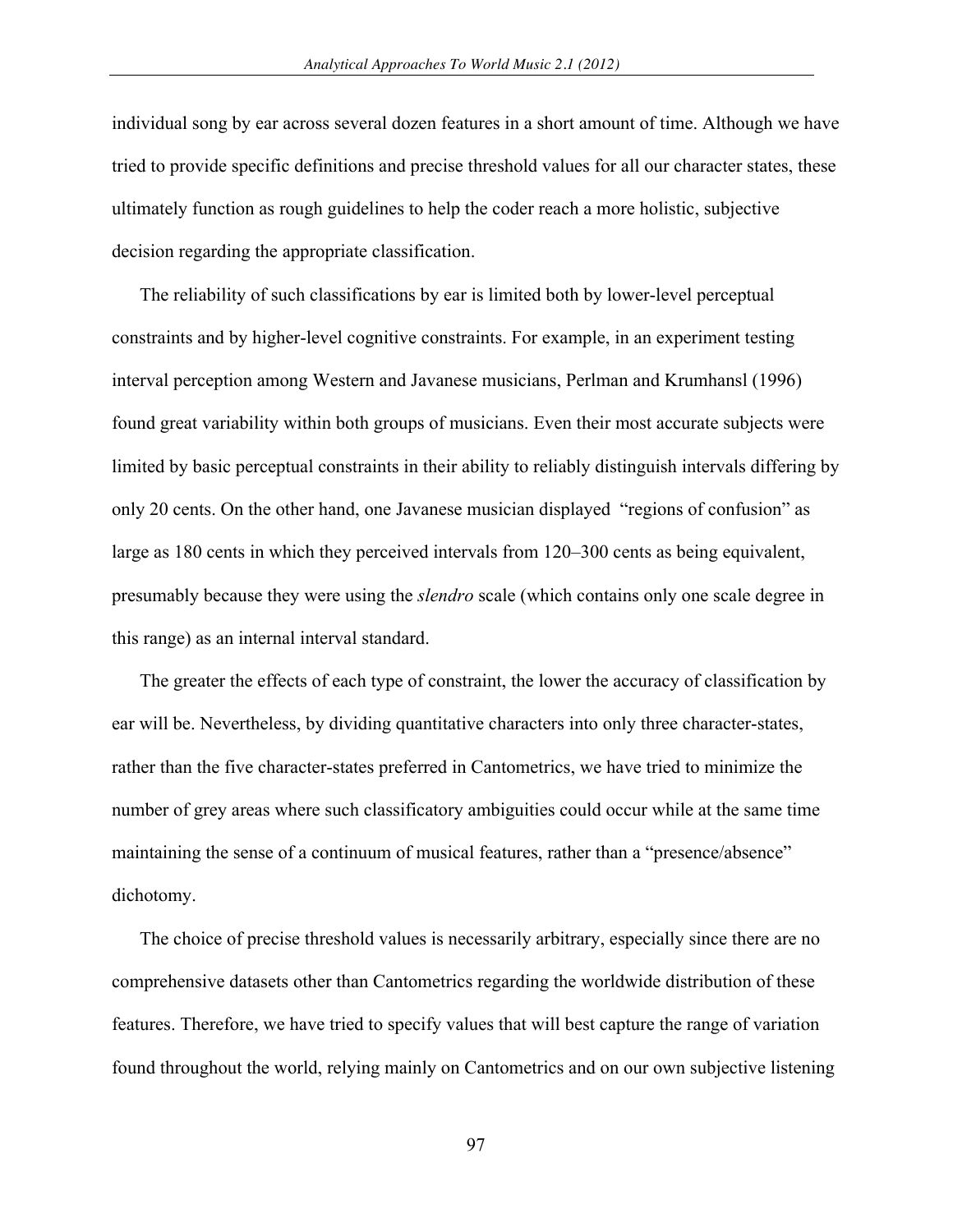experiences with world musics. For example, the use of the perfect fifth and octave as thresholds for "melodic range" (character **13**) was maintained from Cantometrics, while our choice of three and five as thresholds for the number of pitch classes in a scale (character **10**) was based on our intuitions that these would capture the most variation in scales throughout the world.

*Within-song heterogeneity.* Reality is too complex to be fully captured in a single classification. Songs change over time and can contain multiple sections whose codings conflict with one another. Some important work has been done regarding quantifying this kind of dynamic heterogeneity with regards to specific characters such as interval size and note duration (Toiviainen and Eerola 2001; Huron 2006). However, there is also a need for broader classification schemes that provide simpler classifications but that span a number of characters across multiple domains.

*Maximal values.* Heterogeneity can be partially accommodated for quantitative characters by defining them with regard to summary statistics describing their size or frequency. Hence, a song that has multiple states for such characters could be coded with regard to things like their maximal value for that song, their mean value for the song, or their standard deviation. For consistency, and to make the scheme possible to use quickly by ear without resorting to laborious transcription and note-counting, quantitative characters have been defined in terms of maximal values and divided into the character-states of "small," "medium," and "large" by imposing somewhat arbitrary thresholds. This is intended to reduce the amount of theoretical expertise and time required to code the songs. If one is working from notated scores or transcriptions, or if the coder has enough confidence in his/her ability to hear very fine distinctions, the raw numerical values may be used to increase precision (see Figure 4). However, this may give an appearance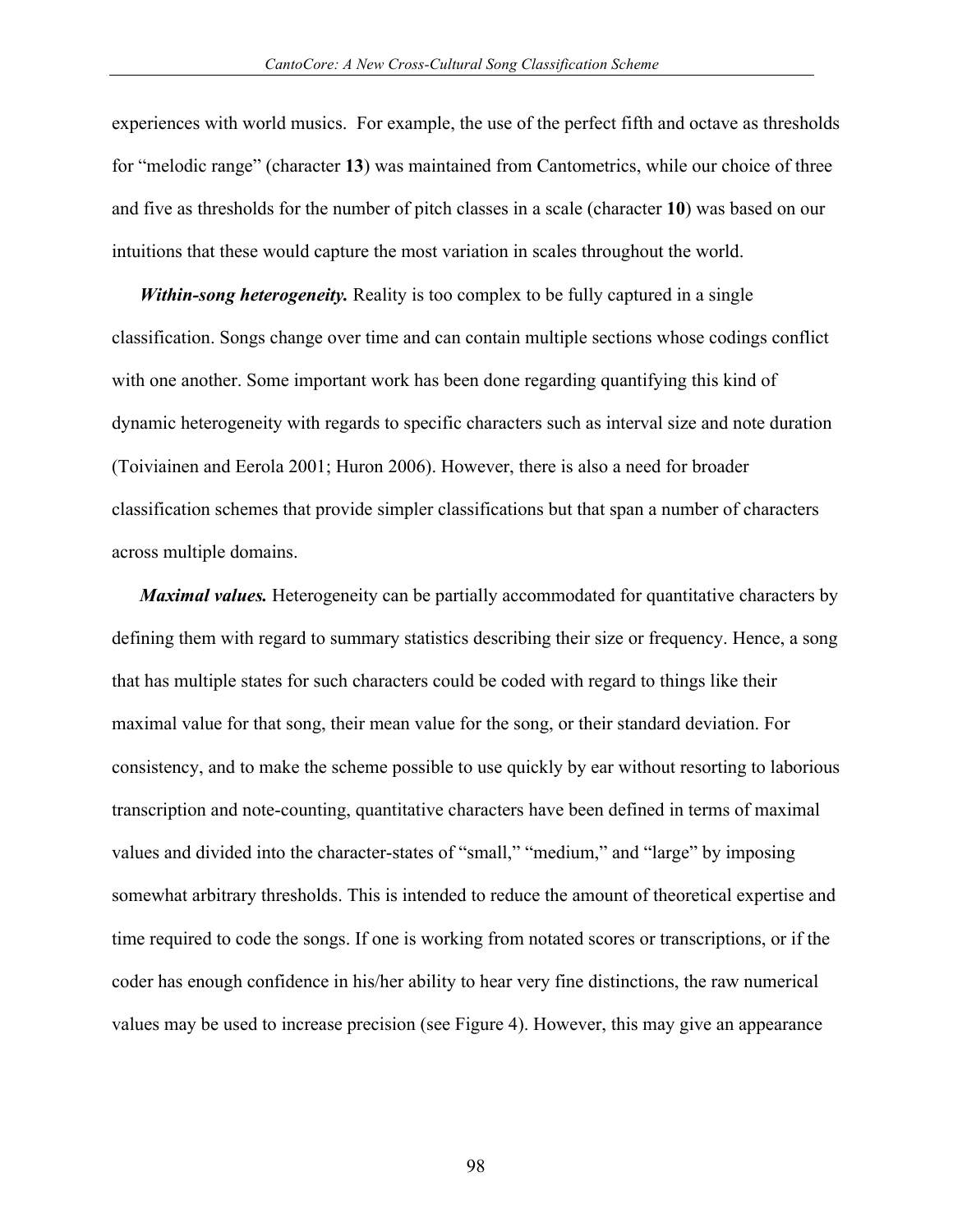of precision that is unrealistic, as we found that making the scheme finer-grained did not improve its reliability.

*Multi-coding.* For qualitative characters, heterogeneity is more difficult to classify. In some cases, the heterogeneity of a song's characters can be accommodated by character-states that specify an intrinsic heterogeneity of features (e.g., "hetero-metric," "poly-tonal"). However, in other cases, this can only be accomplished by "multi-coding," in other words selecting *multiple* distinct character-states for the same song (e.g., both "descending" and "arched" contours if both types occur in a single song). As a general rule, multi-coding should be avoided if one characterstate is clearly the most prominent in a song.

*Character dependence.* Some characters are dependent on others. For example, "a-metric" songs that have no beat (character **1**) cannot possibly have a sub-beat (character **3**). For such characters, an "n/a" character-state is included to denote something that is unclassifiable. A "?" may be used instead if recording quality or other factors make it impossible to code a given character, or if the musical characters are simply too complex to specify (following Busby 2006).

*Relationship to Cantometrics.* For all characters that are derived from structural characters of Cantometrics, the original Cantometrics line number and corresponding character-states names from the updated version of Cantometrics (Lomax 1976) have been given. There are a few small differences between this and the version used to collect the original Cantometric data (Lomax and Grauer 1968), but these can be easily inter-converted. Therefore, it is basically possible to convert old Cantometric codings into CantoCore codings if desired, which may be useful in re-analyzing the original Cantometric data without having to re-code each of its thousands of songs.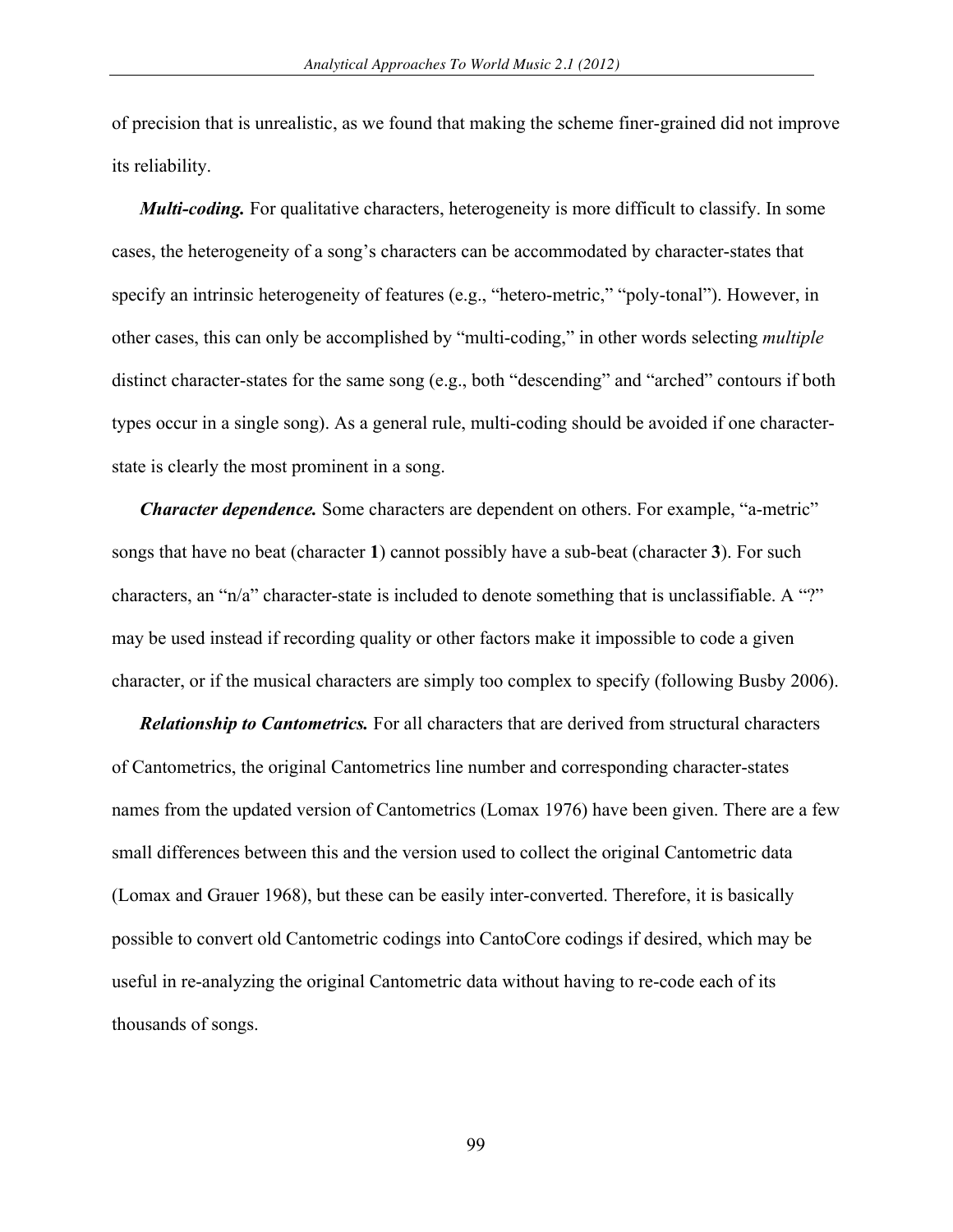*Instrumental application.* Due to the complications listed in the introduction involved in classifying instrumental music cross-culturally, we have designed CantoCore exclusively for the purpose of classifying vocal music. Most of the classifications could also be useful for classifying instrumental music, but caution should be exercised in doing so, particularly regarding the additional constraints on sound production and intonation that are introduced by different instrument types. For example, although breathing can still be helpful in determining phrase boundaries for aerophones, it will be less useful when dealing with chordophones.

*How to code.* We have attempted to define all of our terms as precisely as possible so that the coder can provide precise numeric values if they are working directly from a score or transcription, or if they have a high level of listening expertise. These definitions therefore require a modest background in music theory. However, since much of the world's music is transmitted orally and is difficult and time-consuming to transcribe, we have also aimed to create our character-states so that they can be reliably identified by ear without detailed notation. Ultimately, the numeric values are simply guidelines to assist the coder in interpreting their holistic, subjective classification of the songs. Once the coder has practiced with a few dozen songs, he/she should be able to code a 3-minute song by ear in 15–20 minutes, which is comparable to the amount of time required to do so using Cantometrics (Lomax 1976).

When coding, the coder should first listen to the song once through, jotting down important notes and trying to get a sense for the different phrases that make up the song: how many there are, in what order, how long each phrase is, what scale(s) or meter(s) (if any) underlie them, etc. The instrumental accompaniment can be used if it is helpful in interpreting the correct song classification, but if there is any conflict between the vocal and the instrumental components, the coder should focus only on the vocal component. After they have listened to the song once, they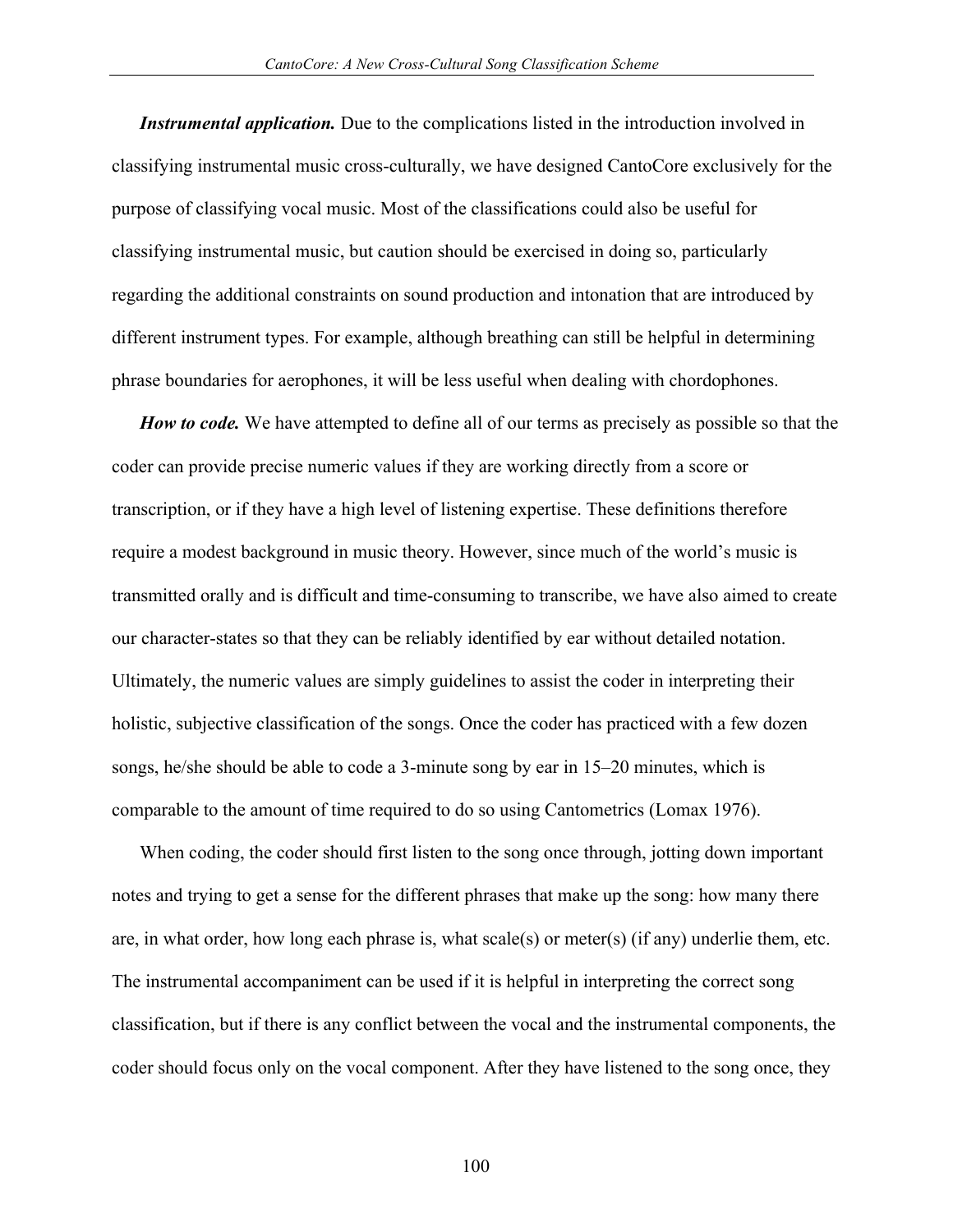should go through and attempt to classify each character in order from 1 to 26. They should then listen to the entire song again, checking the initial codings and paying particular attention to complicated or ambiguous codings. The coder can also jump forwards or backwards within the song or repeat the song as many times as necessary to arrive at a set of codings they are confident in. Any particularly noteworthy features, such as ambiguities or striking characters not classifiable, should be listed in a separate "comments" column.

This same format applies regardless of the length of the song or any extra-acoustic information about the song. The definition of what constitutes a "song" varies, but in the absence of other information, it is reasonable to assume that different tracks on recordings correspond to different songs. Song classifications should be interpreted with the help of recording liner notes, music theory (both emic and etic), and all other available resources. However, the initial classification should be done blind to extra-acoustic information as much as is practically possible (i.e., without knowing what culture the song is from or how the singer(s) classify their own music). CantoCore is fundamentally an etic, acoustic classification scheme, with all of the benefits and drawbacks that this entails (Harris 1976).

*Definitions.* Our goal was to create a descriptive system that allows a common vocabulary for classification, not a prescriptive system that dictates how one should perceive music. Nevertheless, for such a system to be reliable, it is necessary to have standardized definitions. Since few, if any, musical terms have cross-culturally agreed-upon definitions, we have offered our own definitions for each character, as well as for several key terms (see Box 1). Definitions about complex musical categories such as "tonality" and even seemingly simpler categories such as "interval size" have been, and will continue to be, debated. Our definitions are simply operational ones that can be usefully applied cross-culturally. Even when using these definitions,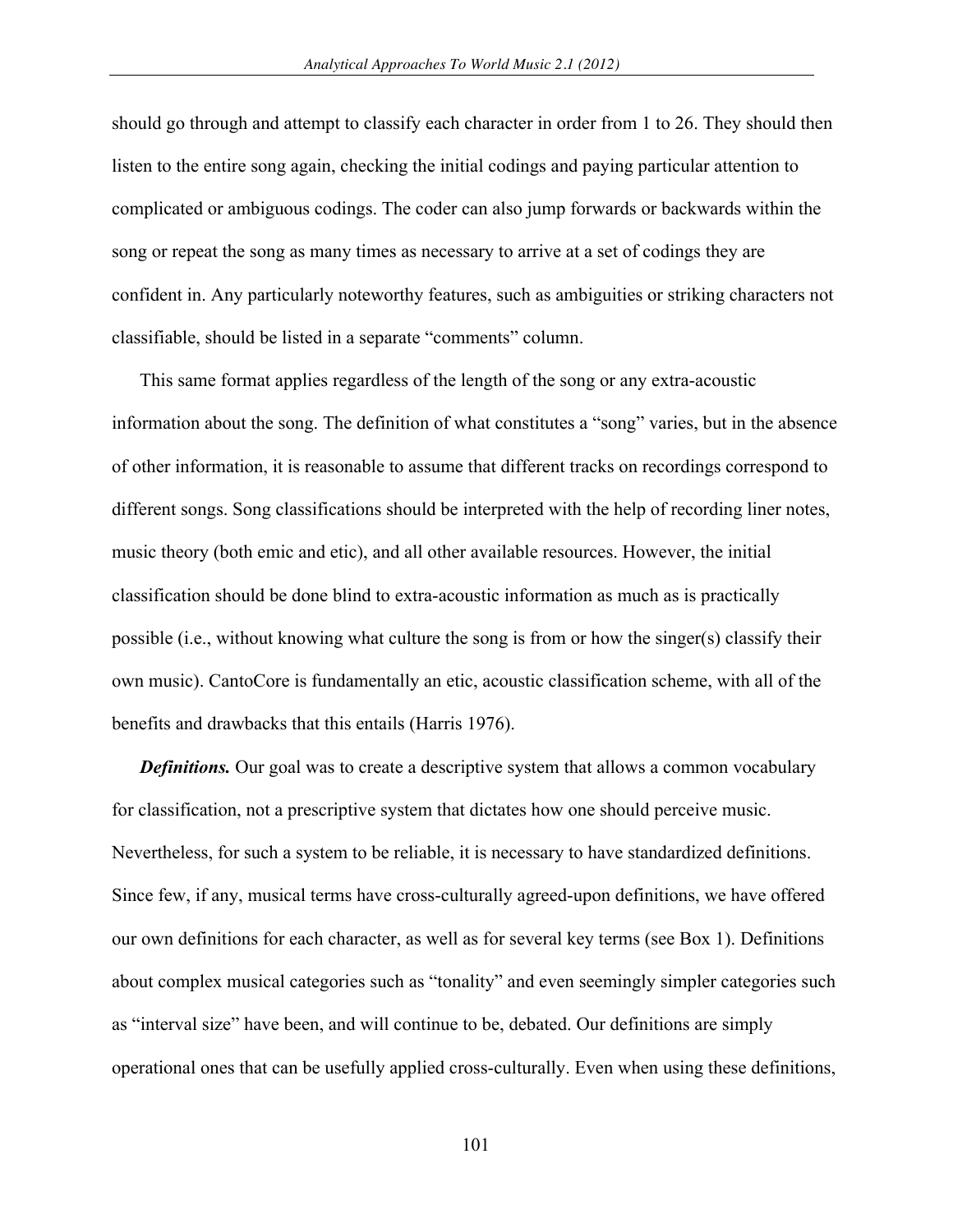some level of disagreement and ambiguity is inevitable due to perceptual differences between individuals and between cultures. We discuss some observations on agreement in the "Reliability" section.

## THE "CANTOCORE" SONG CLASSIFICATION SCHEME

NOTE: Characters and character-states marked with an asterisk are those that are new to this scheme and that are not taken from Cantometrics. Modifications to original Cantometrics character-states are listed using parentheses.

## **I) "PHRASE" (between-note)**

- *A) Rhythm*
	- **1) METER** (Cantometrics Line 11)

Cyclic, hierarchical groupings of beats into bars

- (a) *A-metric:* No consistent beat (formerly *"parlando rubato – free rhythm"*)
- (b) *Hetero-metric:* There is a consistent beat, but there is no consistent hierarchical pattern among these beats (formerly divided into *"one-beat rhythm"* and *"irregular meter"*)
- (c) *Poly-metric\*:* Multiple independent beats occur simultaneously (e.g., 6/8 against 3/4, multiple singers singing in different tempi) (*"simple"* and "*complex*" poly-meter from Cantometrics Line 12 have been combined and moved here)
- (d) *Iso-metric:* There is a single, consistent pattern of strong and weak beats (e.g., 3/4, 6/8, 5/4, 2+2+3/8) (formerly divided into *"simple"* and *"complex"*)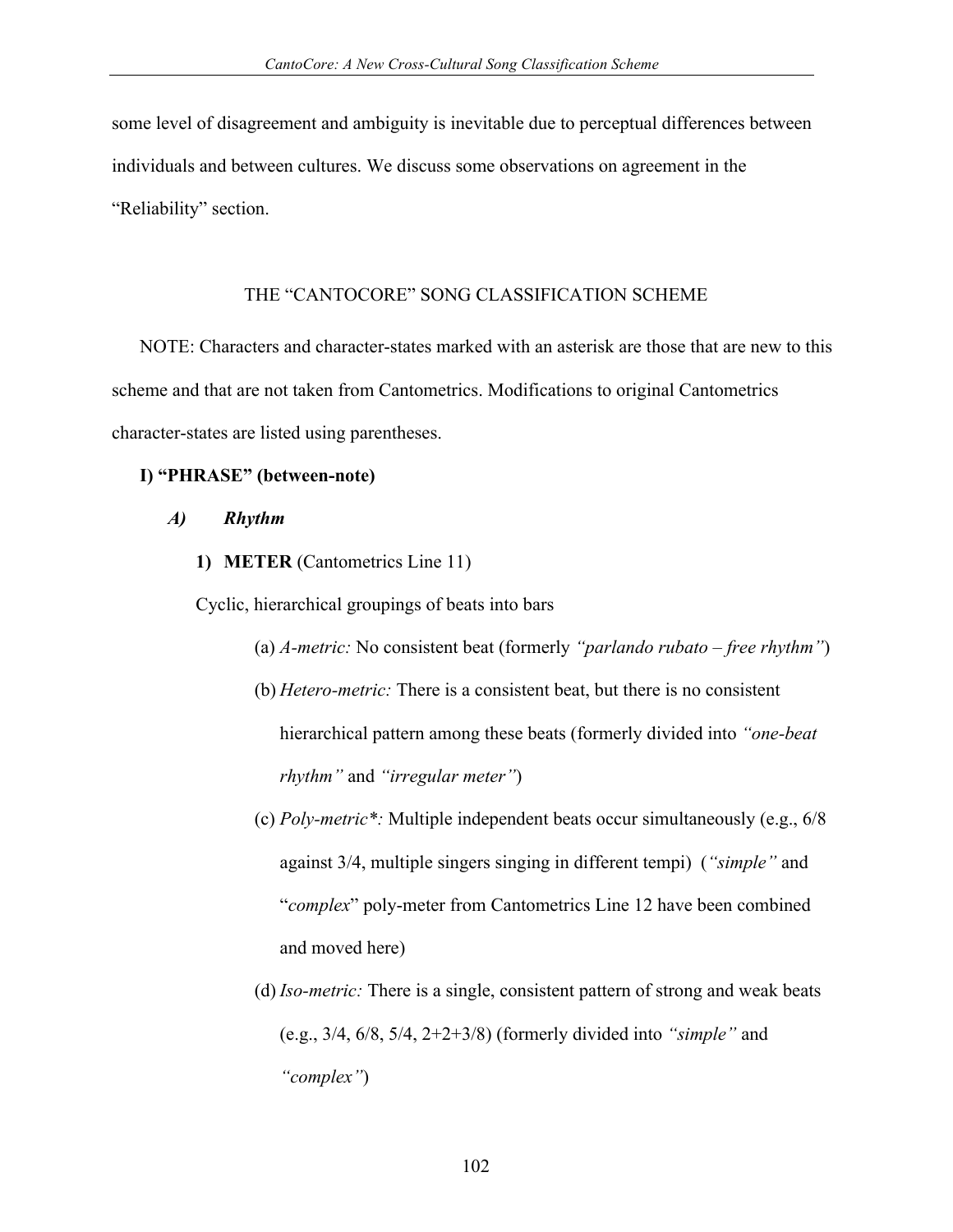*N.B.* See Box 1 for the definition of "beat." Songs not classified as (d) ("*iso-metric*") must be coded  $(n/a)$  for characters  $(2-5)$ . Songs that transition between metric types (e.g., an "*a-metric*" section giving way to an "*iso-metric*" section) should be multicoded.

*Comments:* The "*poly-metric*" character-state was moved here from Cantometrics Line 12. Although it is debatable whether one can hear multiple meters simultaneously (Kolinski 1973; London 2004), it is possible for a listener to recognize the presence of two simultaneous meters/tempi and choose to attend to one or the other meter. Therefore, we have maintained this character-state, although it may not be useful in the majority of cases. The new characters **(2–4)** were created to deal with various iso-metric sub-types unclassifiable using Cantometrics. For instance, Cantometrics did not create any distinctions between 3/4, 4/4, 9/8 and 12/8 meters, although there are important regional differences in the distribution of these metric types. For example, 3/4 and 9/8 rhythms are more common in Europe than in Africa or Asia, where 12/8 and 4/4 meters, respectively, are relatively more common (Stone et al. 1998).

#### **2) NUMBER OF BEATS\***

The number of beats in a bar

*(a) Duple:* The number of beats can be divided by 2 (e.g., 2/4, 4/4, 6/8, 12/8,

 $2+3/8$ 

*(b) Triple:* The number of beats can be divided by 3 but not by 2 (e.g., 3/4, 9/8,  $2+2+3/8$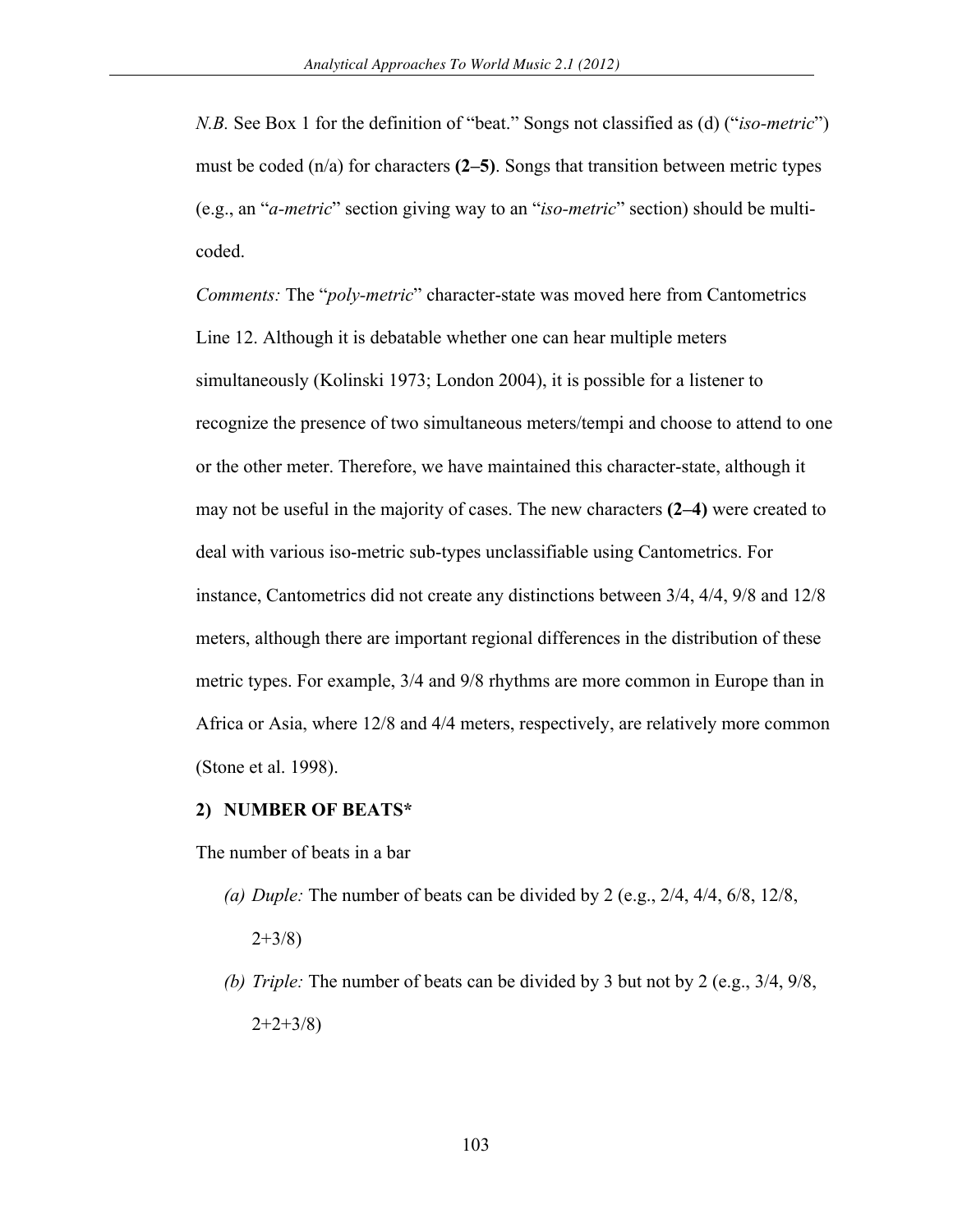#### **Box 1: Glossary of key terms**

*Note:* A continuous combination of one pitch and one syllable for a fixed duration. If the pitch or syllable changes or begins afresh, this constitutes a new note.

*Vocal part:* A series of notes sung by one voice, or by several voices in unison and/or in octaves. Slight variations between voices singing basically in unison are not counted as separate parts unless the offset between parts exceeds 0.1s in time or 50 cents in pitch (see characters **18** and **19** in the scheme).

*Phrase:* A self-contained series of notes in one or multiple vocal parts. Phrases are usually separated by breaths or long pauses, but can also be separated by more complex grouping principles. The coder should rely on their intuition in deciding what constitutes a new phrase, focusing on breaths in ambiguous cases. *Beat:* Fixed time interval(s) at which notes regularly recur. The beat is often sub-divided into multiple sub-beats. In cases where the distinction between a "beat" and a "sub-beat" is ambiguous, the coder should designate the beat as the unit that feels the most natural to take steps to when dancing.

**Tonic:** The central tone(s) that seems to be the most stable in a scale. The tonic is usually either the most common note in a scale, the final note in a phrase, or both. In ambiguous cases, the coder should designate the tonic as the note that occurs most frequently as the final note in a phrase. If the tonic seems to consistently differ between phrases or between vocal parts, this should be classified as hetero- or polytonal, respectively (see character **8** in the scheme).

*Pitch class:* Notes that share the same note name (e.g., B, Db) regardless of their absolute pitch are considered as the same pitch class (i.e., assuming octave equivalence). Because the production of vocal pitches often fluctuates by up to 100 cents from tonal targets during normal singing (Pfordresher et al. 2010), we have followed the compromise adopted by Kolinski (1961) and others of rounding pitches to the nearest 100 cents, for a maximum of 12 possible unique pitch classes. Unfortunately, as a result of this compromise, there may be some cases in which separate microtones are classified as a single pitch class, while in other cases normal variation of intonation may be classified as separate pitch classes.

*N.B. None of these terms have a well-agreed upon cross-cultural definition. We offer these definitions to assist in developing a shared classification vocabulary that can be reliably replicated by different coders. However, we recognize that many cultures have their own emic definitions that may differ from ours, and that there are many grey areas in which the perception and interpretation of these features may vary both within and between cultures.*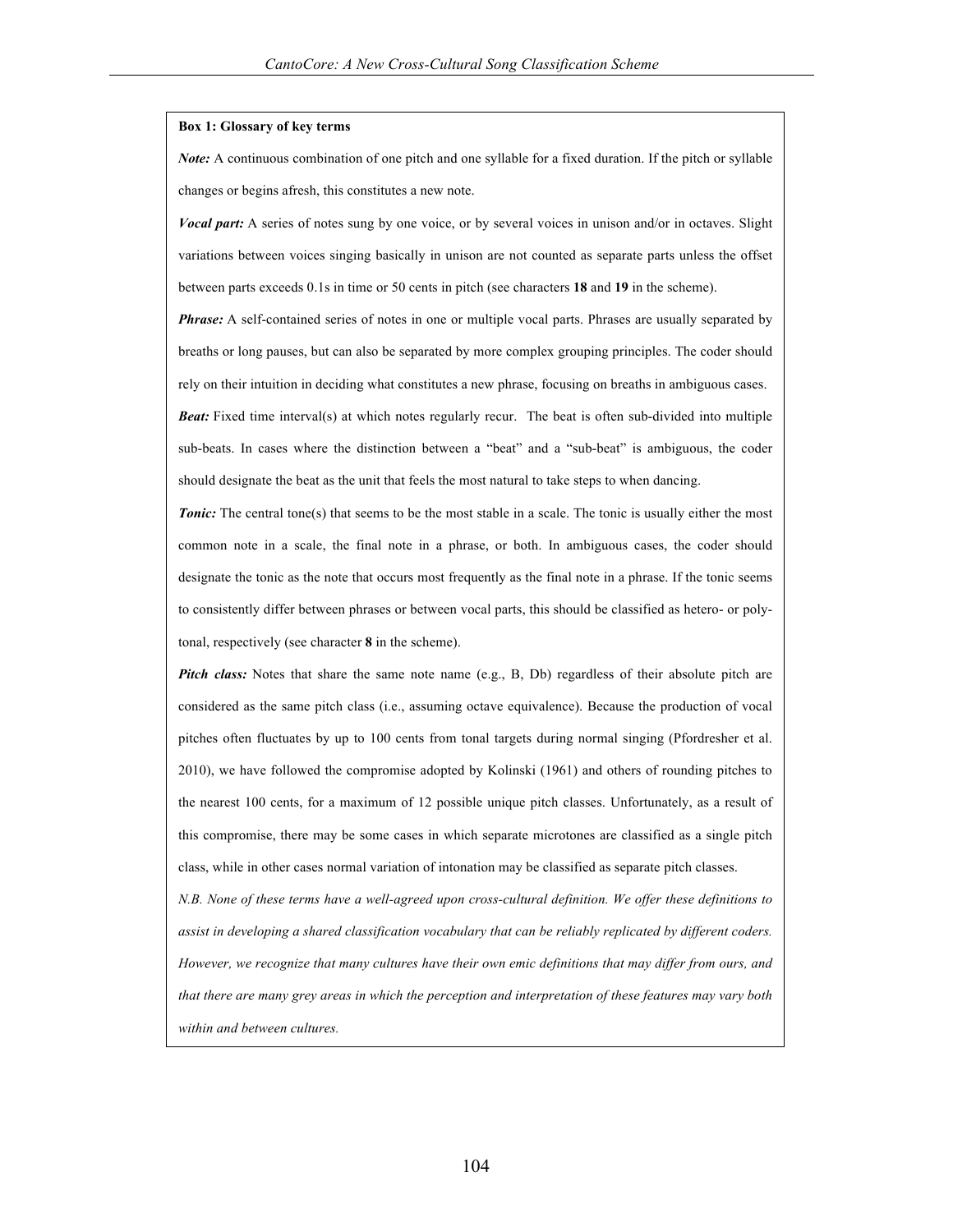(c) *Complex:* The number of beats can only be divided by prime numbers greater than 3 (e.g., 7/4, 5/8, 2+2+3+2+3/8)

(n/a) *A-/hetero-/poly-metric:* See **(1)**

*Comments:* Only the number of beats is coded here, regardless of the manner in which they are sub-divided into sub-beats, which is coded in **(3)**. For example, a 2+3/8 meter is composed of two beats, one of which is divided into two sub-beats and the other of which is divided into three sub-beats.

#### **3) BEAT SUB-DIVISION\***

Division of beats into sub-beat-level metric groupings

- (a) *A-divisive:* Beats are not sub-divided (e.g., a 4/4 piece containing only  $\Box$  and  $\Box$ notes)
- (b) *Hetero-divisive:* Beats are sub-divided, but the number of sub-beats per beat changes (e.g., 2+2+3/8)
- (c) *Iso-divisive:* Beats are sub-divided into a consistent number of sub-beats (e.g., 6/8, a 4/4 piece containing  $\delta$  notes)

(n/a) *A-/hetero-/poly-metric:* See **(1)**

*N.B.* See Box 1 for the distinction between "beat" and "sub-beat." Songs not

classified as (c) ("*iso-divisive*") must be coded (n/a) for character **(4)**.

*Comments:* This character was created to capture a crucial metric dimension not classified in Cantometrics. It is almost identical to **(2)** but captures a finer level of the metrical hierarchy and does not have a "*poly-divisive*" character-state because this would be redundant with "*poly-metric*" (see **1**).

#### **4) NUMBER OF SUB-BEATS\***

The number of sub-beats in a beat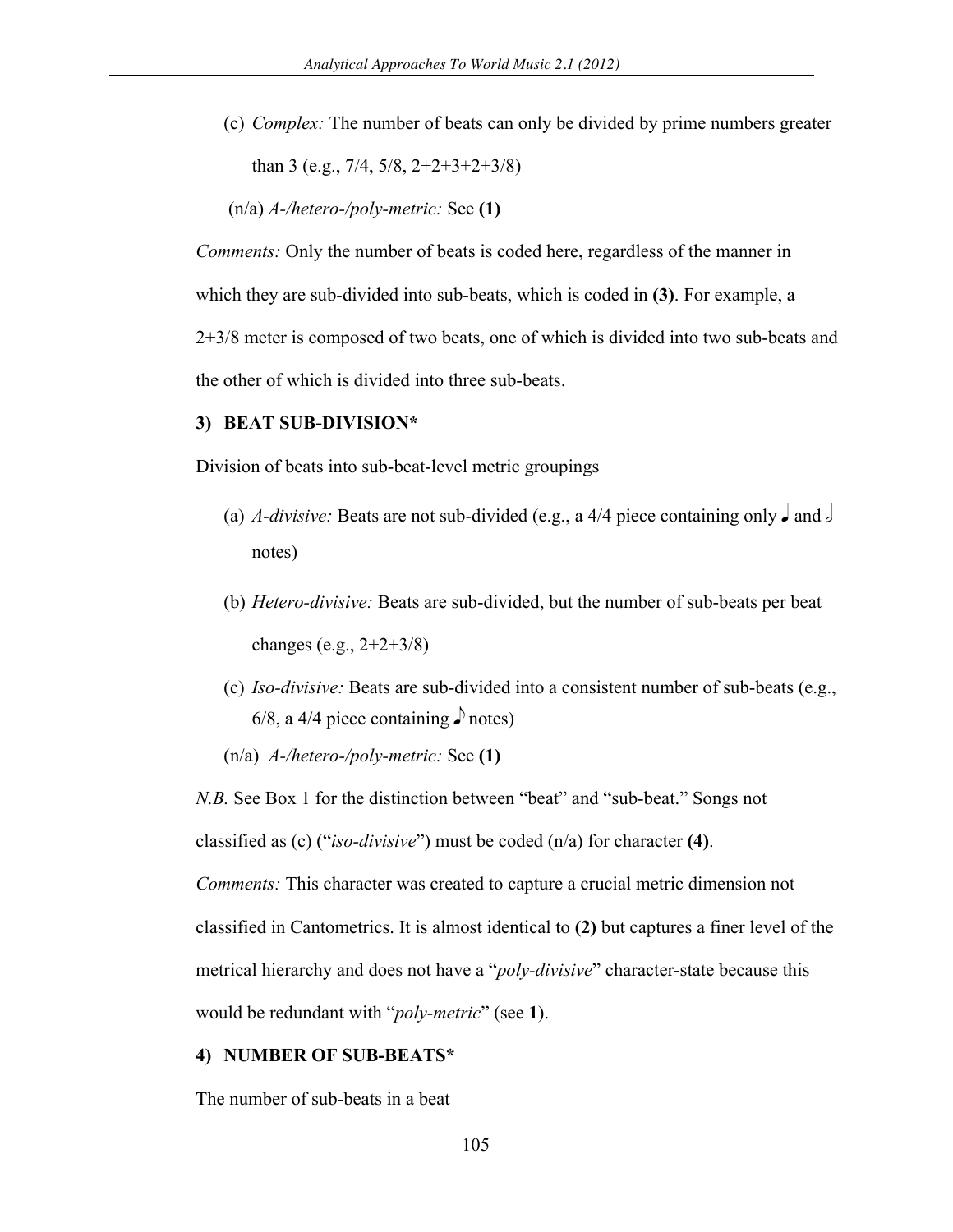- (a) *Simple:* The number of sub-beats can be divided by 2 (e.g.,  $\bullet$  beat divided into  $\log$  note sub-beats; includes 3/4, 4/4, etc.)
- (b) *Compound:* The number of sub-beats can be divided by 3 but not by 2 (e.g.,  $\bullet$ . beat divided into  $\sqrt{ }$  note sub-beats; includes 6/8, 9/8)
- (c) *Complex:* The number of sub-beats can only be divided by prime numbers greater than 3 (e.g.,  $\frac{1}{2}$  beat divided into 5 sub-beats)

### (n/a) *A-/hetero-/poly-metric or a-/hetero-/poly-divisive:* See **(1/3)**

*Comments:* Songs in which groupings of five or more sub-beats are broken down into smaller groupings of twos and threes (e.g., 2+2+3+2+2/8 [London 1995]) should be classified as "*hetero-divisive*" songs (see **3**) rather than *"complex."* In "swing" time, sub-divisions that approximate 2:1 should be classified as *"compound,"* while those that approximate 3:2 should be classified as *"complex."*

## **5) SYNCOPATION\***

The percentage of notes that are relatively prominent (loud) but in metrically unaccented positions

- (i) *Little or no syncopation:* <5%
- (ii) *Moderately syncopated: 5–20%*
- (iii) *Highly syncopated:* >20%
- (n/a) *A-/hetero-/poly-metric:* See **(1)**

*Comments:* The term "syncopation" is used here instead of Kolinski's (1973) term "contrametricity" because it is more widely understood, because it allows us to recognize a continuum of varying degrees of syncopation rather than a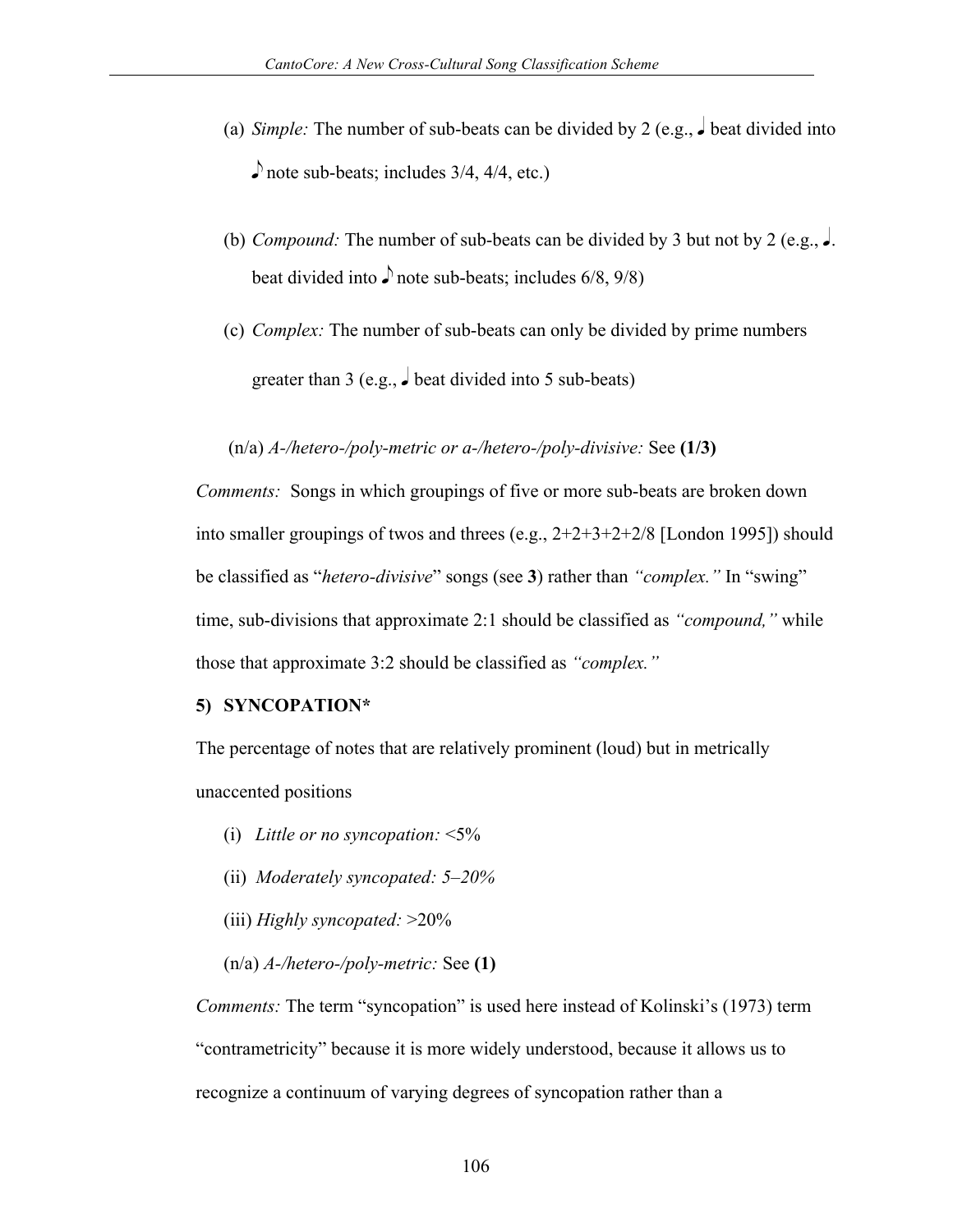"commetric/contrametric" dichotomy, and because Kolinski did not offer a precise definition of contrametricity.

#### **6) MOTIVIC REDUNDANCY\***

The percentage of all notes that are constructed from a single recurring rhythmic pattern

- (i) *Non-motivic:* **<**20%
- (ii) *Moderately motivic: 20–50%*
- (iii) *Highly motivic*: >50%

*N.B.* If there are multiple motives, classify based on the frequency of the most common motive.

*Comments:* Figure 4 provides an example where 40 out of the 61 notes (66%) are constructed from the rhythmic pattern  $J \rightharpoonup J$ 

### **7) DURATIONAL VARIABILITY\***

Maximum number of different types of duration values in a song

- (i) *Low durational variability:* <3 duration values (e.g., only  $\int$  and  $\int$ )
- (ii) *Moderate durational variability:* 3–4 duration values (e.g.,  $\rightarrow$ ,  $\rightarrow$  and  $\rightarrow$ )
- (iii) *High durational variability:* >4 duration values (e.g.,  $\rightarrow$ ,  $\rightarrow$ ,  $\rightarrow$ ,  $\rightarrow$  and  $\rightarrow$ )

*N.B.* Duration values refer to inter-onset intervals (IOIs) as opposed to sounding durations (i.e., a quarter followed by an eighth rest and a dotted quarter both have the same IOI duration value). Dotted notes are counted as separate duration values.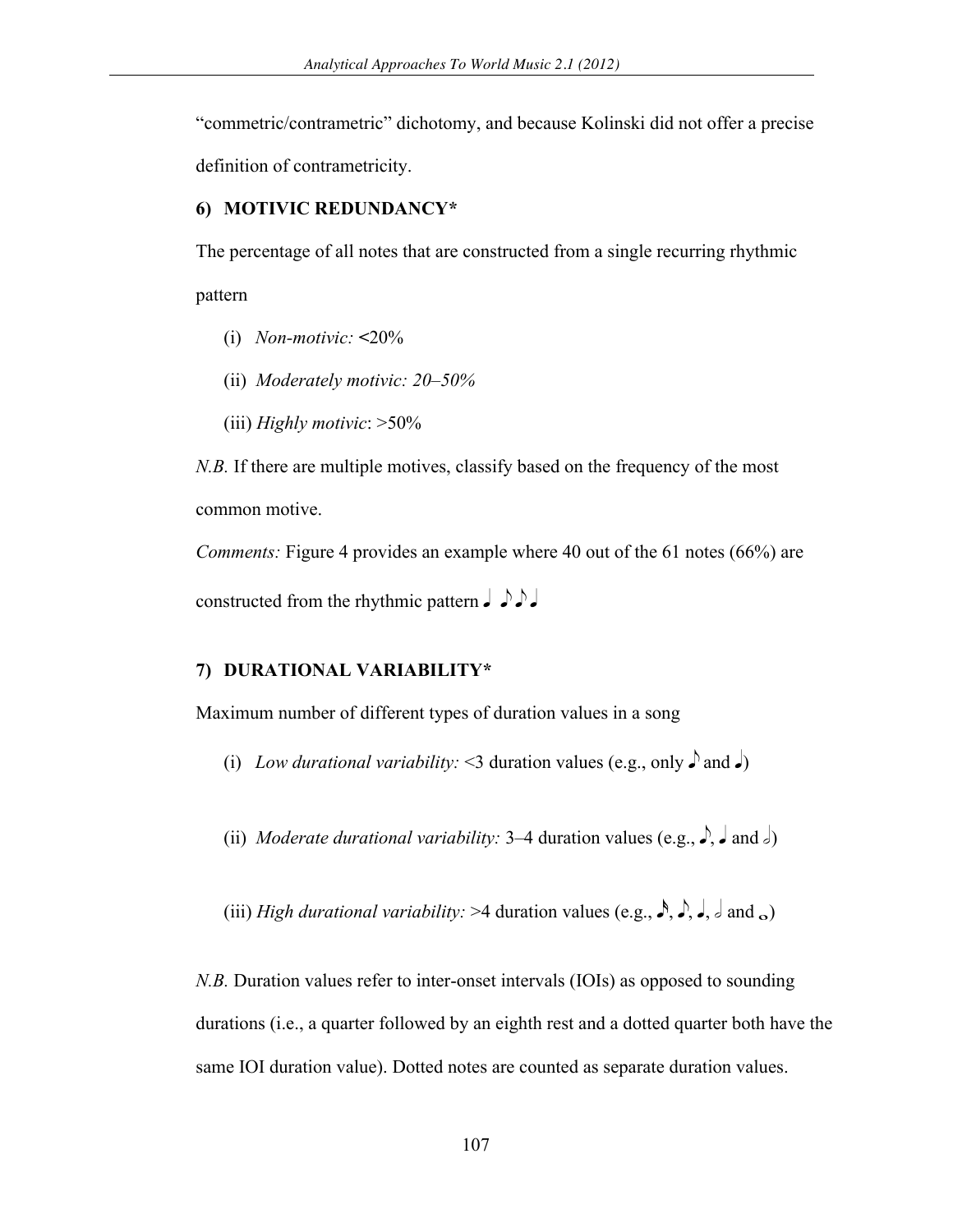*Comments:* Patel and Daniele (2003) present a different conception of rhythmic variability that focuses on variability between successive pairs of notes, such that a series of all quarter notes has minimal variability and a series of alternating quarter notes and eighth notes has high variability. Our definition instead focuses on *global* variability across all notes in a song, which is easier to estimate by ear and which provides a better means of examining *differences* between music and language, whereas Patel & Daniele were explicitly trying to examine *similarities* between music and language.

## *B) Pitch*

### **8) TONALITY\***

Organization of discrete pitches around one or more tonic notes

- (a) *Indeterminate a-tonal:* No discrete pitches (e.g., exclamations, heightened speech)
- (b) *Discrete a-tonal:* Discrete pitches, but no tonic
- (c) *Hetero-tonal:* Tonic modulates/shifts between phrases
- (d) *Poly-tonal:* Multiple, simultaneous tonics in different vocal parts
- (e) *Iso-tonal:* Single tonic throughout

*N.B.* See Box 1 for the definition of "tonic." Songs not classified as (e) ("*iso-tonal*") must be coded (n/a) for characters **(9–10)**.

*Comment:* Kolinski's (1961) scale-classification scheme did not recognize the fact that some songs have no tonic or have multiple tonics. Therefore, we have added this character to permit classification of these additional types of songs.

#### **9) MODE\***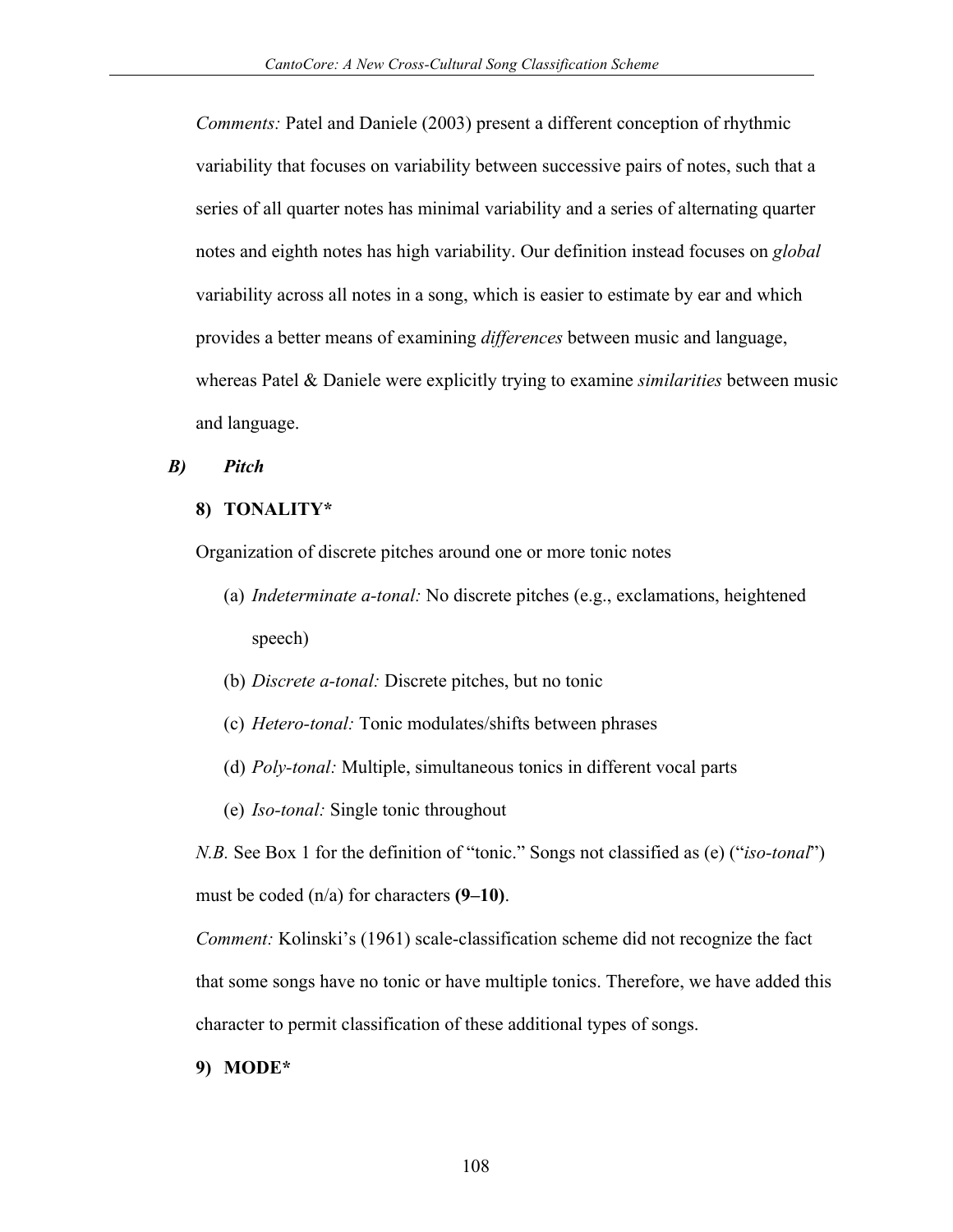Presence of pitch classes at a minor  $3<sup>rd</sup>$  (250–350 cents) or major  $3<sup>rd</sup>$  (350–450 cents) above the tonic

- (a) *A-modal:* No 3rd present
- (b) *Hetero-modal:* Both major and minor 3rd appear but in separate phrases
- (c) *Poly-modal:* Both major and minor 3rd appear in the same phrase
- (d) *Minor iso-modal:* Minor 3rd only
- (e) *Major iso-modal:* Major 3rd only
- (n/a) *A-/hetero-/poly-tonal:* See **(8)**

*N.B.* See Box 1 for the definition of a "pitch class."

*Comments:* The concept of mode is complex, and the distinction between major and minor  $3<sup>rd</sup>$  is only one of many possible angles from which to approach it (Powers et

al. 2012). Nevertheless, we have chosen to focus on the major/minor distinction

because it is commonly employed and relatively amenable to classification.

Characters dealing with micro-tonal intonations have been avoided due to a lack of consensus on how to classify these characters.

#### **10) NUMBER OF PITCH CLASSES\***

Number of pitch classes found in the scale

- (i) *Sparse scale:* <4 pitch classes
- (ii) *Moderately dense scale:* 4–5 pitch classes
- (iii) *Dense scale:* >5 pitch classes
- (n/a) *A-/hetero-/poly-tonal:* See **(8)**

*N.B.* See Box 1 for the definition of a "pitch class."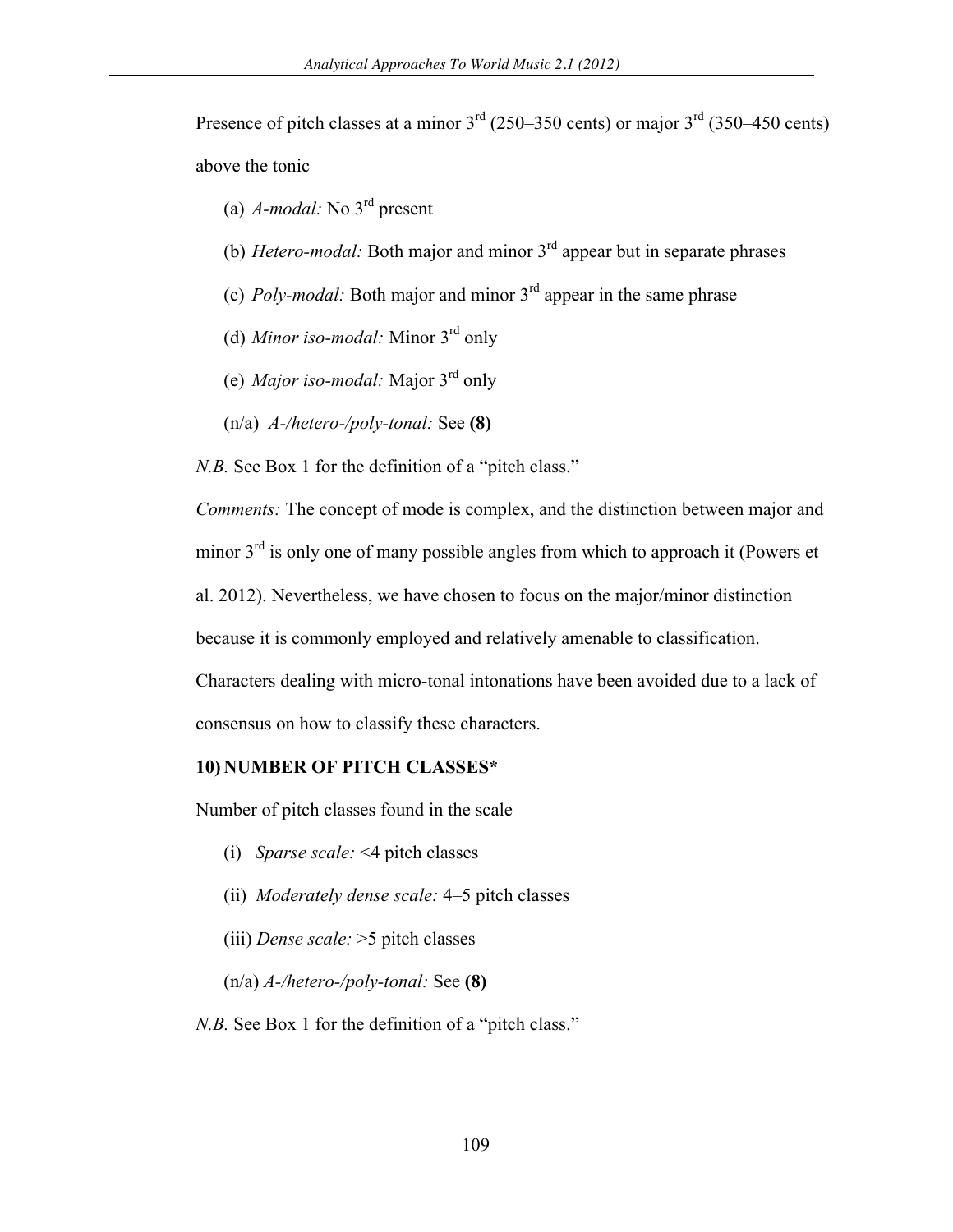*Comments:* The more common term "pitch class" is used to refer to pitches that share the same note-name regardless of octave, rather than Kolinski's (1961) term "tint" or the alternative term "scale degree."

## **11) HEMITONICITY\***

Percentage of melodic intervals that are semitones (50–150 cent intervals)

- (i) *Anhemitonic:* <5%
- (ii) *Moderately hemitonic: 5–20%*
- (iii) *Highly hemitonic:* >20%

*Comments:* Scales are commonly described as being hemitonic (containing semitones) or anhemitonic (not containing semitones). However, this dichotomy fails to recognize the importance of different gradations in the frequency with which semitones are used.

## **12) MELODIC INTERVAL SIZE** (Cantometrics Line 21)

Maximum pitch distance between successive notes within any vocal part

- (i) *Small intervals:*  $\leq$ 350 cents (i.e., minor 3<sup>rd</sup> or less; formerly divided into "*monotone," "narrow,"* and "*diatonic"* intervals)
- (ii) *Medium intervals:* 350–750 cents (i.e., major  $3<sup>rd</sup>$  perfect  $5<sup>th</sup>$ ; formerly divided into "*wide*" and "*very wide*" intervals)

(iii) *Large intervals*\*:  $>750$  cents (i.e., minor 6<sup>th</sup> or greater)

*N.B.* Intervals between the final note of a phrase and the first note of the next phrase are not coded.

*Comments:* Vague definitions from Cantometrics combining interval frequency and size, such as "intervals of a half step or less are prominent (though not necessarily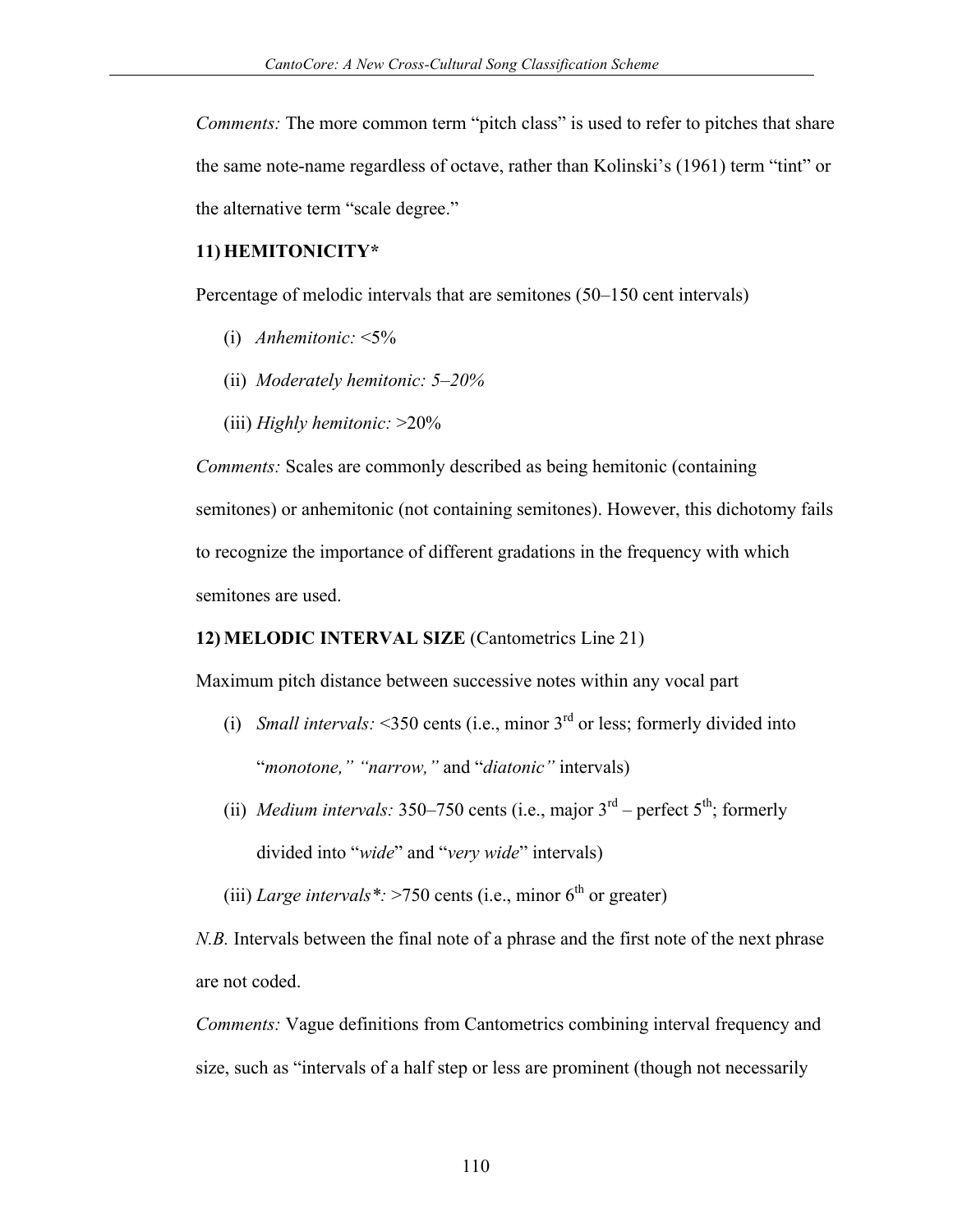dominant)," were redefined solely in terms of maximum size. A new character-state was created to recognize the importance of much larger intervals, such as the octave.

**13) MELODIC RANGE** (Cantometrics Line 20)

Maximum pitch distance between the highest and lowest notes within any vocal part

- (i) *Small range:*  $\leq$ 750 cents (i.e., perfect  $5^{\text{th}}$  or less)
- (ii) *Medium range:*  $750-1250$  cents (i.e., perfect  $5<sup>th</sup> \text{octave}$ )

(iii) *Large range:* >1250 cents (i.e., more than an octave)

*Comments:* This character is essentially unchanged from the 1976 version of Cantometrics.

#### **14) MELODIC CONTOUR** (Cantometrics Line 15)

Shape resulting from all changes in interval direction within a vocal part

- (a) *Horizontal\*:* No ascending or descending intervals
- (b) *Ascending\*:* Ascending intervals only
- (c) *Descending:* Descending intervals only (formerly divided into "*descending*" and "*terraced*" contours)
- (d) *U-shaped\*:* First descending, then ascending intervals
- (e) *Arched:* First ascending, then descending intervals
- (f) *Undulating:* Multiple changes of interval direction

*N.B.* Each phrase should be treated as having its own contour, except when there are clear "hyper-phrase" contours that connect multiple phrases. Cases where multiple contours appear in different phrases and/or different vocal parts should be multicoded. Some discretion must be used in deciding what constitutes a change of interval direction. In general, temporary interval changes that do not greatly affect the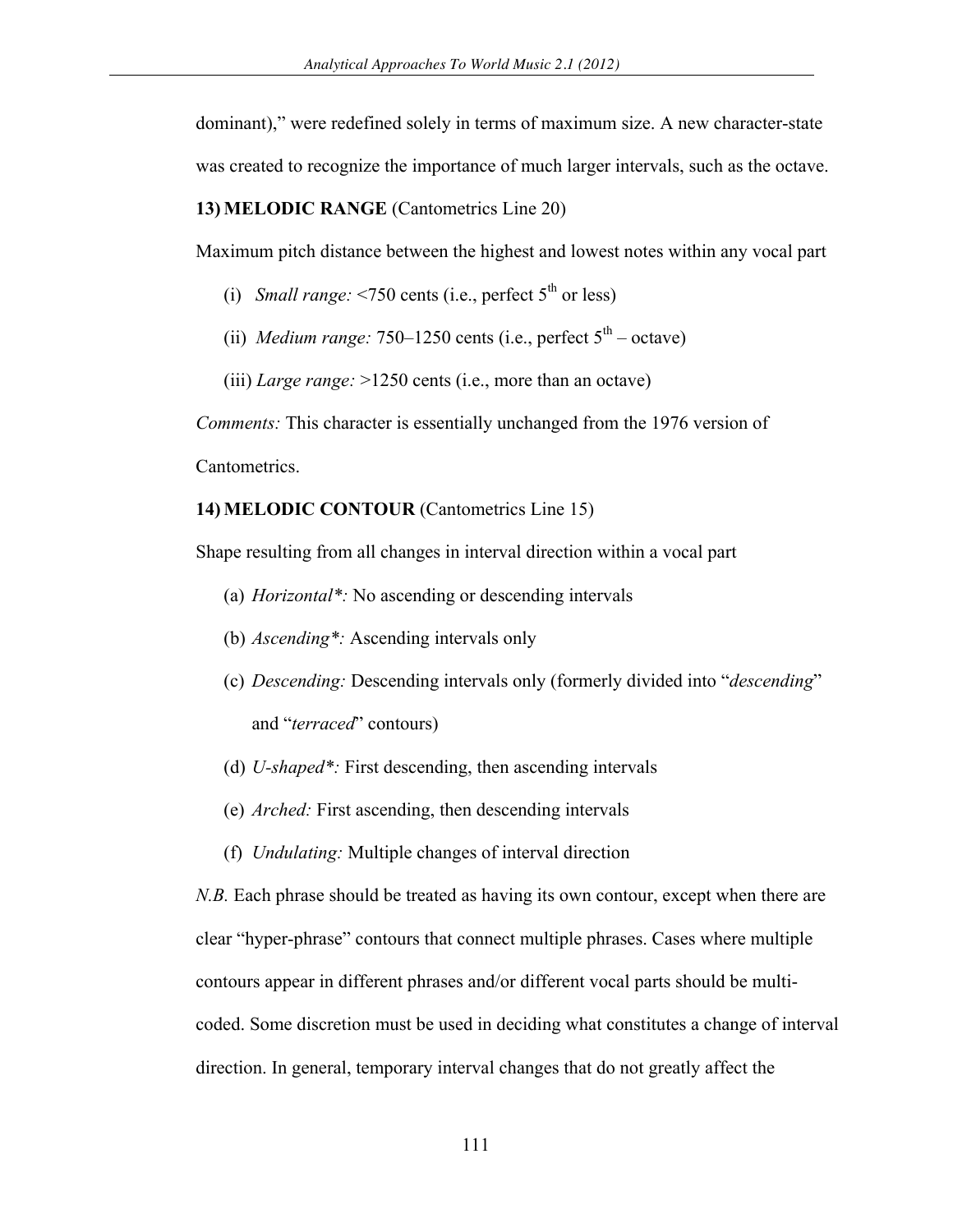dominant melodic contour should be ignored (e.g., changes of interval direction that last only one or two notes). Otherwise, a large number of contours will end up being classified as "*undulating*," reducing the overall informativeness of the character. *Comments:* Although most phrases in both humans and birds tend to descend in their final half (Huron 2006; Tierney, Russo and Patel 2011), three additional characterstates were needed to allow for horizontal, ascending, or U-shaped contours that were not classifiable by Cantometrics. Cantometrics Line 19 ("Position of the final tone") was removed because it was redundant with this character.

### *C) Syllable*

### **15) MELISMA** (Cantometrics Line 29)

Maximum number of consecutive notes without articulating a new syllable

- (i) *Syllabic:* 1–2 notes
- (ii) *Mildly melismatic:* 3–5 notes
- (iii) *Strongly melismatic:* >5 notes

*Comment:* While Cantometrics defined melisma in terms of the *frequency* of melisma, the current character is defined in terms of maximum *length* to be more consistent with other quantitative characters.

## **16) VOCABLES** (Cantometrics Line 10)

The percentage of syllables containing only vowels and/or semi-vowels (e.g., "y,"

"h," "w")

- (i) *Few vocables:* <20% (formerly "*little or no repetition"*)
- (ii) *Some vocables:* 20-50% (formerly divided into "*some repetition"* and "*half repetition"*)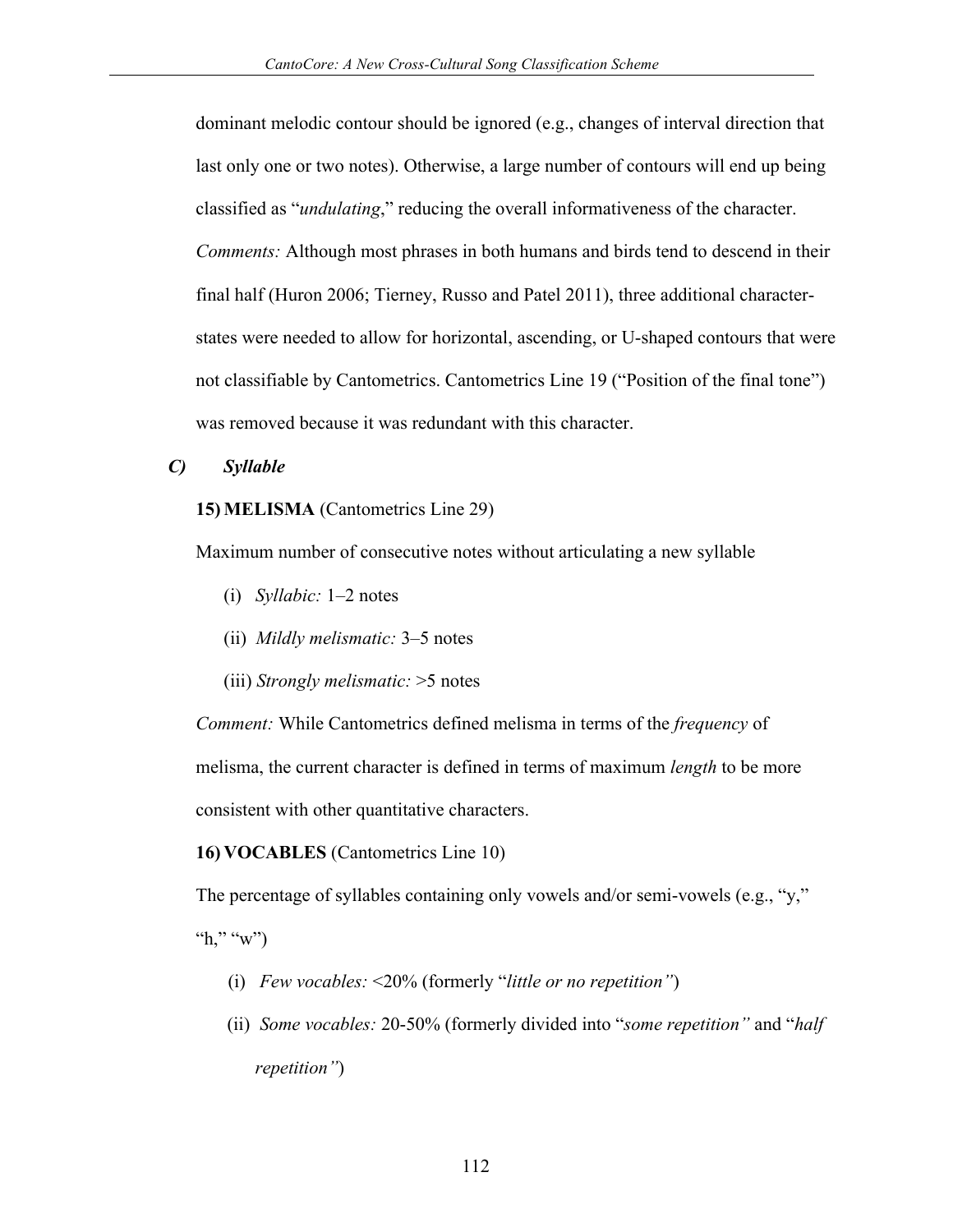(iii) *Many vocables:* >50% (formerly divided into "*quite repetitious"* and "*extreme repetition*")

*Comment:* Vocables (non-lexical "nonsense" syllables) are an important feature of many musics cross-culturally but are difficult to define and code for someone who does not speak the language (Maranda 1970). This led Lomax to change the emphasis from vocables to textual repetition, but this change of emphasis becomes confounded with phrase repetition (21). The current character instead uses words containing only vowels and/or semi-vowels as a proxy for vocables. If the coder understands the language, they may exclude lexical semi-vowel/vowel combinations (e.g., "yo-yo" in English) and/or include vocables that include consonants (e.g., Celtic mouth music).

#### **II) "TEXTURE" (between-part)**

#### **17) NUMBER OF VOCAL PARTS** (Cantometrics Line 4)

Maximum number of simultaneous vocal parts

- (i) *One-part:* 1 (formerly divided into "*solo"* and "*unison"*)
- (ii) *Two-part\*:* 2
- $(iii)$  *Many-part*\*: >2

*N.B.* See Box 1 for the definition of a "vocal part." Songs classified as (a) ("*onepart*"), including solo, unison, and doubling at the octave (i.e., "magadizing"), must be coded (n/a) for characters **(18–20)**. This does not include "multisonance" (multiple pitch classes realized simultaneously [Kolinski 1978]), whether intentional or not. "*Many-part*" songs may require multi-coding for characters **(18–20),** as may "*twopart*" songs that transition between different texture types.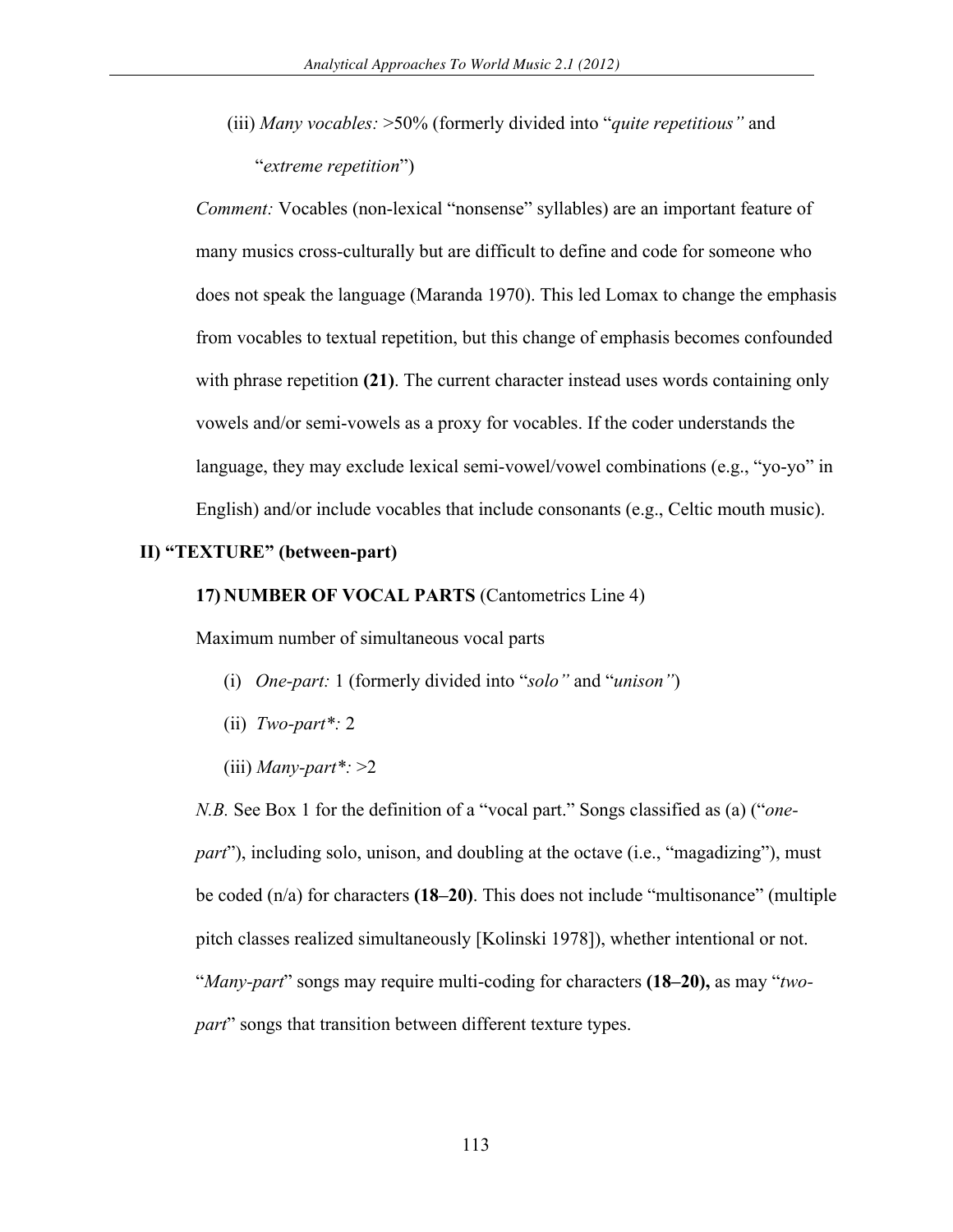*Comments:* This character no longer distinguishes between the number of voices singing each part or their rhythmic relationship, which are now coded in **(24)** and **(18)**, respectively. Further distinctions between the numbers of parts (e.g., 3-part, 4 part, 5-part, etc.) were avoided because it proved difficult to reliably code beyond three parts.

#### **18) RHYTHMIC TEXTURE** (Cantometrics Line 12)

Temporal asynchrony in the relative onsets of different vocal parts (in seconds)

- (a) *Hetero-rhythmic (heterophonic):* 0.1–1s (formerly "*rhythmic heterophony*")
- (b) *Poly-rhythmic (polyphonic):* >1s (formerly divided into "*accompanying rhythm"* and "*rhythmic counterpoint"*)
- (c) *Iso-rhythmic (homophonic):* **<**0.1s (formerly "*rhythmic unison*")
- (n/a) *One-part (monophonic):* See **(17)**

*N.B.* Unison songs where multiple singers generally sing the same pitches with less than 0.1s offset are classified as "*one-part*," not "*iso-rhythmic*" (see Box 1 and **17**). Songs with different rhythmic textures between different vocal parts or different phrases should be multi-coded. Songs not classified as "*iso-rhythmic*" must be coded "n/a" for character **(19)**.

*Comments:* The corresponding terms "poly-/hetero-/homo-/mono-phonic" have been included because they are commonly used to categorize texture as a whole, despite ambiguities about distinguishing between rhythmic texture, harmonic texture, and relative motion.

This character concerns the rhythmic relationship between the notes of multiple parts, regardless of what meter those parts are in. Thus, "*iso-metric*" songs (see **1**) with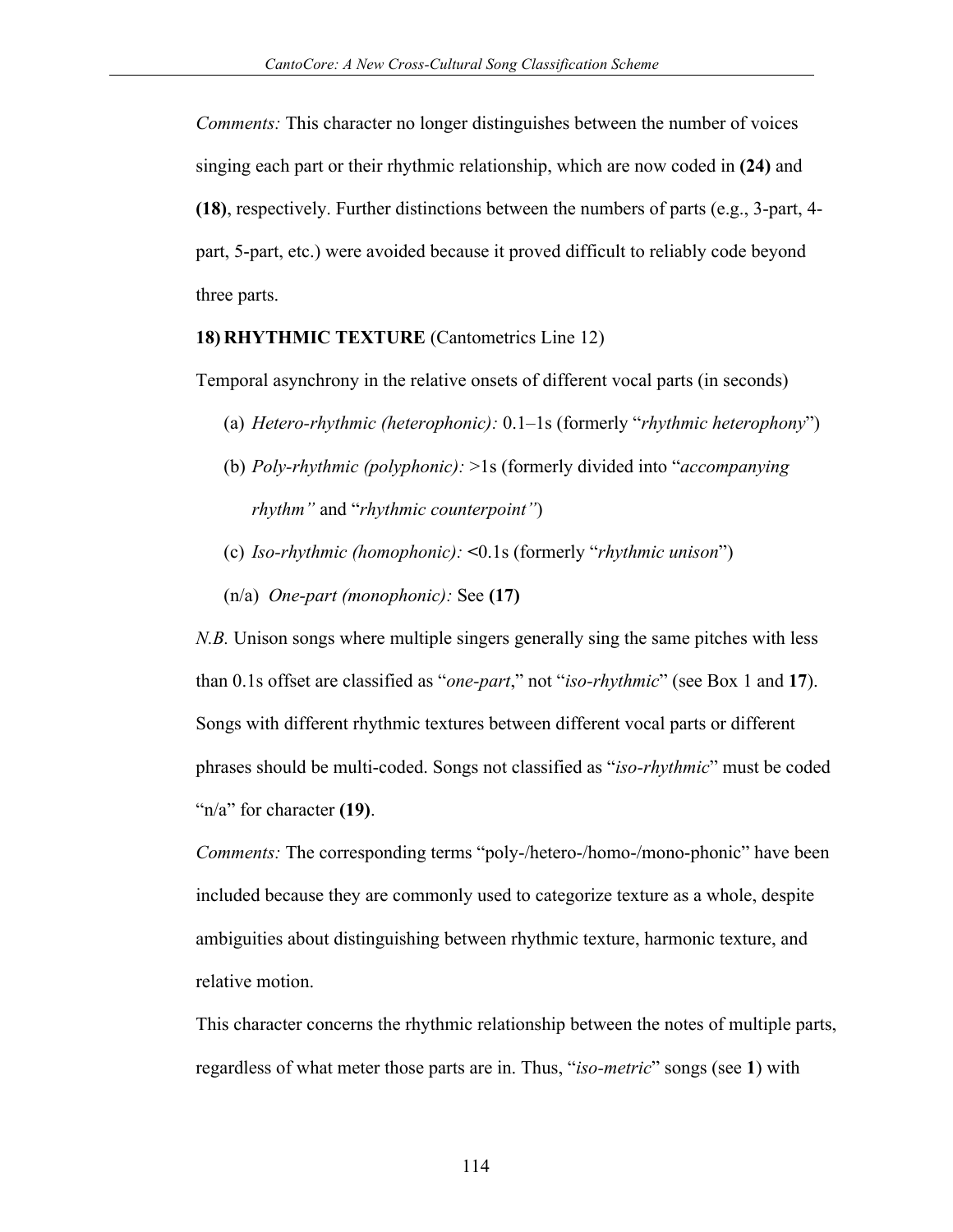rhythmically independent parts can be "*poly-rhythmic*" despite not being "*polymetric*." The two types of poly-meter that were originally also classified in this character have been moved to **(1)**.

### **19) HARMONIC TEXTURE\***

Minimum harmonic interval (octave-equalized—see N.B. below) between simultaneous vocal parts that is sustained for at least 1 second

(i) *Rough ("dissonant"):* 50–249 cents (includes 951–1150 cents) (e.g., 2nds/7ths)

(ii) *Smooth ("consonant"):* 250–600 cents (includes 600–950 cents) (e.g.,

3rds/6ths)

(n/a) *One-part (includes 0–49 and 1150–1200 cents), or poly-/hetero-rhythmic:*  See Box 1 and **(17/18)**

*N.B.* Harmonic intervals should be calculated after correcting for absolute differences in pitches by transposing them to the octave that minimizes the harmonic interval. For example, the top note in a harmonic interval of 1000 cents (minor  $7<sup>th</sup>$ ) can be transposed down one octave to create a harmonic interval of 200 cents (major  $2<sup>nd</sup>$ ). Therefore, the largest possible harmonic interval is 600 cents (a tritone) before the octave-equalized interval size begins to decrease again.

*Comments:* While most quantitative characters are defined in terms of maximum values, this character is defined in terms of minimum values because most songs with rough intervals also contain smooth intervals, but not the reverse. To prevent confusion, we avoid the related terms "dissonant" and "consonant" as well as common distinctions between "consonant," "perfect" and "tritone" intervals found in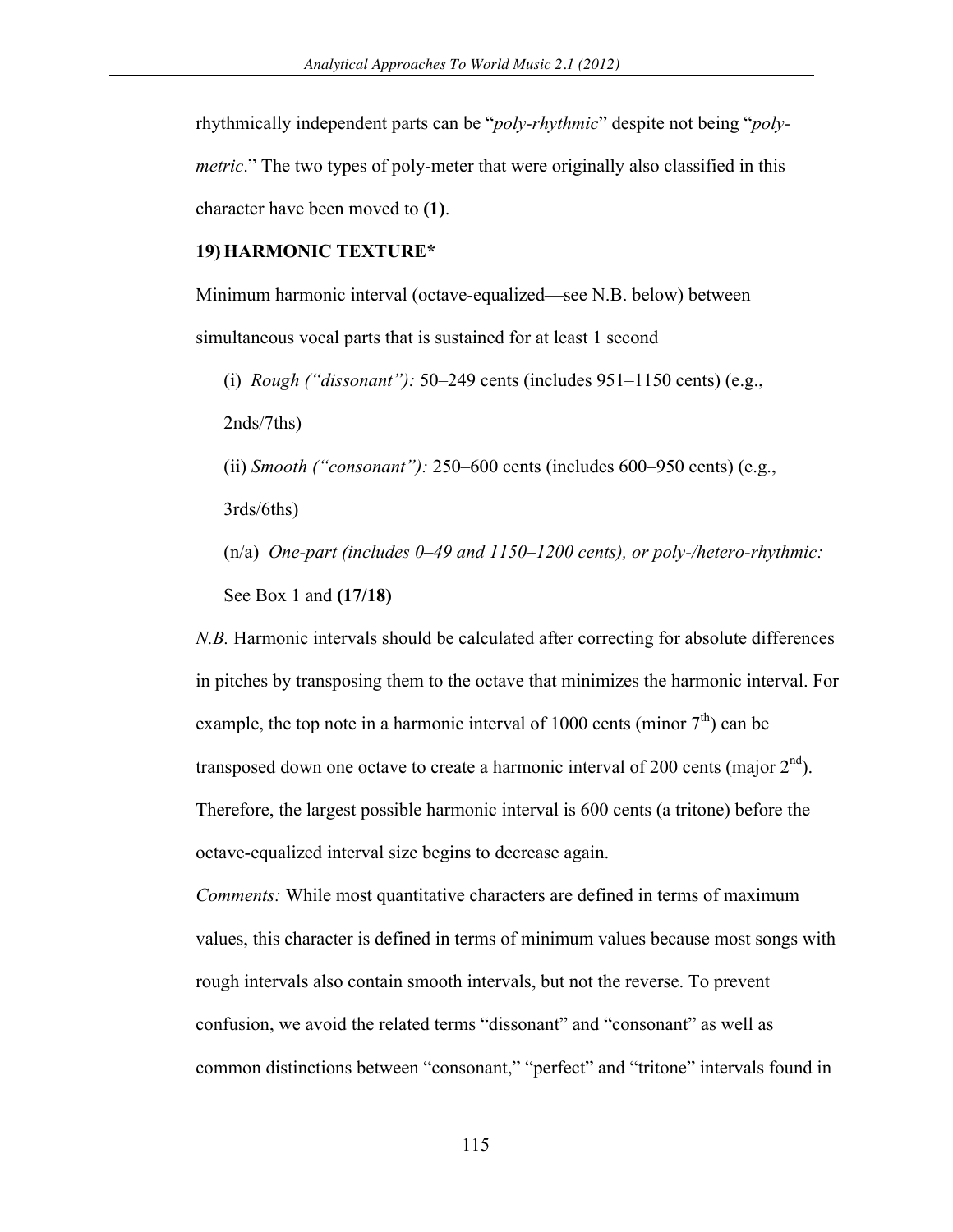Western music theory, as it is not yet established to what degree these categories are cross-culturally or experimentally valid. Plomp and Levelt (1965) developed an experimentally-based explanation for sensory consonance based on the acoustic critical bandwidth, but there also alternative usage-oriented definitions. Although calculating critical bandwidth is impractical to do by ear, it basically corresponds to our "rough/smooth" division as well as to the traditional division in Western music theory between "consonant" 3rds/6ths and "dissonant" 2nds/7ths. It should be noted that the critical bandwidth is more complex and nuanced, varying throughout the audible range and giving different sensory consonance values for 2nds vs. 7ths.

## **20) RELATIVE MOTION** (Cantometrics Line 22 )

Relationship of the melodic contours (see **13**) of two simultaneous parts

- (a) *Hetero-contour (drone):* One part is horizontal, the other changes direction (formerly "*drone polyphony*")
- (b) *Poly-contour (independent motion):* Both parts have different, non-horizontal contours (formerly divided into "*harmony*" and "*counterpoint*")
- (c) *Iso-contour (parallel motion):* Both parts have the same contour (formerly divided into "*isolated chords*" and "*parallel chords*")

(n/a) *One-part: S*ee **(17)**

*N.B.* Songs with different types of relative motion between different vocal parts or different phrases should be multi-coded.

*Comments:* Distinctions between different "*poly-contour*" and "*iso-contour*" subtypes (including ostinato) were removed due to their vague definitions.

#### **III) "FORM" (between-phrase)**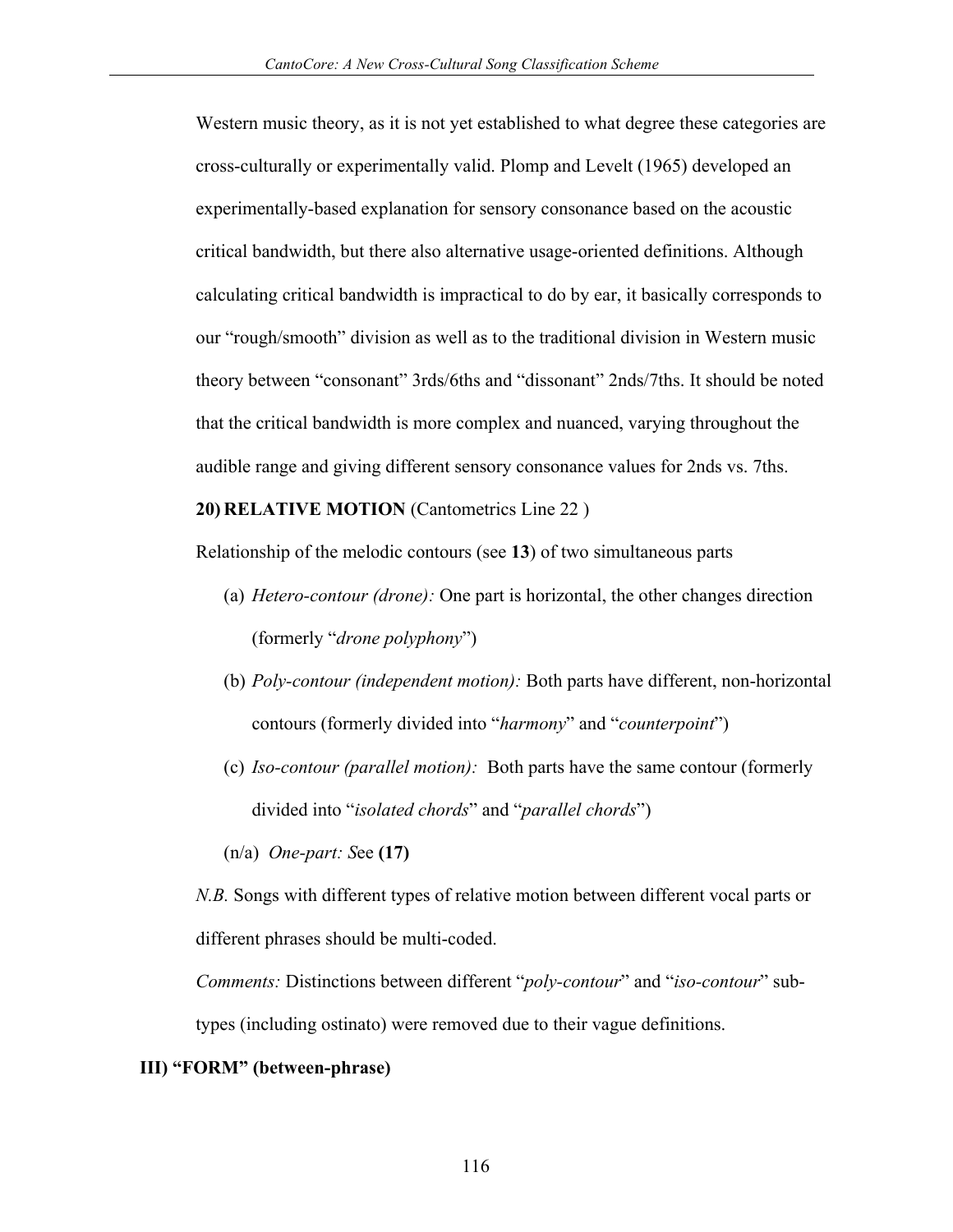#### **21) PHRASE REPETITION** (Cantometrics Line 16)

Maximum number of successive phrases before a phrase is repeated

- (i) *Non-repetitive*: >8 phrases, or no repeat at all (formerly "*through-composed*")
- (ii) *Moderately repetitive:* 3–8 phrases (formerly "*strophe*")
- (iii) *Repetitive:* 1–2 phrases (formerly "*litany")*

*N.B.* See Box 1 for the definition of a "phrase." Phrases where everything but the text is repeated are counted as a repeat for this character.

*Comments:* Because of the way phrase repetition is operationalized, the characterstates are listed in an order where the number of phrases decreases rather than increases, just as they were in Cantometrics. The original Cantometric character contained 13 different character-states, each with a specific combination of features (e.g., *"complex strophe with little/no variation," "simple litany with high variation,"* etc.). Busby (2006) reorganized this character into three new characters— "phrase repetition," "complexity," and "amount of variation"—but we retained only the "phrase repetition" character, as we found the other two characters too difficult to reliably define and code. "*Canonic/round form*" and other overlapping relationships between parts are now coded in **(26)**.

#### **22) PHRASE LENGTH** (Cantometrics Line 17)

Maximum phrase length, in seconds

- (i) *Short phrases:* **<**5 s (formerly divided into "*very short*" and "*short*" phrases)
- (ii) *Medium-length phrases:* 5–9 s
- (iii) *Long phrases*: >9 s (formerly divided into "*long*" and "*very long*" phrases)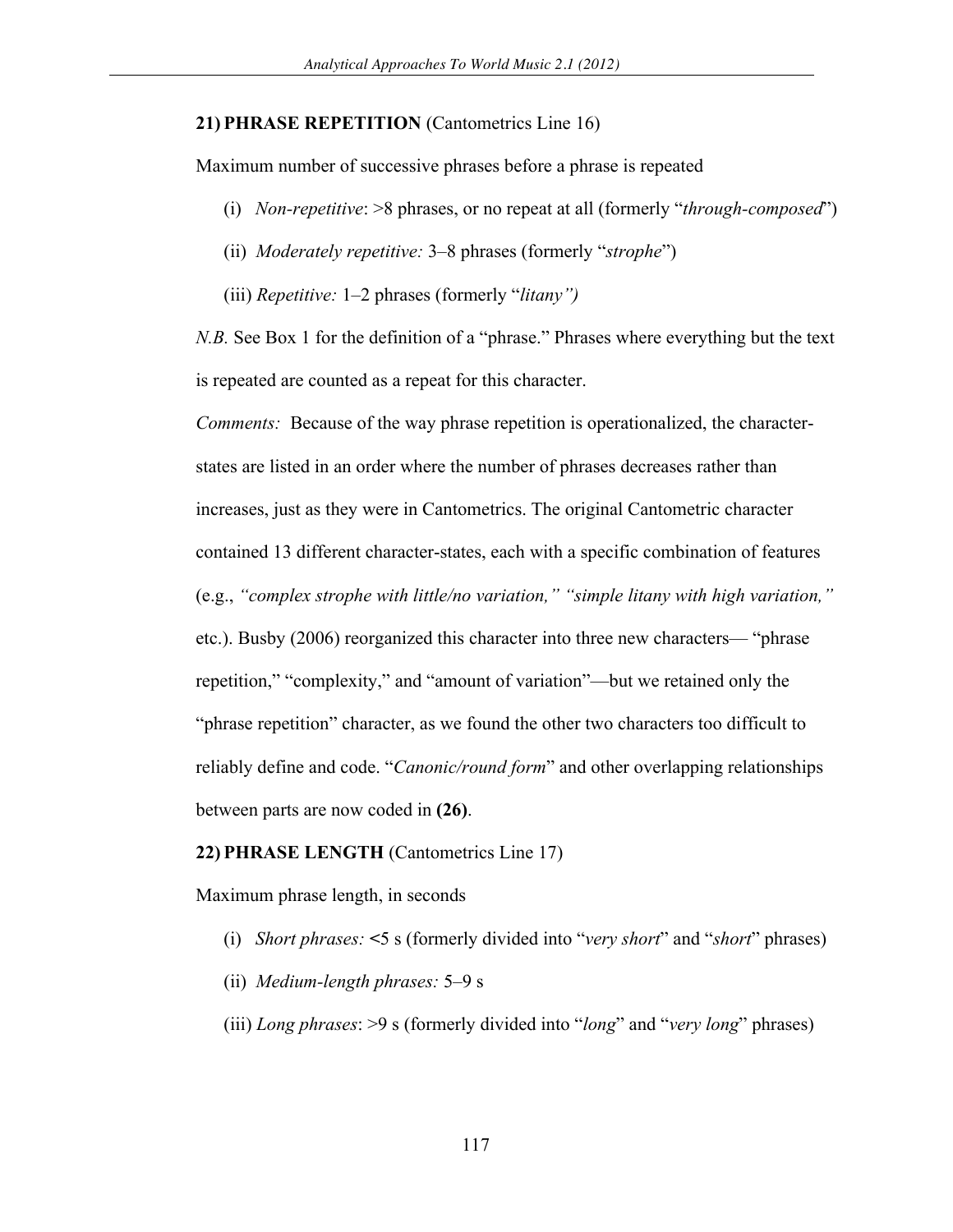*Comments:* As stated previously, ambiguities about where a phrase ends should be resolved by relying on breathing points to define phrase boundaries.

### **23) PHRASE SYMMETRY** (Cantometrics Line 18)

Ratio of the length of the longest phrase in a song relative to the shortest phrase

- (i) *Symmetric:* **<**1.5 times the length of the shortest phrase
- (ii) *Mildly asymmetric\*:* 1.5–2.5 times the length of the shortest phrase
- (iii) *Very asymmetric\**: >2.5 times the length of the shortest phrase

*Comments:* The original character did not define "symmetry." Characters in the original character regarding the number of phrases were removed because they were redundant with phrase repetition **(21)**.

## **24) SOLO/GROUP ARRANGEMENT** (reorganization of Cantometrics Line 1)

Number of singers in each phrase

- (a) *Solo:* Only solo phrases throughout (formerly divided into "*one solo singer*" and "*one solo singer after another*")
- (b) *Mixed:* Individual phrases contain both group and solo sub-sections (formerly "*social unison with a dominant leader*")
- (c) *Alternating:* Alternation between distinct solo and group phrases (formerly divided into "*simple alternation: leader-chorus*," "*overlapping alternation: leader-chorus*," and "*overlapping alternation: chorus-leader*")
- (d) *Group:* Only group phrases throughout (formerly divided into "*social unison with the group dominant*," "*discoordinated*," "*simple alternation: choruschorus*," "*overlapping alternation: chorus-chorus*," and "*interlock*")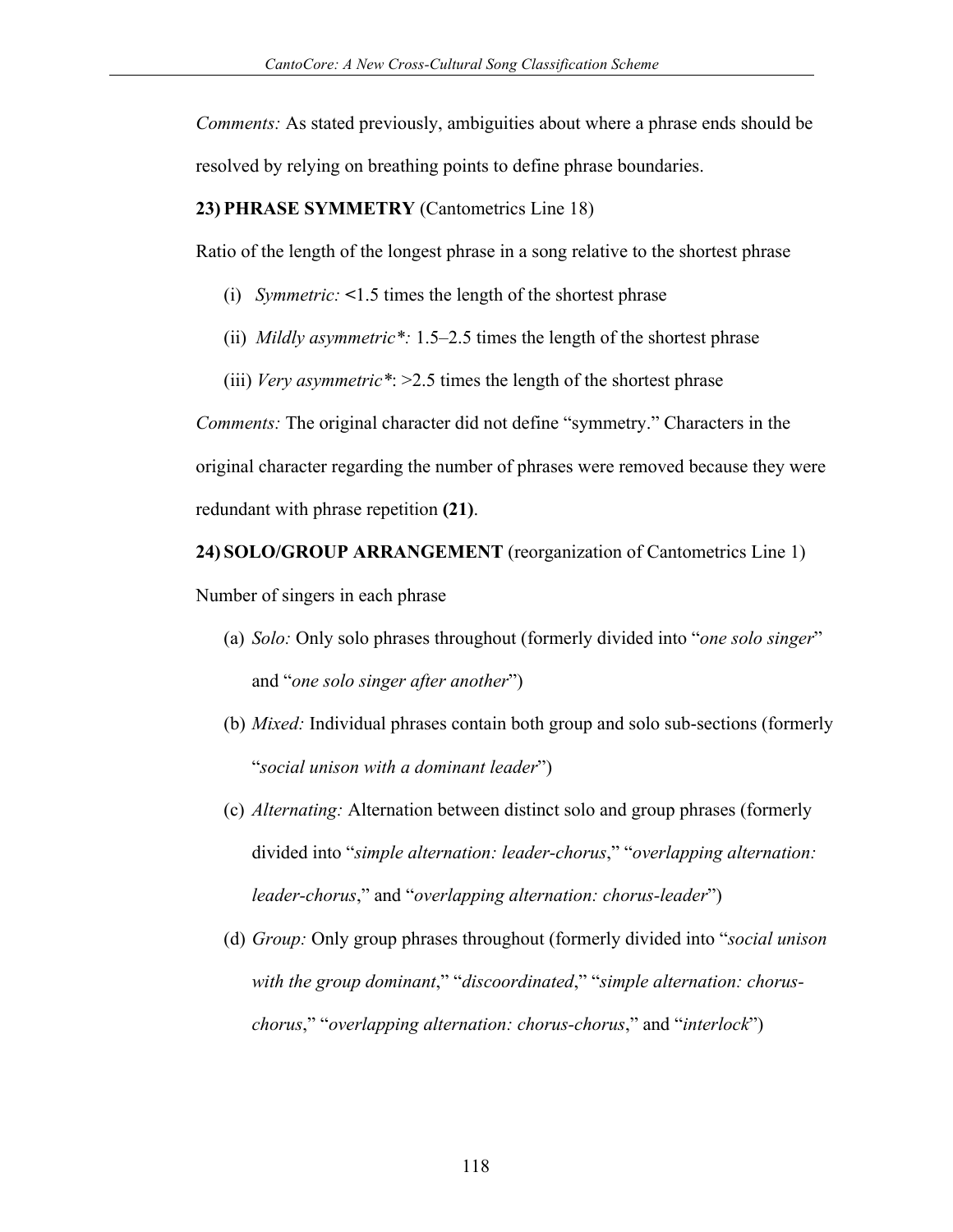*Comments:* Cantometrics Line 1 originally contained 13 character-states that represented various complex combinations of multiple characters. Characters involving solo/group arrangement, responsorial arrangement, and phrase overlap have been moved to characters **(24)**, **(25)**, and **(26)**, respectively, to isolate the common features in these underlying characters (following Busby 2006).

**25) RESPONSORIAL ARRANGEMENT** (reorganization of Cantometrics Line 1)

Alternation of phrases between different vocal parts

- (a) *A-responsorial:* No alternation between parts (formerly divided into "*one solo singer*," "*social unison with the group dominant*," "*discoordinated*," and "*social unison with a dominant leader*")
- (b) *Hetero-responsorial\*:* Irregular alternation between parts
- (c) *Iso-responsorial:* Consistent alternation between parts (formerly divided into "*simple alternation: chorus-chorus*," "*overlapping alternation: choruschorus*," "*simple alternation: leader-chorus*," "*overlapping alternation: chorus-leader*," "*one solo singer after another*," and "*interlock*")

*N.B.* Songs classified as (a) ("*a-responsorial*") must be coded (n/a) for character **(26)**. *Comments:* See comments in **(24)**.

**26) PHRASE OVERLAP** (reorganization of Cantometrics Line 1)

Maximum overlap between a "call" phrase and the "response" phrase that alternates with it (as the percentage of time in which the latter phrase overlaps with the former)

(i) *Non-overlapping:* 0% (formerly divided into "*simple alternation: choruschorus*," "*simple alternation: leader-chorus*," and "*one solo singer after another*")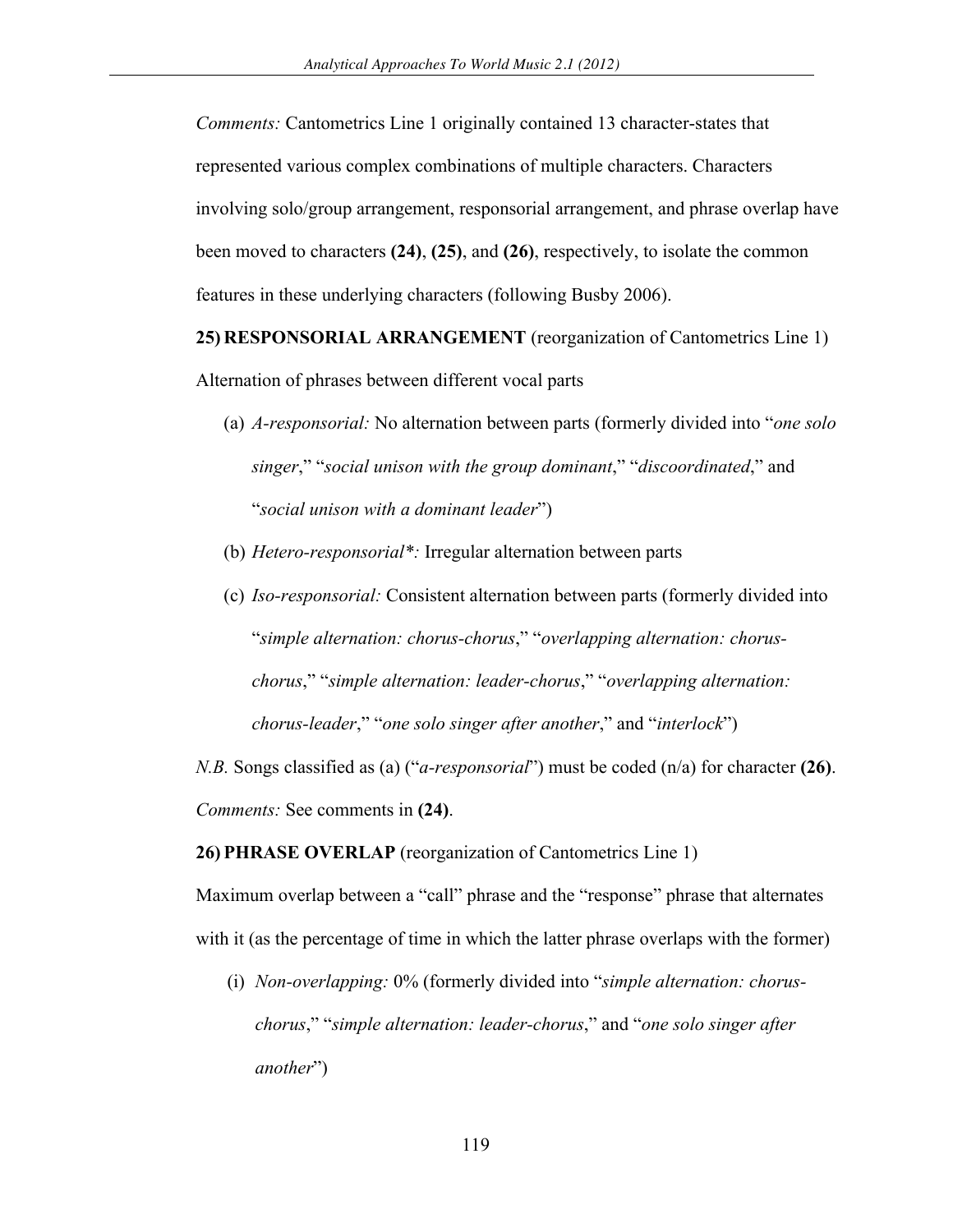- (ii) *Mildly overlapping:* 1–25% (formerly divided into "*overlapping alternation: chorus-chorus*" and "*overlapping alternation: chorus-leader*")
- (iii) *Highly overlapping:* >25% (formerly classified as "*interlock*" and/or "*canonic or round form*" in Line 16)
- (n/a) *A-responsorial:* See **(25)**

*Comments:* See comments in **(24)**.

#### *Sample classification*

To aid in understanding the practicalities involved in applying these idealized definitions to real songs, a sample transcription of the Shona song "*Pi mcinanga*" (track 13 from Lomax's [1976] Cantometrics Consensus Tape) is provided along with a table showing how it would be classified (Figure 4). CantoCore classifications for all 30 songs on the Cantometrics Consensus Tape are listed in Appendix A.

#### RELIABILITY

To compare the inter-rater reliability of each system, E.M. used both Cantometrics and CantoCore, to classify the 30 songs from the Cantometrics Consensus Tape (Figure 5) by ear after being trained in both systems with the aid of the Cantometrics Training Tapes (Lomax 1976), but before being informed of our hypotheses about reliability. We then compared her Cantometric codings with those of the creators of Cantometrics (Lomax 1976, 168–70) and her CantoCore codings with those of one of its creators (P.E.S.; his codings are shown in Appendix A). We calculated the agreement on each character separately (see Appendix B tables B1–3 for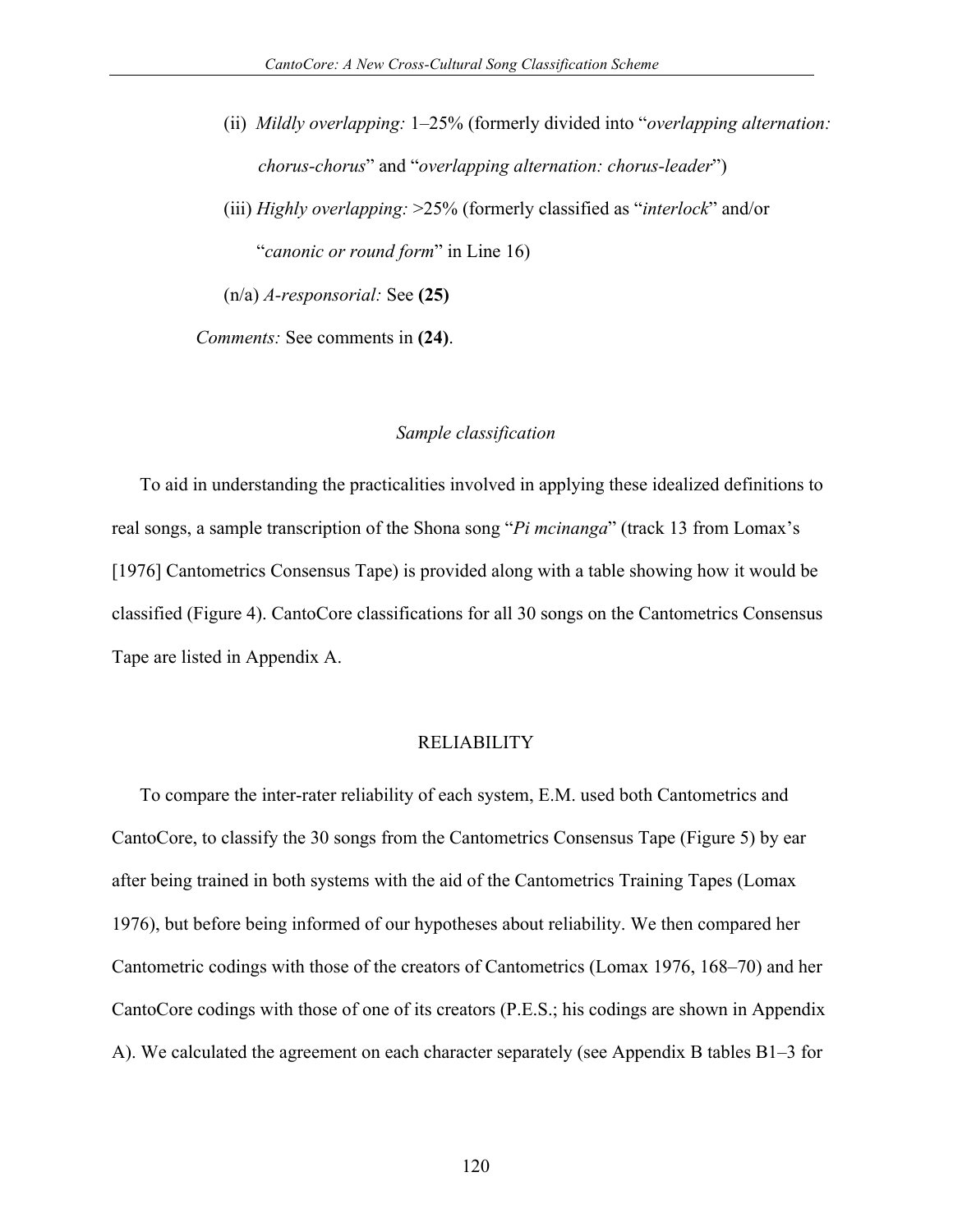detailed results), and then averaged across all characters to compare the mean agreement

between the two classification systems.

**[Figure 4.](http://www.aawmjournal.com/examples/2012a/Savage_AAWM_Fig_4.pdf)** Transcription of the Shona song "*Pi mcinanga*" (track 13 from the Cantometrics Consensus Tape (Lomax 1976) and its codings on the 26 CantoCore characters. Phrases (all are two measures long) are shown using phrase marks. Syllables containing only vowels and/or semi-vowels (used as a proxy for vocables) are underlined. The actual pitches are two semitones lower than those shown in the transcription. For quantitative characters, both raw quantitative values and categorical classifications are shown. An mp3 file is available at

**http://greenstone.ilam.ru.ac.za/collect/ilam/index/assoc/D11849.dir/TR174-09.mp3**



| Character                    | Quantitative value                                                                                                                       | Classification                                                                                     |  |  |  |  |  |
|------------------------------|------------------------------------------------------------------------------------------------------------------------------------------|----------------------------------------------------------------------------------------------------|--|--|--|--|--|
| 1) Meter                     | n/a                                                                                                                                      | d) Iso-metric                                                                                      |  |  |  |  |  |
| 2) No. of beats              | n/a                                                                                                                                      | b) Triple                                                                                          |  |  |  |  |  |
| 3) Beat sub-division         | n/a                                                                                                                                      | c) Iso-divisive                                                                                    |  |  |  |  |  |
| 4) No. of sub-beats          | n/a                                                                                                                                      | a) Simple                                                                                          |  |  |  |  |  |
| 5) Syncopation               | 2% (1/61 notes $[2^{nd}$ note of bar 9])                                                                                                 | i) Un-syncopated                                                                                   |  |  |  |  |  |
| 6) Motivic redundancy        | iii) Highly motivic<br>66% (40/61 notes derived from $J \sim J$ )                                                                        |                                                                                                    |  |  |  |  |  |
| 7) Durational variability    | 3 unique duration values $(\rightarrow, \rightarrow, \text{ and } \rightarrow)$                                                          | ii) Moderate durational variability                                                                |  |  |  |  |  |
| 8) Tonality                  | n/a                                                                                                                                      | e) Iso-tonal                                                                                       |  |  |  |  |  |
| 9) Mode                      | n/a                                                                                                                                      | d) Minor iso-modal                                                                                 |  |  |  |  |  |
| 10) Number of pitch classes  | 6 pitch classes (A,B,C,D,E,G)                                                                                                            | iii) Dense scale                                                                                   |  |  |  |  |  |
| 11) Hemitonicity             | $7\%$ (4/60 intervals are the semitone<br>between C and B)                                                                               | ii) Moderately hemitonic                                                                           |  |  |  |  |  |
| 12) Melodic interval size    | 800 cents max [C-E in bars $9-10$ ]                                                                                                      | iii) Large intervals                                                                               |  |  |  |  |  |
| 13) Melodic range            | 1200 cents $[E-E]$                                                                                                                       | ii) Medium range                                                                                   |  |  |  |  |  |
| 14) Melodic contour          | n/a                                                                                                                                      | cef) Descending [phrases 2, 4 & 5];<br>arched [phrases 6 & 8]; undulating<br>[phrases $1,3 \& 7$ ] |  |  |  |  |  |
| 15) Melisma                  | 1 note max                                                                                                                               | i) Syllabic                                                                                        |  |  |  |  |  |
| 16) Vocables                 | $13\%$ [8/61 syllables]                                                                                                                  | i) Few vocables                                                                                    |  |  |  |  |  |
| 17) No. of vocal parts       | $\mathbf{1}$                                                                                                                             | i) One-part                                                                                        |  |  |  |  |  |
| 18) Rhythmic texture         | n/a                                                                                                                                      | $n/a$ ) One-part                                                                                   |  |  |  |  |  |
| 19) Harmonic texture         | n/a                                                                                                                                      | $n/a$ ) One-part                                                                                   |  |  |  |  |  |
| 20) Relative motion          | n/a                                                                                                                                      | $n/a$ ) One-part                                                                                   |  |  |  |  |  |
| 21) Phrase repetition        | Max. of 3 new phrases (phrases $5-7$ ) are ii) Moderately repetitive<br>introduced before an earlier phrase<br>(phrase $6$ ) is repeated |                                                                                                    |  |  |  |  |  |
| 22) Phrase length            | 2 seconds max                                                                                                                            | i) Short phrases                                                                                   |  |  |  |  |  |
| 23) Phrase symmetry          | 1 (1:1 ratio of longest: shortest phrase)                                                                                                | i) Symmetric                                                                                       |  |  |  |  |  |
| 24) Solo/group arrangement   | n/a                                                                                                                                      | c) Alternating                                                                                     |  |  |  |  |  |
| 25) Responsorial arrangement | n/a                                                                                                                                      | c) Iso-responsorial                                                                                |  |  |  |  |  |
| 26) Phrase overlap           | 0%                                                                                                                                       | i) Non-overlapping                                                                                 |  |  |  |  |  |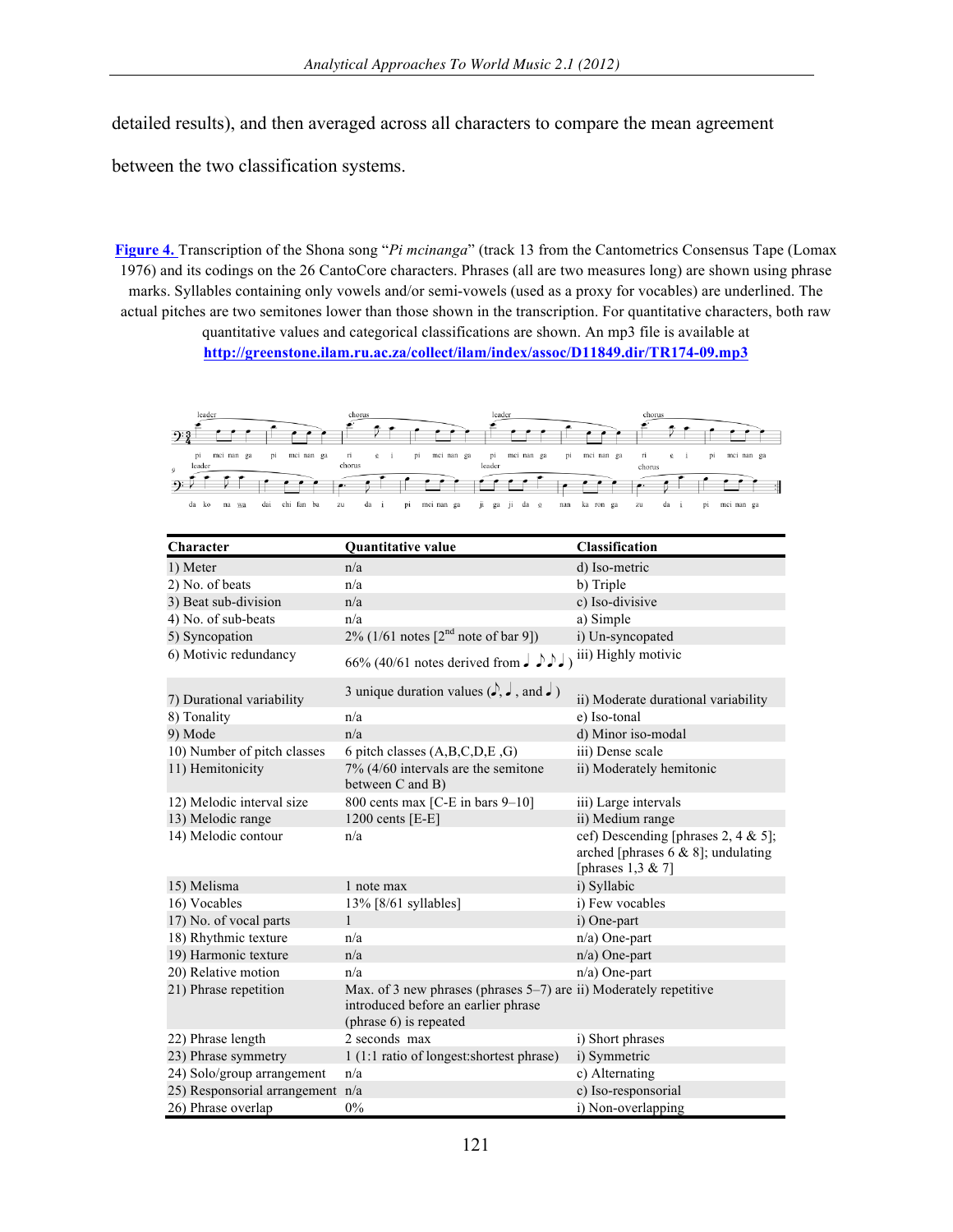**[Figure 5.](http://www.aawmjournal.com/examples/2012a/Savage_AAWM_Fig_5.pdf)** Approximate geographic locations for the 30 songs from the Cantometrics Consensus Tape (Lomax 1976) used to test the reliability of Cantometrics and CantoCore. The map was generated using the *World Atlas of Language Structures Online* (http://wals.info).



We calculated inter-rater reliability for each individual character in two ways. First, we used the simplest measure, that of percent agreement. However, this statistic does not account for the effects of chance agreement, partial agreement, and character redundancy. For example, some amount of agreement would be expected by chance even if the coders were coding at random, but some types of disagreement (e.g., "good blend" vs. "maximal blend") are less severe than others (e.g., "maximal blend" vs. "no blend (solo)"). Furthermore, simply agreeing that a song is sung solo inflates the true agreement because a "solo" character-state is coded redundantly in six different Cantometric characters related to vocal texture and vocal blend. Therefore, we also calculated reliability a second way, this time correcting for these problems using the kappastatistic (κ), after removing all redundant codings (i.e., all "n/a" codings in CantoCore and character-state "1" ["absence"] for Cantometrics lines 2, 4–9, 12–14, 22, and 27). We used "weighted κ" (squared weighting) (Cohen 1968) for quantitative characters and "unweighted κ"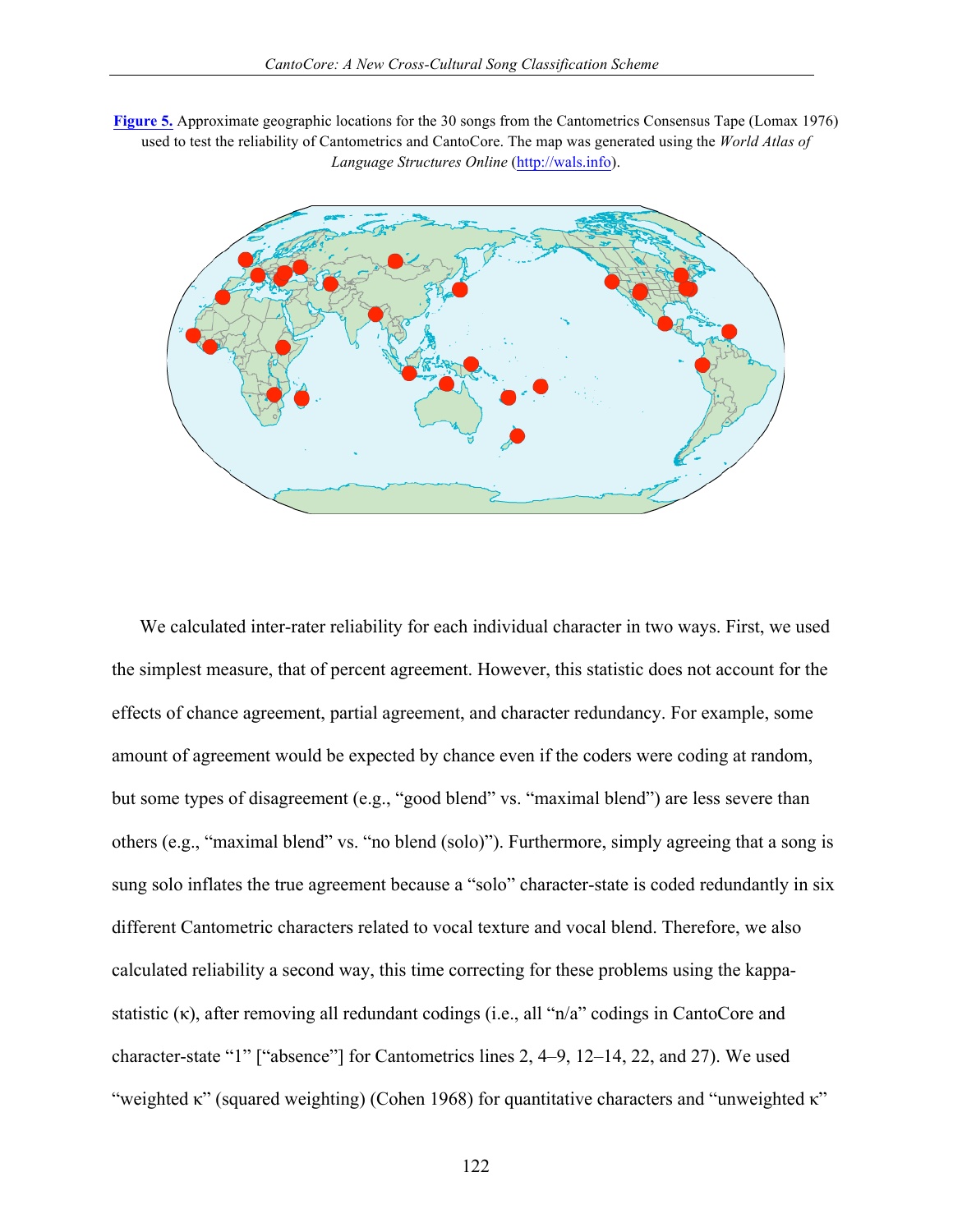(Cohen 1960) for qualitative characters. For both percent agreement and κ, we used only the single coding indicated as most prominent in cases of multi-coding.

For example, for Cantometrics Line 5 (tonal blend of the vocal part), the coders agreed on 21 out of the 30 codings, giving a percent agreement value of 70%. However, 10 of these cases simply represented a repetition of an agreement that there was only one vocal part, a characterstate that had already been coded in Line 4. When we limit this character's analysis to only the 18 characters where both coders had already agreed in Line 4 that there were in fact multiple voices to base an estimation of tonal blend upon, the percent agreement value would be 61%. However, this does not account for the amount of chance agreement we would expect given each coder's baseline propensity for choosing each character-state (the "joint marginal probability"), which in this case is 31%. Cohen's Kappa effectively calculates the proportion of agreement after subtracting out this chance agreement as follows:  $\kappa = (0.61 - 0.31) / (1 - 0.31) =$ 0.43. However, this still does not account for the degree of partial agreement in cases where the coders did not exactly agree. For example, "4) good blend" is three times closer to "5) maximal blend" than is "2) no blend [solo]." With squared weighting, disagreement between 5 and 2 is weighted as  $3^2$ , i.e., nine times as severe as disagreement between 4 and 5. Once we also incorporate information about degree of weighted partial agreement (including both the observed partial agreement and the joint marginal probability of this agreement), we arrive at a final weighted κ value of 0.49.

The results for κ are shown in Figure 6. As predicted, CantoCore appeared to be more reliable than Cantometrics. The mean percent agreement was 62% for CantoCore and 45% for Cantometrics. The results using the  $\kappa$  statistic were highly significant statistically ( $p=0.0001$ ),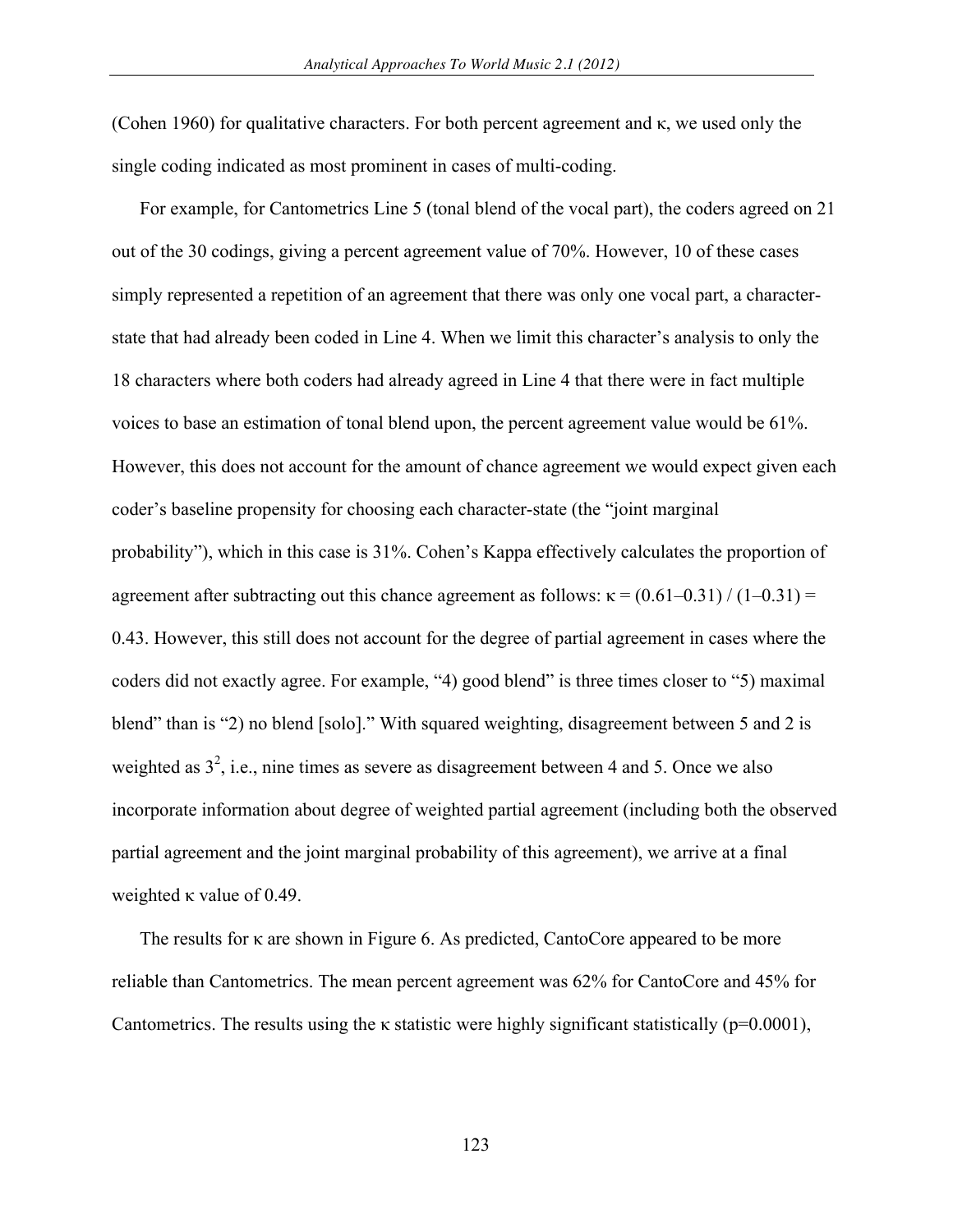**[Figure 6.](http://www.aawmjournal.com/examples/2012a/Savage_AAWM_Fig_6.pdf)** Mean reliability for all 37 classification characters in Cantometrics and all 26 characters in CantoCore. Error bars represent the standard error of the mean. CantoCore is significantly more reliable than Cantometrics  $(p=0.0001)$ .



with the mean κ value of CantoCore (0.47) being approximately 80% higher than that of Cantometrics (0.26). According to Landis and Koch's (1977) criteria for interpreting κ, this translates to "moderate" reliability for CantoCore and "fair" reliability for Cantometrics, on a scale of "poor"  $(<0)$ , "slight"  $(0-0.2)$ , "fair"  $(0.21-0.4)$ , "moderate"  $(0.41-0.6)$ , "substantial"  $(0.61-0.8)$ , and "almost perfect"  $(0.81-1)$ . Both systems were significantly more reliable than chance ( $p<1x10^{-11}$ ), countering claims that Cantometrics is unreliable (Downey 1970; Maranda 1970; Nettl 1970).

There is some debate about how to interpret kappa-statistics, as Landis & Koch's criteria, although useful, are self-admittedly arbitrary. Some authors have proposed further additions to κ, such as using the maximum attainable κ given the coders' pre-existing marginal probabilities or using a minimum acceptable threshold value for κ (e.g., 0.4 for clinical uses) rather than zero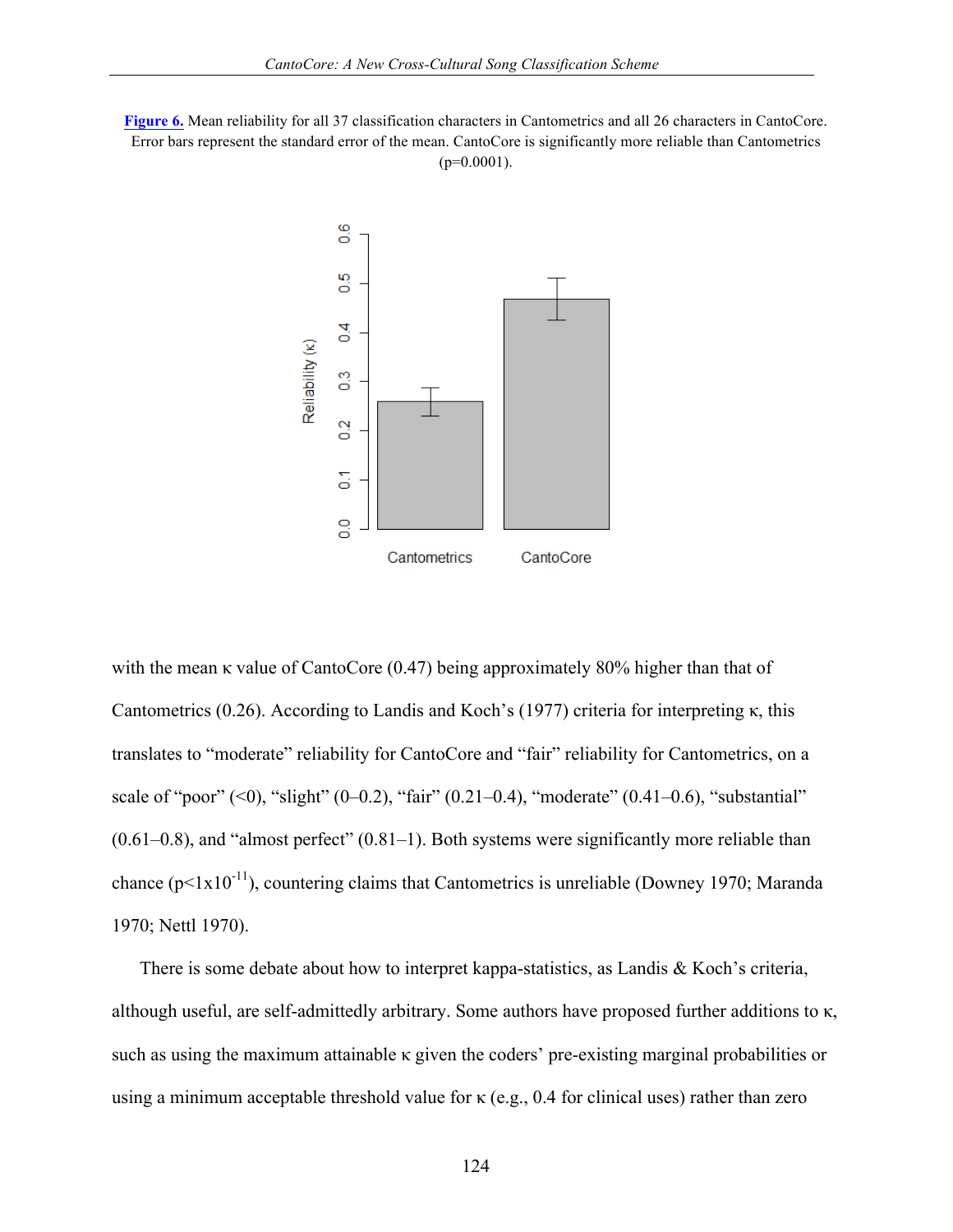(Sim & Wright 2005). However, it should be noted that Cohen (1960) originally advised against giving much weight to maximum attainable κ, as "disagreement which is forced by marginal disagreement has the same negative consequences as that not so forced—in short, it is disagreement," and that a minimum acceptable threshold value of 0.4 is equally as arbitrary as Landis & Koch's criteria.

Contrary to our predictions, there was no significant difference in reliability between the structural and performance characters of Cantometrics (structure: mean  $\kappa = 0.30$ , performance: mean  $\kappa = 0.29$ ; p=0.81) (Tables B1–2). Therefore, it may still be useful to supplement CantoCore's structural characters with the performance characters from Cantometrics. Cantometrics' instrumentation characters (Table B3), however, were almost three times less reliable than its structural and performance characters (instrumentation: mean  $\kappa = 0.11$ ). This is consistent with our prediction that songs are more amenable than instrumental music to reliable cross-cultural classification. We could not reject the null hypothesis that agreement on instrumental characters was simply due to chance at the standard significance threshold of  $p=0.05$ , although the obtained value of  $p=0.07$  is so close to this threshold that it may well have been significant given a larger sample size.

All of the reliability values for both CantoCore and Cantometrics are substantially lower than the ones given by Lomax (1976, 270) and by Lomax, Halifax and Markel (1968). However, it is difficult to compare these datasets with our results, as they used different statistics, did not present complete data or methods, and did not use a consistent song sample. At the same time, our own data should be treated as provisional, as logistical constraints limited us to collecting reliability data from only a single coder. Victor Grauer (personal communication) has pointed out that our results may be a stronger reflection on our coder and/or our training procedure than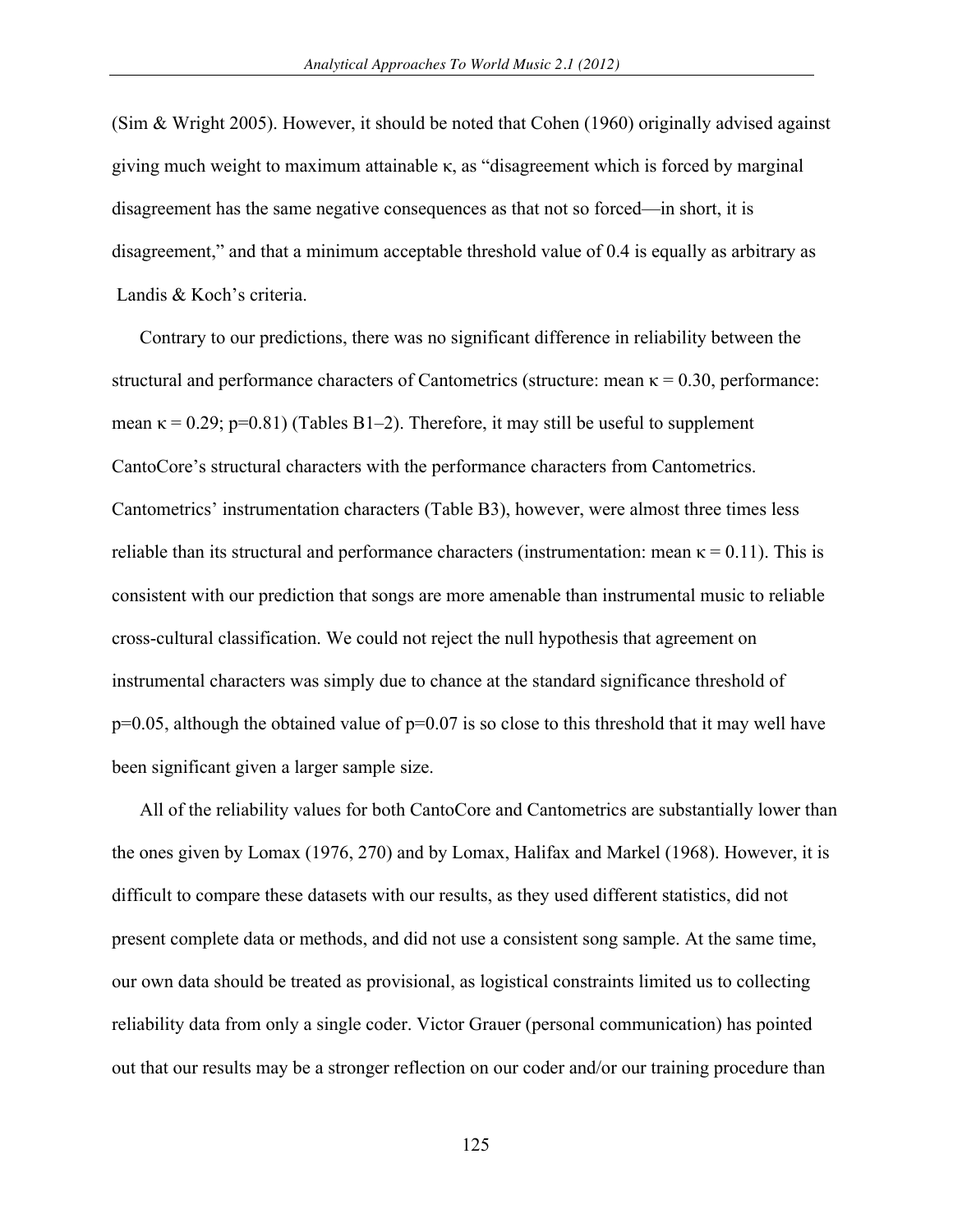on the classification schemes themselves. We accept this possibility but maintain that we have tried our best not to bias the test in favor of CantoCore. We therefore predict that the relative reliability values of the two schemes will probably remain similar even if the absolute reliability values for both schemes is higher or lower overall for different coders. Of course, as with all science, our claims should be tested by independent researchers with larger samples to see whether they are replicable and whether they can generalize to other situations and other cultures. One possibility to improve reliability for both systems in the future would be to have multiple independent coders classify songs and construct a consensus coding based on their combined agreement.

#### APPLICATIONS

Classification is a method of examining patterns of similarity and difference. It is a means, not an end. Thus, the true test of CantoCore will be whether it, like Cantometrics, can be used as a tool to explore relationships between songs, and between music and culture. Comparing the relative similarities and differences across all CantoCore classifications can allow us to quantify different degrees and types of musical similarity. This can be used to create global musical taxonomies, in the same way that Cantometrics permitted Lomax (1968) to propose 10 canonical singing styles throughout world cultures.

The growth of the digital humanities has seen the birth of a new field of Music Information Retrieval (MIR) eager to take up the challenge of classifying music. While MIR has made great strides in adapting computational models to Western music, the lack of a theoretical framework for cross-cultural musical classification still hampers the development of "computational ethnomusicology" (Tzanetakis et al. 2007). Both CantoCore and Cantometrics provide such a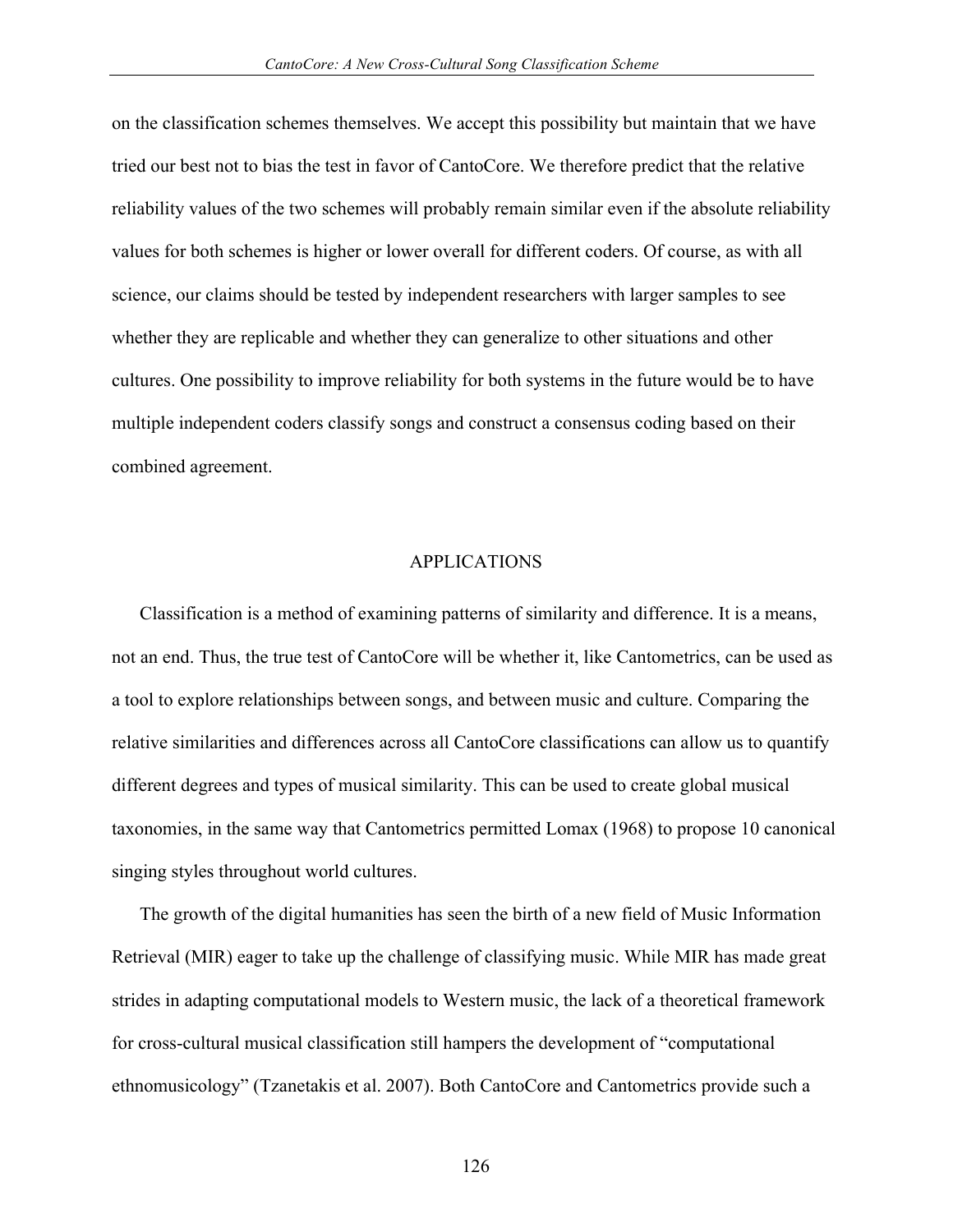framework, which computational ethnomusicologists can build on to design automated algorithms to allow for faster and more objective classification and acoustic feature-extraction. Our classification of the 30 songs from the Cantometrics Consensus Tape can act as a "groundtruth" dataset for such attempts or for atheoretical classification approaches using statistically based machine-learning algorithms. Furthermore, our improved statistical techniques for examining song similarity (Rzeszutek, Savage and Brown 2012) provide new methods that computational ethnomusicologists can use to analyze similarity not only between individual songs but also between diverse repertoires of heterogeneous songs.

Classification is also a tool that can be used to provide insight into musical evolution and human history. While much of the study of musical evolution has focused on music's role in biological evolution (Spencer 1857; Darwin 1871; Pinker 1997; Wallin, Merker, and Brown 2000; Cross 2001), little attention has been given to the cultural evolution of music itself, including the forces of musical change and stasis both geographically and historically. When attempts have been made in this direction (Lomax 1968; Lomax and Berkowitz 1972; Grauer 2006; Jan 2007), critics have rightly pointed out difficulties in distinguishing "deep" (phylogenetic) evolutionary relationships from "surface" (phenetic) acoustic similarities (Blacking 1977; Stock 2006). However, similar issues also confront the study of biological evolution (Hennig 1965; Sneath and Sokal 1973; Doolittle 1999) and cultural evolution (Mace and Holden 2005; Currie, Greenhill, and Mace 2010). Importantly, classification tools like Cantometrics and CantoCore provide a *typological* view of music—breaking music down into the principal characters that make up these schemes—and this may be useful in understanding the evolution of individual musical characters as well as elucidating musical universals (Brown and Jordania 2011).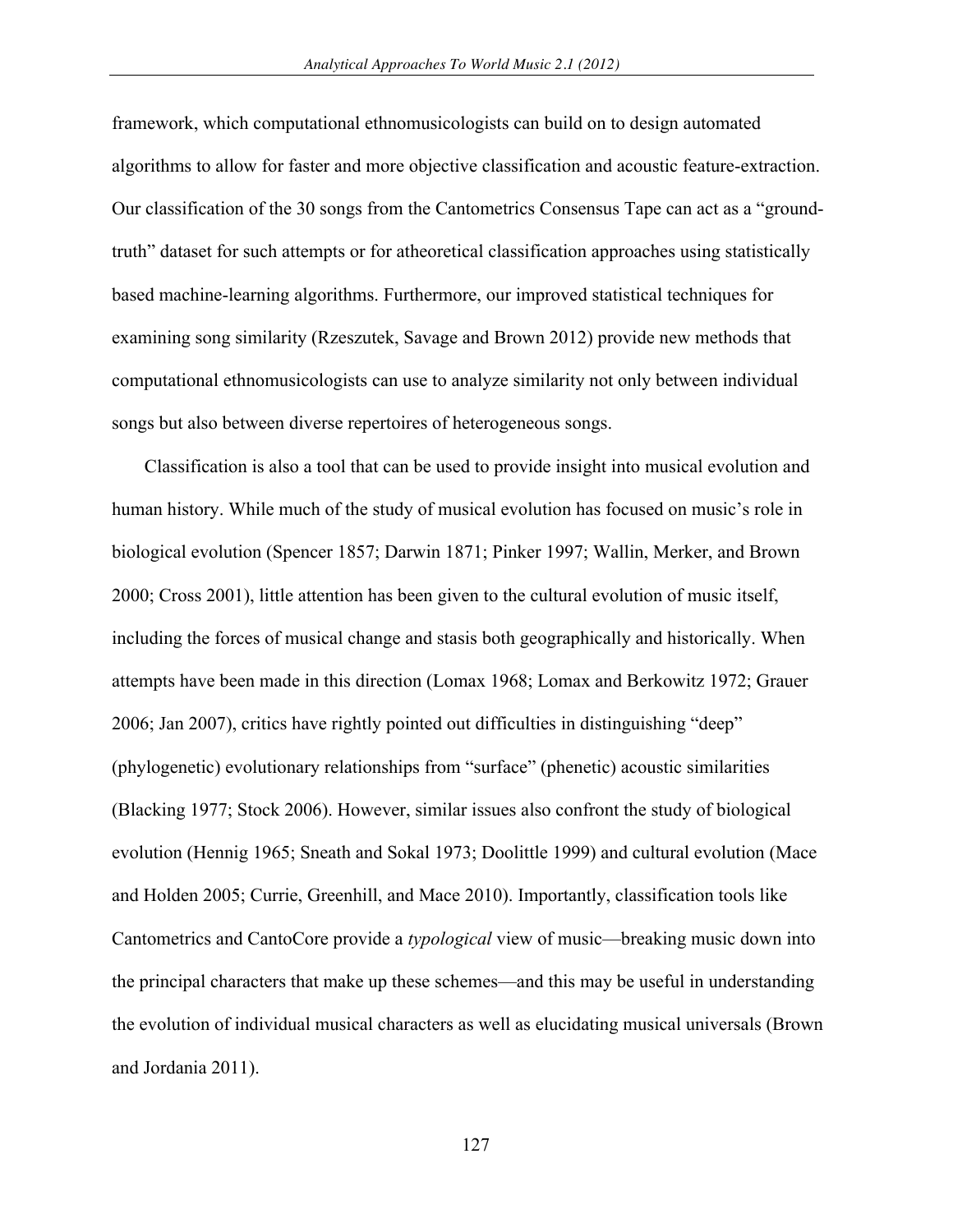The time has come to return to Adler's (1885) original vision of a musicology that sees classification, comparison, and ethnography as equal partners in the quest to understand the world of music. This will require using all the tools that are available, musical and non-musical, humanistic and scientific, qualitative and quantitative, theoretical and empirical. It will also require collaborative approaches that integrate work ranging from "thick description" (Geertz 1973) of individual songs or societies to "mass comparison" (Greenberg 1957) of worldwide patterns of diversity. Anthropologists have historically been split between those in the humanities who emphasize the former and those in the sciences who emphasize the latter, but there has recently been a movement towards integrating both approaches (Kuper and Marks 2011; Smith, Gurven, and Mulder 2011; Nekaris, Nijman, and Godfrey 2011). CantoCore provides a reliable method to assist in this multidisciplinary goal.

#### ACKNOWLEDGMENTS

We are grateful to Geoffrey Clarfield, Tom Currie, Victor Grauer, Joseph Jordania, David Locke, Michael Tenzer, and Anna Lomax Wood for critical reading of a previous version of the manuscript. We thank Sawa Matsueda Savage for the art work in Figure 1. This work was supported by the Social Sciences and Humanities Research Council (SSRHC) of Canada to S.B. and by an Amherst College Roland Wood Fellowship and a Japanese Ministry of Education, Science, Sports and Technology Scholarship to P.E.S.

#### REFERENCES

Adler, Guido. 1885. "The Scope, Method and Aim of Musicology [in German]. "*Vierteljahrsschrift fur Musikwissenschaft* 1: 5–20.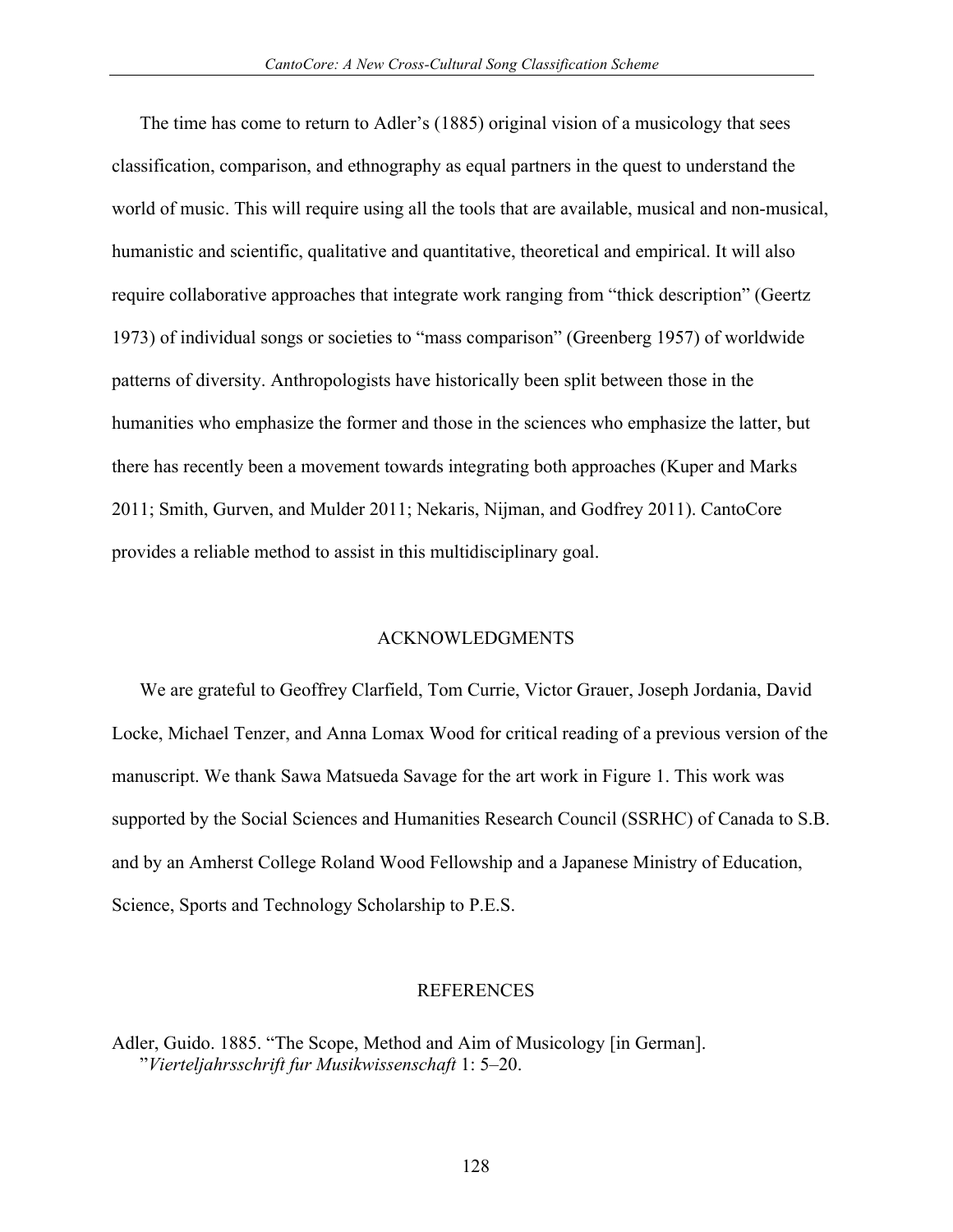- Agawu, Kofi. 2010. "Against Ethnotheory." Paper presented at the First International Conference on Analytic Approaches to World Music, Amherst, Massachusetts, February 19– 21.
- Anku, Willie. 2000. "Circles and Time: A Theory of Structural Organization of Rhythm in African Music." *Music Theory Online* 6.1. ISBN:1067-3040.
- Atkinson, Quentin D. 2011. "Phonemic Diversity Supports a Serial Founder Effect Model of Language Expansion from Africa." *Science* 332: 346–349.
- Bertin-Mahieux, Thierry, Dan P.W. Ellis, Brian Whitman, and Paul Lamere. 2011. "The Million Song Dataset." *Proceedings of the 12th International Society for Music Information Retrieval Conference (ISMIR 2011)*: 591–596.
- Blacking, John. 1973. *How Musical is Man?* Seattle: University of Washington Press.

\_\_\_\_\_\_. 1977. "Some Problems of Theory and Method in the Study of Musical Change." *Yearbook of the International Folk Music Council* 9: 1–26.

- Brown, Steven. 2000. "The 'Musilanguage' Model of Musical Evolution." In *The Origins of Music*, ed. Nils L. Wallin, Bjorn Merker, and Steven Brown, 271–300. Cambridge, MA: MIT Press.
- Brown, Steven, and Joseph Jordania. 2011. "Universals in the World's Musics." *Psychology of Music*. doi:10.1177/0305735611425896.
- Busby, George. 2006. "Finding the Blues: An Investigation into the Origins and Evolution of African-American Music." M.Sc. thesis: University of London.
- Cohen, Jacob. 1960. "A Coefficient of Agreement for Nominal Scales." *Educational and Psychological Measurement* 20.1: 37–46.

\_\_\_\_\_\_. 1968. "Weighted Kappa: Nominal Scale Agreement with Provision for Scaled Disagreement or Partial Credit." *Psychological Bulletin* 70.4: 213–220.

- Cross, Ian. 2001. "Music, Cognition, Culture, and Evolution." *Annals of the New York Academy of Sciences* 930: 28–42.
- Currie, Thomas E., Simon J. Greenhill, and Ruth Mace. 2010. "Is Horizontal Transmission Really a Problem for Phylogenetic Comparative Methods? A Simulation Study Using Continuous Cultural Traits." *Philosophical Transactions of the Royal Society B: Biological Sciences* 365.1559: 3903–3912.
- Currie, Thomas E., and Ruth Mace. 2009. "Political Complexity Predicts the Spread of Ethnolinguistic Groups." *Proceedings of the National Academy of Sciences of the United States of America* 106.18: 7339–7344.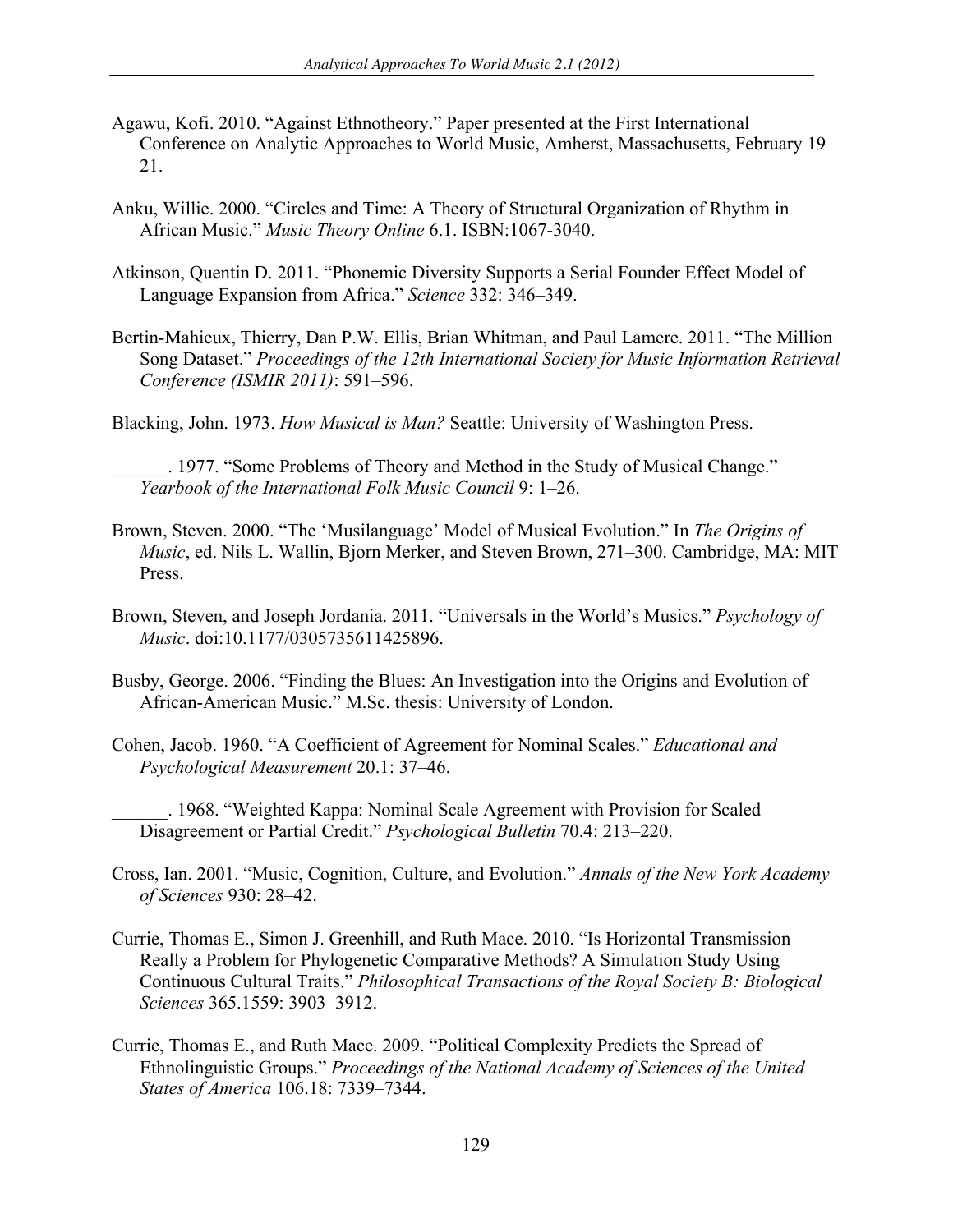- Darwin, Charles. 1859. *On the Origin of Species by Means of Natural Selection, or the Preservation of Favoured Races in the Struggle for Life*. London: John Murray.
- \_\_\_\_\_\_. 1871. *The Descent of Man, and Selection in Relation to Sex*. London: John Murray.
- Doolittle, W. Ford. 1999. "Phylogenetic Classification and the Universal Tree." *Science* 284.5423: 2124–2128.
- Dowling, W. Jay, and Dane L. Harwood. 1986. *Music Cognition*. Orlando: Academic Press.
- Downey, James C. 1970. "Review of A. Lomax, Folk Song Style and Culture." *Ethnomusicology* 14.1: 63–67.
- Driver, Harold E. 1970. "Review of A. Lomax, Folk Song Style and Culture." *Ethnomusicology* 14.1: 57–62.
- Dunn, Michael, Simon J. Greenhill, Stephen C. Levinson, and Russell D. Gray. 2011. "Evolved Structure of Language Shows Lineage-Specific Trends in Word-Order Universals." *Nature* 473: 79–82.
- Ellis, Alexander J. 1885. "On the Musical Scales of Various Nations." *Journal of the Society of Arts* 33.1: 485–527.
- Erickson, Edwin E. 1976. "Tradition and Evolution in Song Style: A Reanalysis of Cantometric Data." *Cross-Cultural Research* 11.4: 277–308.
- Feld, Steven, and Aaron A. Fox. 1994. "Music and Language." *Annual Review of Anthropology*  $23: 25 - 53$ .
- Geertz, Clifford. 1973. *The Interpretation of Cultures*. New York: Basic Books.
- Grauer, Victor. 2005. "'Cantometrics—Song and Social Culture': A Response." *Musical Traditions* 159. http://www.mustrad.org.uk/articles/cantome2.htm.
- Grauer, Victor. 2006. "Echoes of our Forgotten Ancestors." *The World of Music* 48.2: 5–59.

Greenberg, Joseph H. 1957. *Essays in Linguistics*. Chicago: University of Chicago Press.

- Harris, Marvin. 1976. "History and Significance of the Emic/Etic Distinction." *Annual Review of Anthropology* 5.1: 329–350.
- Haspelmath, Martin, Matthew S. Dryer, David Gil, and Bernard Comrie, eds. 2005. *The World Atlas of Language Structures*. Oxford: Oxford University Press.

Hennig, Willi. 1965. "Phylogenetic Systematics." *Annual Review of Entomology* 10.1: 97–116.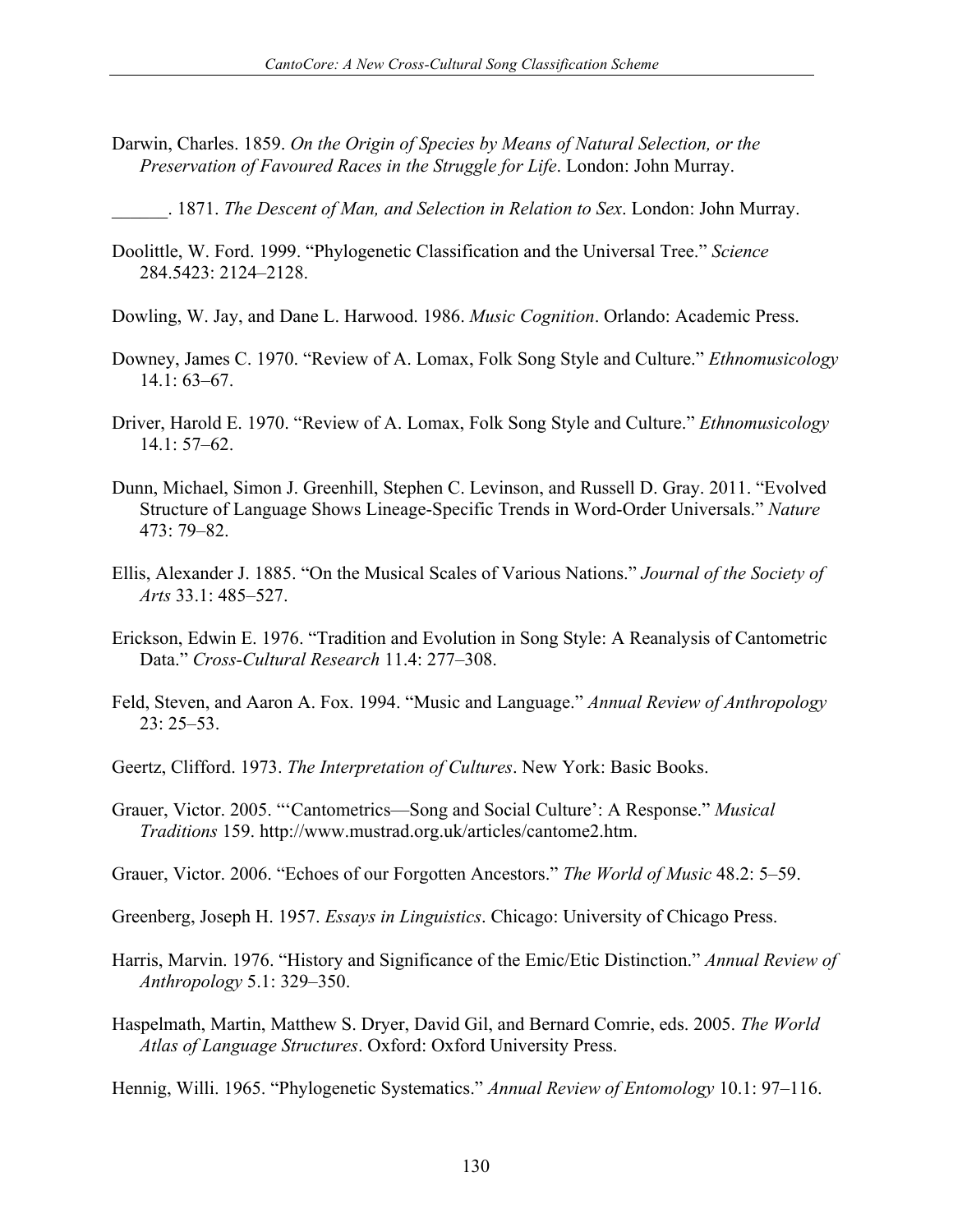- Henry, Edward O. 1976. "The Variety of Music in a North Indian Village: Reassessing Cantometrics." *Ethnomusicology* 20.1: 49–66.
- Hood, Mantle. 1971. *The Ethnomusicologist*. New York: McGraw-Hill.
- Hornbostel, Erich M. von, and Curt Sachs. 1914. "Classification of Musical Instruments [in German]." *Zeitschrift fur Ethnologie* 14: 3–29.
- Huron, David. 2006. *Sweet Anticipation: Music and the Psychology of Expectation*. Cambridge: MIT Press.
- Jan, Steven. 2007. *The Memetics of Music: A Neo-Darwinian View of Musical Structure and Culture*. Hants: Ashgate.
- Jones, William. 1807. *The Works of Sir William Jones*. 1st ed. London: John Hatchard.
- Kolinski, Mieczyslaw. 1961. "Classification of Tonal Structures." *Studies in Ethnomusicology* 1: 38–76.
	- \_\_\_\_\_\_. 1962. "Consonance and Dissonance." *Ethnomusicology* 6.2: 66–74.
- \_\_\_\_\_\_. 1973. "A Cross-Cultural Approach to Metro-Rhythmic Patterns." *Ethnomusicology* 17.3: 494–506.
	- \_\_\_\_\_\_. 1978. "The Structure of Music: Diversification Versus Constraint." *Ethnomusicology* 22.2: 229–244.
- Krumhansl, Carol. 1990. *Cognitive Foundations of Musical Pitch*. New York: Oxford University Press.
- Kuper, Adam, and Jonathan Marks. 2011. "Anthropologists Unite!" *Nature* 470.7333: 166–168.
- Landis, J. Richard, and Gary G. Koch. 1977. "The Measurement of Observer Agreement for Categorical Data." *Biometrics* 33.1: 159–174.
- Lerdahl, Fred, and Ray Jackendoff. 1983. *A Generative Theory of Tonal Music*. Cambridge, MA: MIT Press.
- Leroi, Armand M., and Jonathan Swire. 2006. "The Recovery of the Past." *The World of Music* 48.3: 43–54.
- Lewis, M. Paul, ed. 2009. *Ethnologue: Languages of the World*. 16th ed. Dallas: SIL International.

Lomax, Alan. 1959. "Folk Song Style." *American Anthropologist* 61.6: 927–954.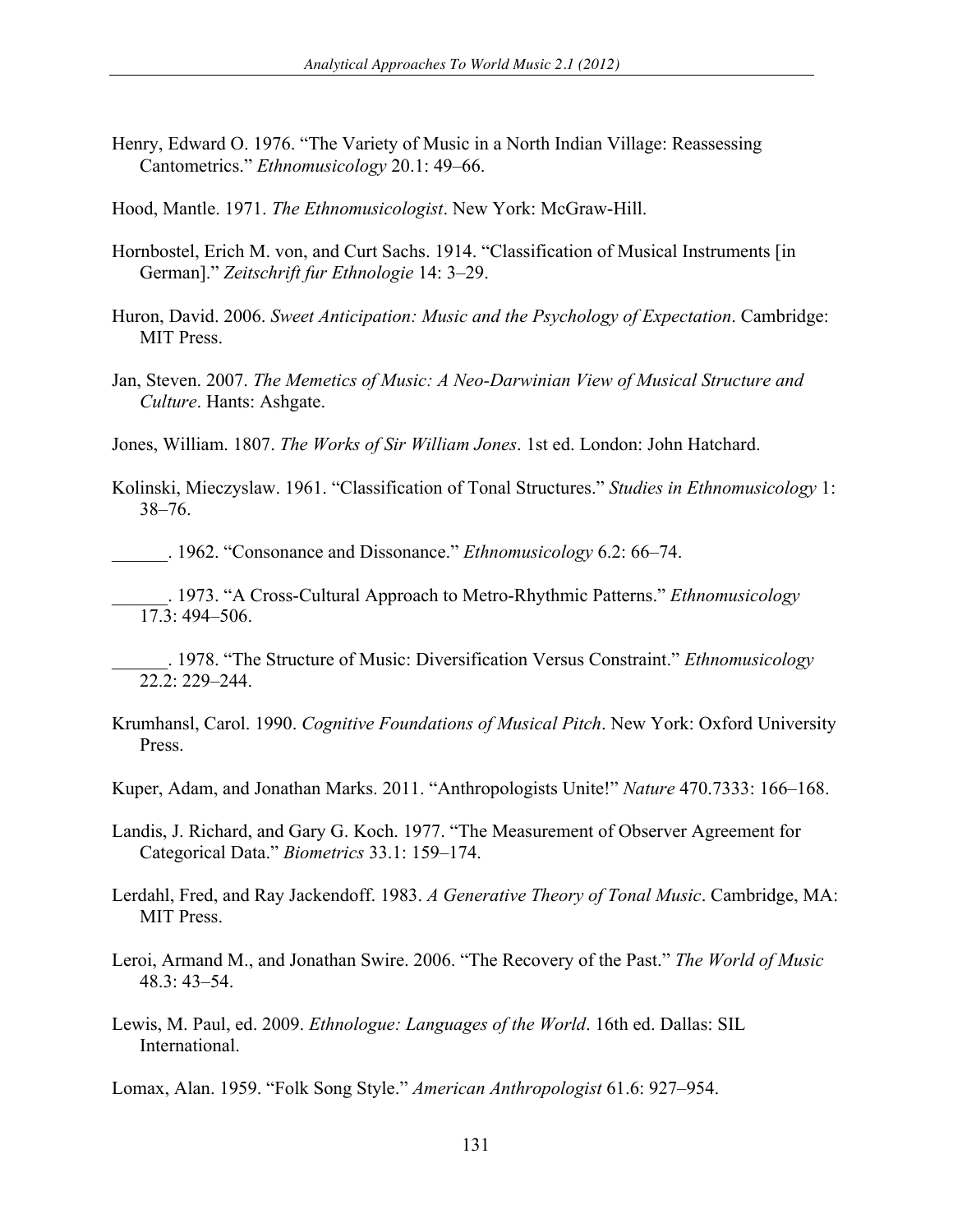\_\_\_\_\_\_. 1976. *Cantometrics: An Approach to the Anthropology of Music*. Berkeley: University of California Extension Media Center.

- Lomax, Alan, ed. 1968. *Folk Song Style and Culture*. Washington, DC: American Association for the Advancement of Science.
- Lomax, Alan, and Norman Berkowitz. 1972. "The Evolutionary Taxonomy of Culture." *Science* 177.4045: 228–239.
- Lomax, Alan, and Victor Grauer. 1968. "The Cantometric Coding Book." In *Folk Song Style and Culture*, ed. Alan Lomax, 34–74. Washington, DC: American Association for the Advancement of Science.
- Lomax, Alan, Joan Halifax, and Norman N. Markel. 1968. "Consensus on Cantometric Parameters." In *Folk Song Style and Culture*, ed. Alan Lomax, 111–116. Washington, DC: American Association for the Advancement of Science.
- London, Justin. 1995. "Some Examples of Complex Meters and their Implications for Models of Metric Perception." *Music Perception* 13.1: 59–77.

———. 2004. *Hearing in Time: Psychological Aspects of Musical Meter*. Oxford: Oxford University Press.

- Mace, Ruth, and Clare J. Holden. 2005. "A Phylogenetic Approach to Cultural Evolution." *Trends in Ecology and Evolution* 20.3: 116–21.
- Maranda, Elli Kongas. 1970. "Deep Significance and Surface Significance: Is Cantometrics Possible?" *Semiotica* 2.2: 173–184.
- McLeod, Norma. 1974. "Ethnomusicological Research and Anthropology." *Annual Review of Anthropology* 3.1: 99–115.
- Merriam, Alan P. 1982. "On Objections to Comparison in Ethnomusicology." In *Cross-cultural Perspectives on Music*, ed. Robert Falck and Timothy Rice, 175–189. Toronto: University of Toronto Press.
- Naroll, Raoul. 1969. "Singing and Dancing: A Cross-Cultural Survey." *Science* 166.3903: 366– 367.
- Nekaris, K. Anne-Isola, Vincent Nijman, and Laurie R. Godfrey. 2011. "Anthropology: Follow Field Primatologists." *Nature* 471: 448.
- Nettl, Bruno. 1970. "Review of A. Lomax, Folk Song Style and Culture." *American Anthropologist* 72.2: 438–441.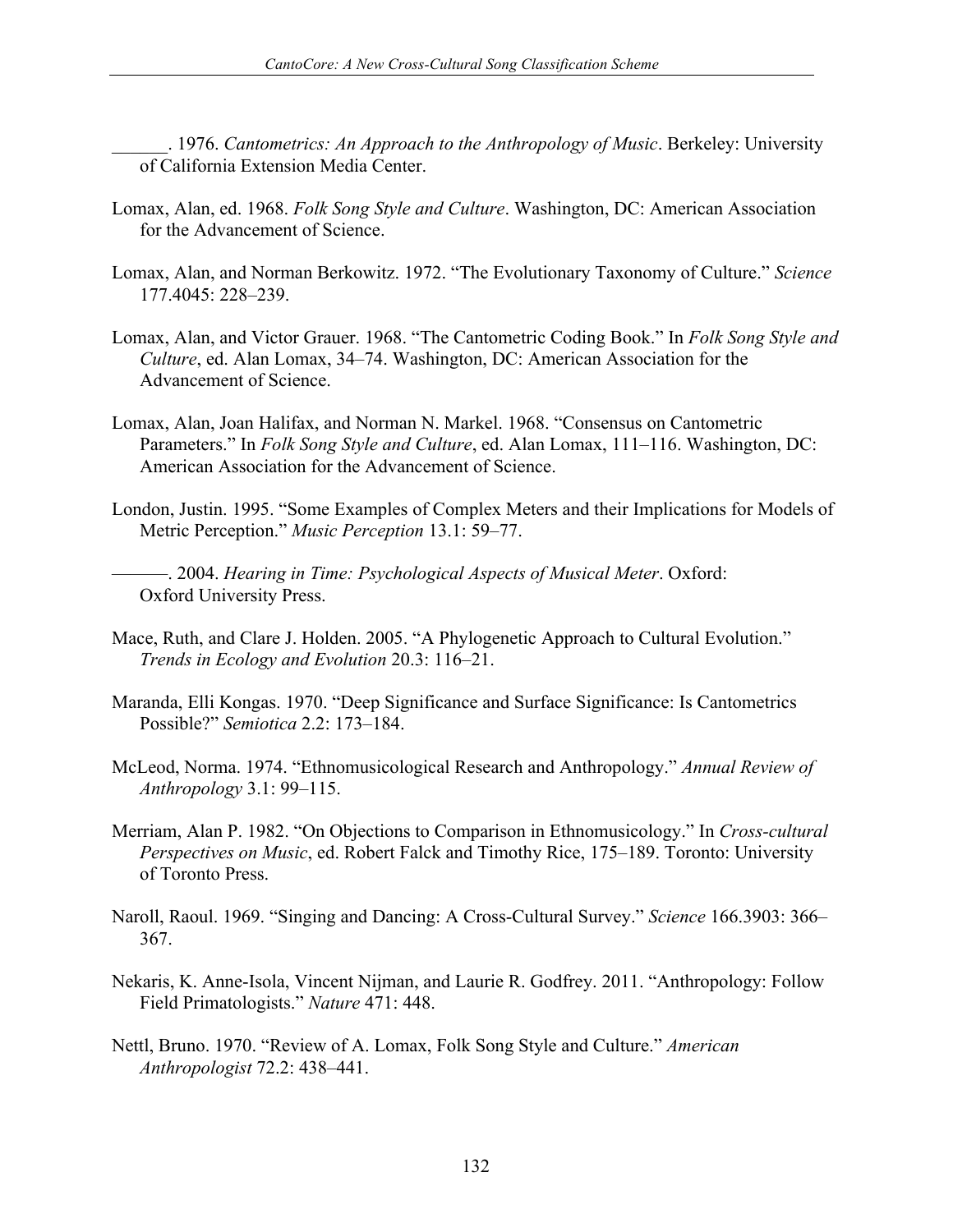\_\_\_\_\_\_. 2005. *The Study of Ethnomusicology: Thirty-One Issues and Concepts*. 2nd ed. Champaign: University of Illinois Press.

Patel, Aniruddh D. 2008. *Music, Language and the Brain*. Oxford: Oxford University Press.

- Patel, Aniruddh D., and Joseph R. Daniele. 2003. "An Empirical Comparison of Rhythm in Language and Music." *Cognition* 87.1: 35–45.
- Perlman, Marc, and Carol L. Krumhansl. 1996. "An Experimental Study of Internal Interval Standards in Javanese and Western Musicians." *Music Perception* 14.2: 95–116.
- Pfordresher, Peter Q., Steven Brown, Kimberly M. Meier, Michel Belyk, and Mario Liotti. 2010. "Imprecise Singing is Widespread." *The Journal of the Acoustical Society of America* 128.4: 2182–2190.

Pinker, Steven. 1997. *How the Mind Works*. New York: Norton.

- Plomp, R., and W.J.M. Levelt. 1965. "Tonal Consonance and Critical Bandwidth." *The Journal of the Acoustical Society of America* 38: 548–560.
- Powers, Harold S., Frans Wiering, James Porter, James Cowdery, Richard Widdess, Ruth Davis, Marc Perlman, Stephen Jones, and Allan Marett. 2012. "Mode." *Grove Music Online. Oxford Music Online.*  http://www.oxfordmusiconline.com/subscriber/article/grove/music/43718#S43718 (accessed March 1, 2012).
- Rzeszutek, Tom, Patrick E. Savage, and Steven Brown. 2012. "The Structure of Cross-Cultural Musical Diversity." *Proceedings of the Royal Society B: Biological Sciences* 279: 1606-1612

Sachs, Curt. 1943. *The Rise of Music in the Ancient World: East and West*. New York: Norton.

- Schaffrath, Helmut. 1995. *The Essen Folksong Database in Kern Format*, ed. D. Huron. Menlo Park, CA: Center for Computer Assisted Research in the Humanities.
- Schenker, Heinrich. 1979. *Free Composition (Der freie Satz): Volume III of New Musical Theories and Fantasies*. New York: Longman.
- Sim, Julius, and Chris C. Wright. 2005. "The Kappa Statistic in Reliability Studies: Use, Interpretation, and Sample Size Requirements." *Physical Therapy* 85.3: 257–268.
- Smith, Eric Alden, Michael Gurven, and Monique Borgerhoff Mulder. 2011. "Anthropology: It Can Be Interdisciplinary." *Nature* 471: 448.
- Sneath, Peter H.A., and Robert R. Sokal. 1973. *Numerical Taxonomy: The Principles and Practice of Numerical Classification*. San Francisco: W.H. Freeman and Company.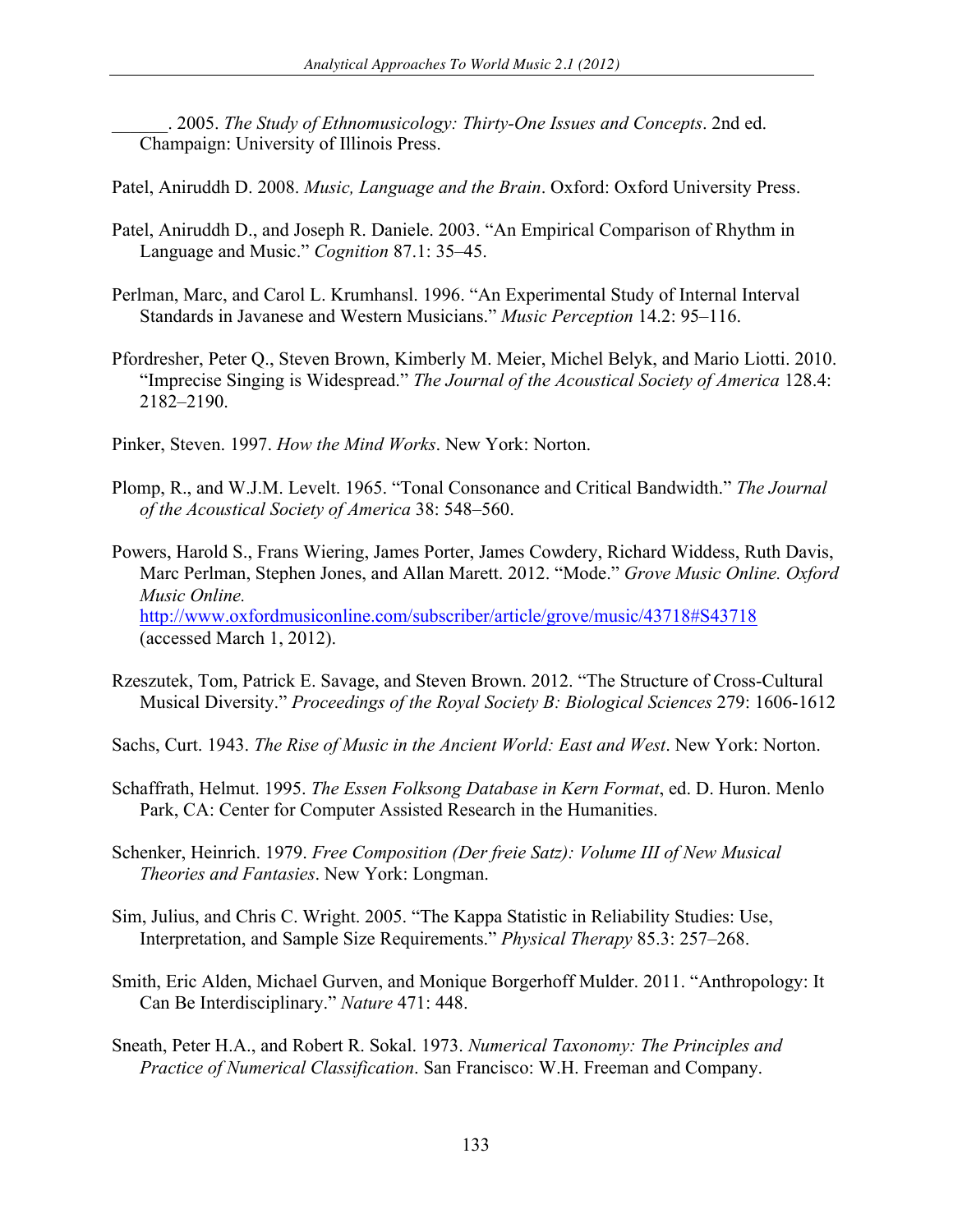Spencer, Herbert. 1857. "The Origin and Function of Music." *Fraser's Magazine* 56: 396–408.

- Stock, Jonathan P. J. 2006. "Clues from our Present Peers? A Response to Victor Grauer." *The World of Music* 48.2: 73–91.
- Stone, Ruth, Bruno Nettl, James Porter, and Tim Rice, eds. 1998. *The Garland Encyclopedia of World Music (10 vols., 9 CDs)*. New York: Routledge.
- Tenzer, Michael, ed. 2006. *Analytical Studies in World Music*. New York: Oxford University Press.
- Tierney, Adam T., Frank A. Russo, and Aniruddh D. Patel. 2011. "The Motor Origins of Human and Avian Song Structure." *Proceedings of the National Academy of Sciences* 108.37: 15510–15515.
- Toiviainen, Petri, and Tuomas Eerola. 2001. "A Method for Comparative Analysis of Folk Music Based on Musical Feature Extraction and Neural Networks." In *Proceedings of the VII International Symposium of Systematic and Comparative Musicology and the III International Conference on Cognitive Musicology*, ed. H. Lappalainen, 41–45. Jyväskylä: University of Jyväskylä.
- Tzanetakis, George, Ajay Kapur, W. Andrew Schloss, and Matthew Wright. 2007. "Computational Ethnomusicology." *Journal of Interdisciplinary Music Studies* 1.2: 1–24.
- Wallin, Nils L., Bjorn Merker, and Steven Brown, eds. 2000. *The Origins of Music*. Cambridge, MA: MIT Press.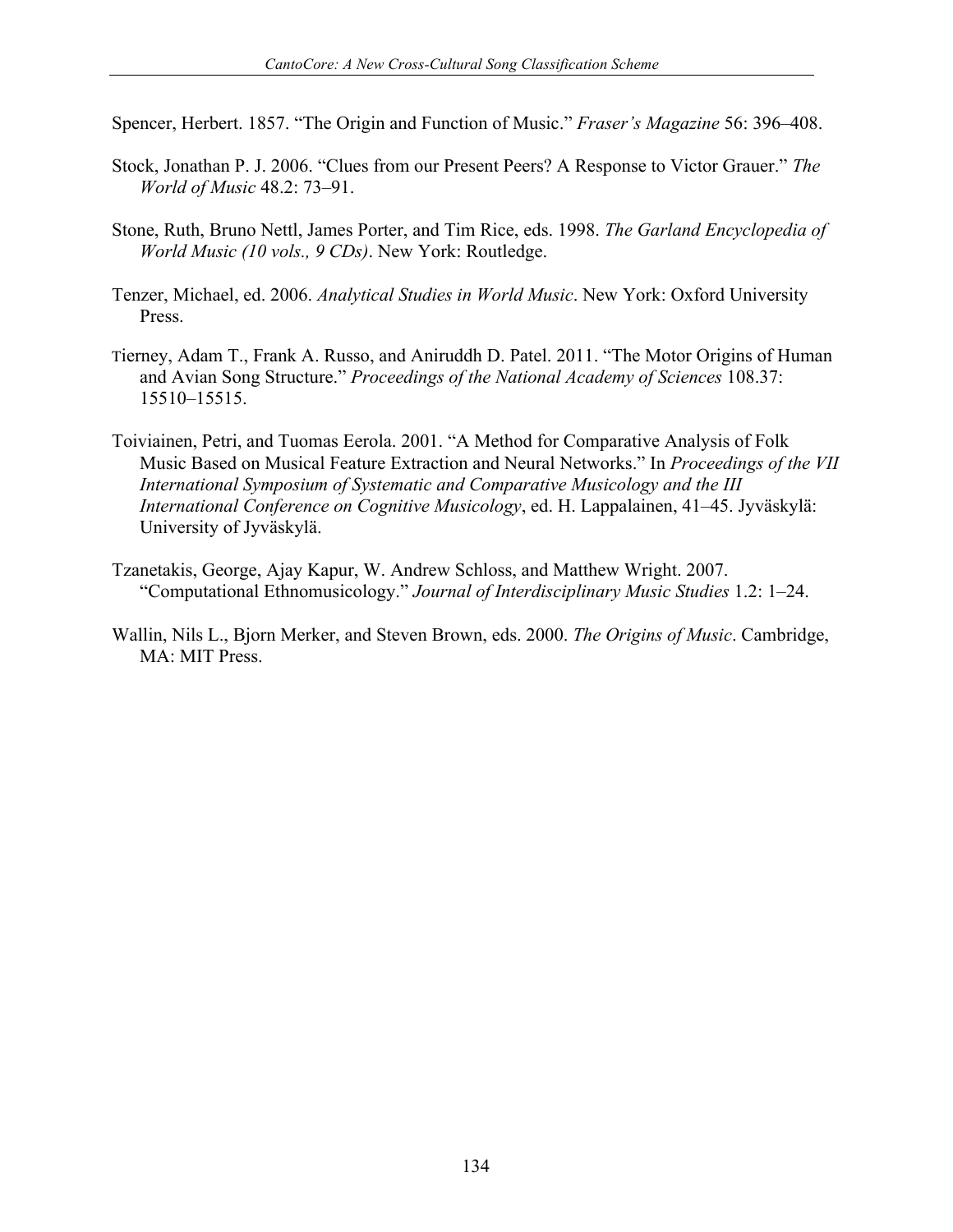## APPENDICES

#### *Appendix A: Sample CantoCore codings*

**[Table A1.](http://www.aawmjournal.com/examples/2012a/Savage_AAWM_Table_A1.pdf)** CantoCore codings of all 30 songs from the Cantometrics Consensus Tape, as done by P.E.S. The 30 songs (see Lomax 1976, 164–171 for details) are listed by row number, and the 26 CantoCore characters are listed by column number. In cases of multi-coding, the most prominent coding is bolded. See text for a detailed description of the characters and character-states. Recordings of these songs are available on Tape VII of Lomax (1976), and are scheduled to be re-released digitally by the Association for Cultural Equity at

http://research.culturalequity.org/cls.jsp.

|                                          |    |             |              |                    |     |                         |                  |                         |             |    |                  |                         |                         |                  | CantoCore character number |                          |                          |                         |              |                 |                         |                  |                         |                         |              |              |                         |
|------------------------------------------|----|-------------|--------------|--------------------|-----|-------------------------|------------------|-------------------------|-------------|----|------------------|-------------------------|-------------------------|------------------|----------------------------|--------------------------|--------------------------|-------------------------|--------------|-----------------|-------------------------|------------------|-------------------------|-------------------------|--------------|--------------|-------------------------|
|                                          |    | 1           | 2            | 3                  | 4   | 5                       | 6                | 7                       | 8           | 9  | 10               |                         | 11 12 13                |                  | -14                        |                          |                          |                         |              |                 | 15 16 17 18 19 20 21 22 |                  |                         | 23 24 25                |              |              | 26                      |
|                                          | 1  | ad          | $\mathbf{a}$ | $\mathbf c$        | a   | ii                      | iii              | iii                     | e           | ce | ii               | ii                      | ii                      |                  | iii acef i                 |                          | $\overline{\mathbf{ii}}$ | iii                     | bc           |                 | ii abc ii               |                  | ii                      | iii                     | b            | b            | $\mathbf{i}$            |
|                                          | 2  | d           | a            | $\mathbf c$        | a   | i                       | iii              | $\overline{\mathbf{u}}$ | e           | e  | ii               | i                       | $\mathbf{ii}$           | iii              | f                          | j                        | ii                       | i                       |              |                 | $n/a$ n/a n/a           | $\overline{111}$ | $\overline{\mathbf{u}}$ | i                       | a            | a            | n/a                     |
|                                          | 3  | d           | a            | $\mathbf{c}$       | a   | $\overline{\mathbf{u}}$ | $\overline{111}$ | i                       | e           | e  | ii               | $\overline{\mathbf{i}}$ | $\overline{\mathbf{i}}$ | $\overline{11}$  | ac                         |                          | iii                      |                         |              |                 | $n/a$ n/a n/a           | $\overline{11}$  | $\overline{11}$         | i                       | d            | a            | n/a                     |
|                                          | 4  | a           |              | $n/a$ n/a n/a n/a  |     |                         | ii               | iii                     | e           | e  | 111              | ii                      | ii                      | iii              | f                          | iii                      | i                        | $\mathbf{1}$            |              |                 | $n/a$ n/a n/a           | i                | 11                      | 1                       | a            | a            | n/a                     |
|                                          | 5  | d           | a            | $\mathbf{c}$       | a   | $\overline{\mathbf{u}}$ | 111              | $\overline{11}$         | e           | e  | ii               | i                       | 111                     | iii              | cf                         | $\mathbf{i}$             | $\mathbf{1}$             | $\mathbf{1}$            |              |                 | $n/a$ n/a n/a           | 11               | $\mathbf i$             | 1                       | a            | a            | n/a                     |
|                                          | 6  | d           | a            | $\mathbf c$        | a   | iii                     | $\overline{111}$ | $\overline{11}$         | e           | e  | ii               | 111                     | ii                      | iii              | e                          | iii                      | $\mathbf{1}$             | 1                       |              |                 | $n/a$ n/a n/a           | $\overline{11}$  | $\overline{11}$         | ii                      | a            | a            | n/a                     |
|                                          | 7  | a           |              | $n/a$ n/a n/a n/a  |     |                         | $\mathbf{i}$     | 111                     | e           | e  | ii               | $\overline{\mathbf{1}}$ | ii                      | $\mathbf{i}$     | af                         | iii                      | i                        | ii                      | bc           | j               | a                       | $\overline{11}$  | 111                     | 111                     | d            | a            | n/a                     |
|                                          | 8  | b           |              | $n/a$ n/a n/a      |     | i                       | $\overline{11}$  | ii                      | e           | e  | ii               | i                       | iii                     | ii               | ae                         | iii                      | iii                      | i                       |              |                 | n/a n/a n/a             | ii               | ii                      | ii                      | d            | a            | n/a                     |
|                                          | 9  | d           | a            | $\mathbf{c}$       | b   |                         | $\overline{111}$ | $\overline{11}$         | e           | e  | $\overline{111}$ | ii                      | iii                     | iii              | ef                         |                          |                          |                         |              |                 | $n/a$ $n/a$ $n/a$       | 111              | $\overline{11}$         | İ                       | a            | $\mathbf{c}$ | ii                      |
|                                          | 10 | d           | c            | b                  | n/a | $\overline{\mathbf{u}}$ | 111              | $\overline{11}$         | e           | d  | 111              | ii                      | ii                      | iii              | ce                         | 1                        | 1                        | 1                       |              |                 | n/a n/a n/a             | ii               | $\mathbf{1}$            | $\mathbf{1}$            | a            | a            | n/a                     |
|                                          | 11 | b           |              | $n/a$ n/a n/a      |     |                         | ii               | $\mathbf{i}$            | e           | d  | ii               | ii                      | ii                      | ii               | f                          |                          | iii                      | $\overline{11}$         | $\mathbf c$  | ii              | C                       | $\overline{111}$ | $\overline{11}$         | 1                       | b            | $\mathbf b$  | $\mathbf{i}$            |
|                                          | 12 | b           |              | $n/a$ n/a n/a      |     | iii                     | ii               | ī                       | ae          | d  | ii               | İ                       | ii                      | iii              | ac                         | ii                       | iii                      | $\overline{\mathbf{u}}$ | b            | n/a             | a                       | ii               | $\overline{11}$         | 111                     | $\mathbf b$  | a            | n/a                     |
|                                          | 13 | d           | b            | $\mathbf{c}$       | a   |                         | $\overline{111}$ | $\overline{11}$         | e           | d  | iii              | ii                      | iii                     | $\overline{11}$  | cef                        |                          |                          |                         |              |                 | $n/a$ $n/a$ $n/a$       | ii               |                         |                         | $\mathbf c$  | $\mathbf{c}$ | $\mathbf{i}$            |
|                                          | 14 | d           | a            | $\mathbf c$        | a   | $\mathbf{1}$            | iii              | $\overline{\mathbf{u}}$ | ae          | d  | ii               | i                       | ii                      | iii              | ef                         | ii                       | i                        | 1                       |              |                 | $n/a$ n/a n/a           | ii               | $\overline{11}$         | $\overline{\mathbf{u}}$ | a            | a            | n/a                     |
| Cantometrics Consensus Tape track number | 15 | d           | a            | $\mathbf{c}$       | a   | $\overline{11}$         | $\overline{111}$ | $\overline{11}$         | e           | e  | 111              | ii                      | $\overline{\mathbf{i}}$ | iii              | $\mathbf c$                | i                        | $\mathbf{i}$             | ii                      | $\mathbf{c}$ | ii              | $\mathbf{c}$            | 111              | $\overline{11}$         | $\mathbf{1}$            | $\mathbf{c}$ | $\mathbf c$  | $\mathbf{i}$            |
|                                          | 16 | b           |              | $n/a$ n/a n/a      |     | i                       | $\overline{11}$  | $\overline{11}$         | e           | d  | ii               | ii                      | ii                      | $\overline{111}$ | $\mathbf{c}$               | $\mathbf{1}$             | $\overline{11}$          | İ                       |              |                 | n/a n/a n/a             | iii              | $\overline{11}$         | $\overline{11}$         | d            | a            | n/a                     |
|                                          | 17 | d           | a            | $\mathbf c$        | a   | i                       | 111              | $\overline{11}$         | e           | e  | İ                | $\mathbf{i}$            | 111                     | $\overline{111}$ | f                          | $\overline{1}$           | İ                        |                         |              |                 | $n/a$ n/a n/a iii       |                  | $\mathbf i$             | $\mathbf{1}$            | a            | a            | n/a                     |
|                                          | 18 | a           |              | $n/a$ n/a n/a n/a  |     |                         | ii               | ii                      | e           | a  | ii               | iii                     | $\mathbf i$             | $\mathbf{i}$     | a                          | iii                      | $\mathbf{1}$             | $\mathbf{1}$            |              |                 | $n/a$ $n/a$ $n/a$       | $\overline{111}$ | $\overline{11}$         | 1                       | d            | a            | n/a                     |
|                                          | 19 | a           |              | $n/a$ n/a n/a n/a  |     |                         | 111              | $\overline{\mathbf{u}}$ | e           | d  | i                | ii                      | ii                      | i                | e                          | $\overline{\mathbf{ii}}$ | iii                      | i                       |              |                 | $n/a$ n/a n/a iii       |                  |                         | İ                       | $\mathbf c$  | $\mathbf c$  | $\mathbf{i}$            |
|                                          | 20 | d           | a            | $\mathbf c$        | b   | ī                       | 111              | $\overline{11}$         | e           | e  | ii               | i                       | ii                      | 111              | f                          | iii                      | iii                      | $\overline{11}$         | b            | n/a             | a                       | 111              | $\overline{11}$         | $\mathbf i$             | a            | a            | n/a                     |
|                                          | 21 | b           |              | $n/a$ n/a n/a      |     | i                       | $\overline{11}$  | $\overline{11}$         | $\mathbf c$ | a  | ii               | iii                     | $\mathbf i$             | $\mathbf{i}$     | ac                         | iii                      | $\overline{11}$          | $\mathbf{1}$            |              |                 | $n/a$ n/a n/a           | $\mathbf{1}$     | $\overline{\mathbf{u}}$ | $\overline{11}$         | a            | a            | n/a                     |
|                                          | 22 | a           |              | $n/a$ n/a n/a n/a  |     |                         | $\overline{11}$  | 111                     | e           | d  | $\overline{11}$  | ii                      | ii                      | $\overline{111}$ | af                         | 111                      | $\mathbf i$              | ī                       |              |                 | $n/a$ n/a n/a           | $\mathbf{1}$     | $\overline{11}$         | $\overline{11}$         | a            | a            | n/a                     |
|                                          | 23 | d           | b            | $\mathbf{c}$       | a   | ii                      | iii              | $\overline{11}$         | e           | e  | $\overline{111}$ | ii                      | ii                      | ii               | def                        |                          | j                        | $\overline{111}$        | $\mathbf c$  | ii.             | abc                     | ii               | $\overline{11}$         | 1                       | d            | a            | n/a                     |
|                                          | 24 | d           | a            | $\mathbf c$        | a   | ii                      | iii              | $\overline{\mathbf{u}}$ | e           | e  | $\mathbf{ii}$    | i                       | i                       | $\mathbf{i}$     | a                          | $\bf{1}$                 | ii                       | ii                      | $\mathbf c$  | i               | ac                      | iii              | i                       | 1                       | d            | a            | n/a                     |
|                                          | 25 | b           |              | $n/a$ n/a n/a      |     | i                       | ii               | i                       | e           | d  | 111              | ii                      | i                       | ii               | $\mathbf c$                | i                        | iii                      | ii                      | b            | n/a             | a                       | iii              | $\overline{11}$         | $\mathbf{1}$            | b            | b            | iii                     |
|                                          | 26 | b           |              | $n/a$ n/a n/a      |     | $\overline{11}$         | 111              | $\overline{11}$         | e           | d  | 1                | 11                      | $\overline{11}$         | $\overline{11}$  | ac                         | 111                      | 111                      | $\mathbf{1}$            |              |                 | $n/a$ n/a n/a           | iii              | 11                      | 111                     | d            | a            | n/a                     |
|                                          | 27 | d           | a            | $\mathbf c$        | b   | $\overline{11}$         | 111              | $\overline{11}$         | e           | a  | 1                | $\mathbf{i}$            | $\overline{11}$         | iii              | a                          | $\mathbf{1}$             | $\overline{111}$         | 111                     | b            | n/a             | b                       | 111              | $\mathbf i$             | $\mathbf{1}$            | d            | $\mathbf{c}$ | $\overline{111}$        |
|                                          | 28 | d           | $\mathbf c$  | b                  | n/a | i                       | ii               | $\overline{\mathbf{u}}$ | e           | e  | ii               | i                       | ii                      | $\mathbf{ii}$    | cf                         | $\mathbf{i}$             | ii                       | $\mathbf{i}$            |              |                 | $n/a$ n/a n/a           | 111              | 11                      | $\mathbf{1}$            | d            | $\mathbf c$  | $\mathbf{i}$            |
|                                          | 29 | $\mathbf c$ |              | $n/a$ n/a n/a      |     |                         | iii              | iii                     | e           | a  | ii               |                         | i                       | $\mathbf{i}$     | a                          | iii                      | iii                      | iii                     | $\mathbf c$  | ii              | $\mathbf{c}$            | iii              | i                       | i                       | d            | $\mathbf c$  | $\overline{\mathbf{u}}$ |
|                                          | 30 |             |              | $b$ n/a n/a n/a ii |     |                         | 111              | 111                     | e           | e  | 111              | $\overline{11}$         | $\overline{11}$         | ii               | ae                         | $\mathbf{1}$             | $\mathbf{1}$             | $\overline{11}$         | $\mathbf c$  | $\overline{11}$ | c                       | $\overline{11}$  | $\overline{11}$         | $\overline{11}$         | d            | b            | $\overline{11}$         |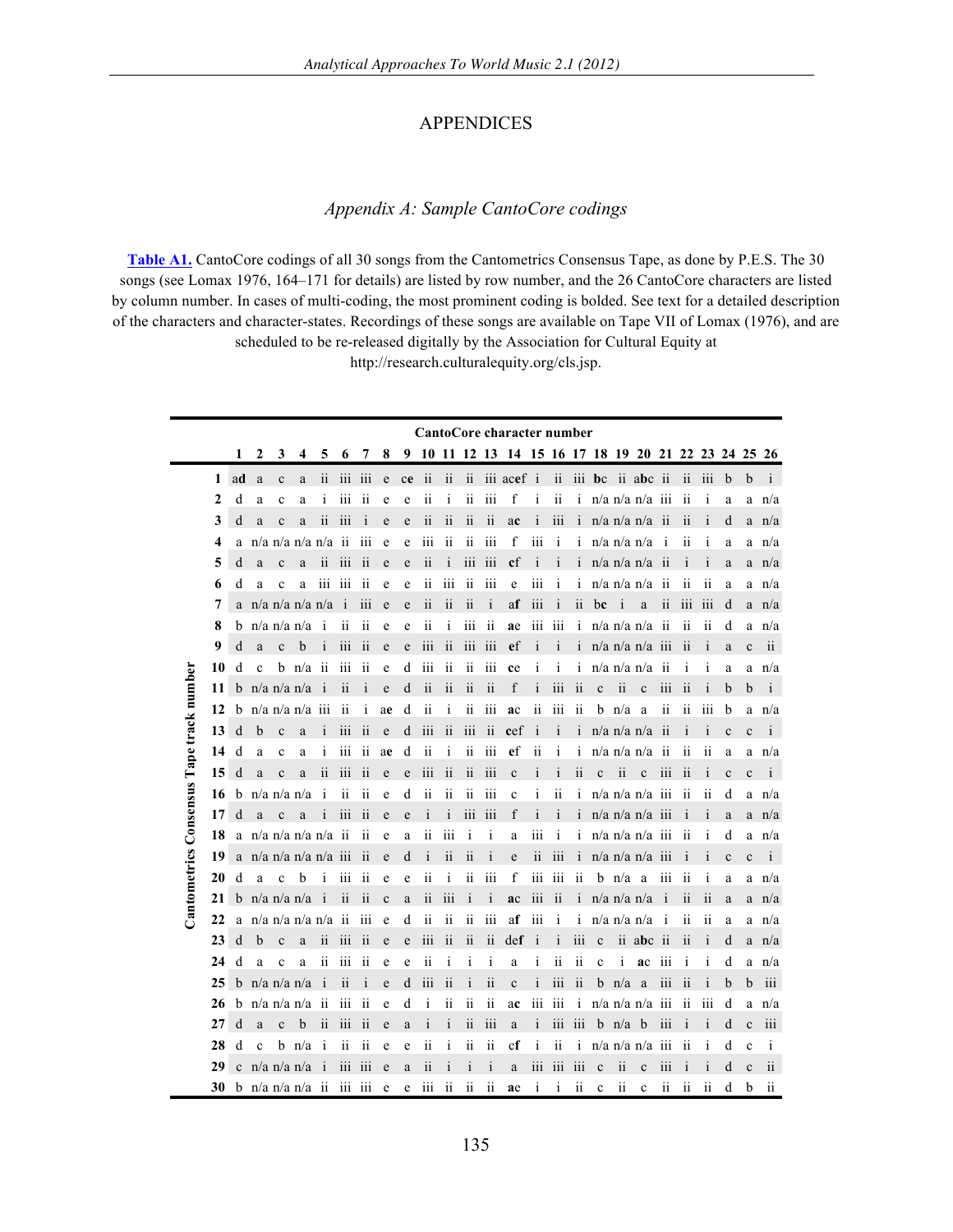# *Appendix B: Inter-rater reliability*

**[Table B1.](http://www.aawmjournal.com/examples/2012a/Savage_AAWM_Table_B1.pdf)** Inter-rater reliability values for *song-structure* characters from CantoCore and Cantometrics. See text for a description of κ as a measurement of reliability.

| Character                          |                     | Line number         | Reliability $(\kappa)$ |                     |  |  |  |  |
|------------------------------------|---------------------|---------------------|------------------------|---------------------|--|--|--|--|
|                                    | <b>CantoCore</b>    | <b>Cantometrics</b> | <b>CantoCore</b>       | <b>Cantometrics</b> |  |  |  |  |
| Meter                              | $\mathbf{1}$        | 11                  | 0.36                   | 0.043               |  |  |  |  |
| Number of beats                    | $\overline{2}$      | n/a                 | 0.60                   | n/a                 |  |  |  |  |
| Beat sub-division                  | 3                   | n/a                 | 0.08                   | n/a                 |  |  |  |  |
| Number of sub-beats                | $\overline{4}$      | n/a                 | undefined              | n/a                 |  |  |  |  |
| Syncopation                        | 5                   | n/a                 | 0.35                   | n/a                 |  |  |  |  |
| Motivic redundancy                 | 6                   | n/a                 | 0.22                   | n/a                 |  |  |  |  |
| Durational variability<br>Tonality | $\overline{7}$<br>8 | n/a<br>n/a          | 0.32<br>undefined      | n/a<br>n/a          |  |  |  |  |
| Mode                               | 9                   | n/a                 | 0.25                   | n/a                 |  |  |  |  |
| Number of pitch classes            | 10                  | n/a                 | 0.38                   | n/a                 |  |  |  |  |
| Hemitonicity                       | 11                  | n/a                 | 0.20                   | n/a                 |  |  |  |  |
| Melodic interval size              | 12                  | 21                  | 0.48                   | 0.36                |  |  |  |  |
| Melodic range                      | 13                  | 20                  | 0.40                   | 0.33                |  |  |  |  |
| Melodic contour                    | 14                  | 15                  | 0.37                   | 0.19                |  |  |  |  |
| Melisma                            | 15                  | 29                  | 0.81                   | 0.42                |  |  |  |  |
| Vocables                           | 16                  | 10                  | 0.53                   | 0.62                |  |  |  |  |
| Number of vocal parts              | 17                  | $\overline{4}$      | 0.68                   | 0.15                |  |  |  |  |
| Rhythmic texture                   | 18                  | 12                  | 0.62                   | 0.33                |  |  |  |  |
| Harmonic texture                   | 19                  | n/a                 | 1.00                   | n/a                 |  |  |  |  |
| Relative motion                    | 20                  | 22                  | 0.25                   | 0.14                |  |  |  |  |
| Phrase repetition                  | 21                  | 16                  | 0.70                   | 0.23                |  |  |  |  |
| Phrase length                      | 22                  | 17                  | 0.39                   | 0.22                |  |  |  |  |
| Phrase symmetry                    | 23                  | 18                  | 0.51                   | 0.35                |  |  |  |  |
| Solo/group arrangement             | 24                  | $\mathbf{1}$        | 0.62                   | 0.48                |  |  |  |  |
| Responsorial arrangement           | 25                  | n/a                 | 0.50                   | n/a                 |  |  |  |  |
| Phrase overlap                     | 26                  | n/a                 | 0.64                   | n/a                 |  |  |  |  |
| Position of the final tone         | n/a                 | 19                  | n/a                    | 0.36                |  |  |  |  |